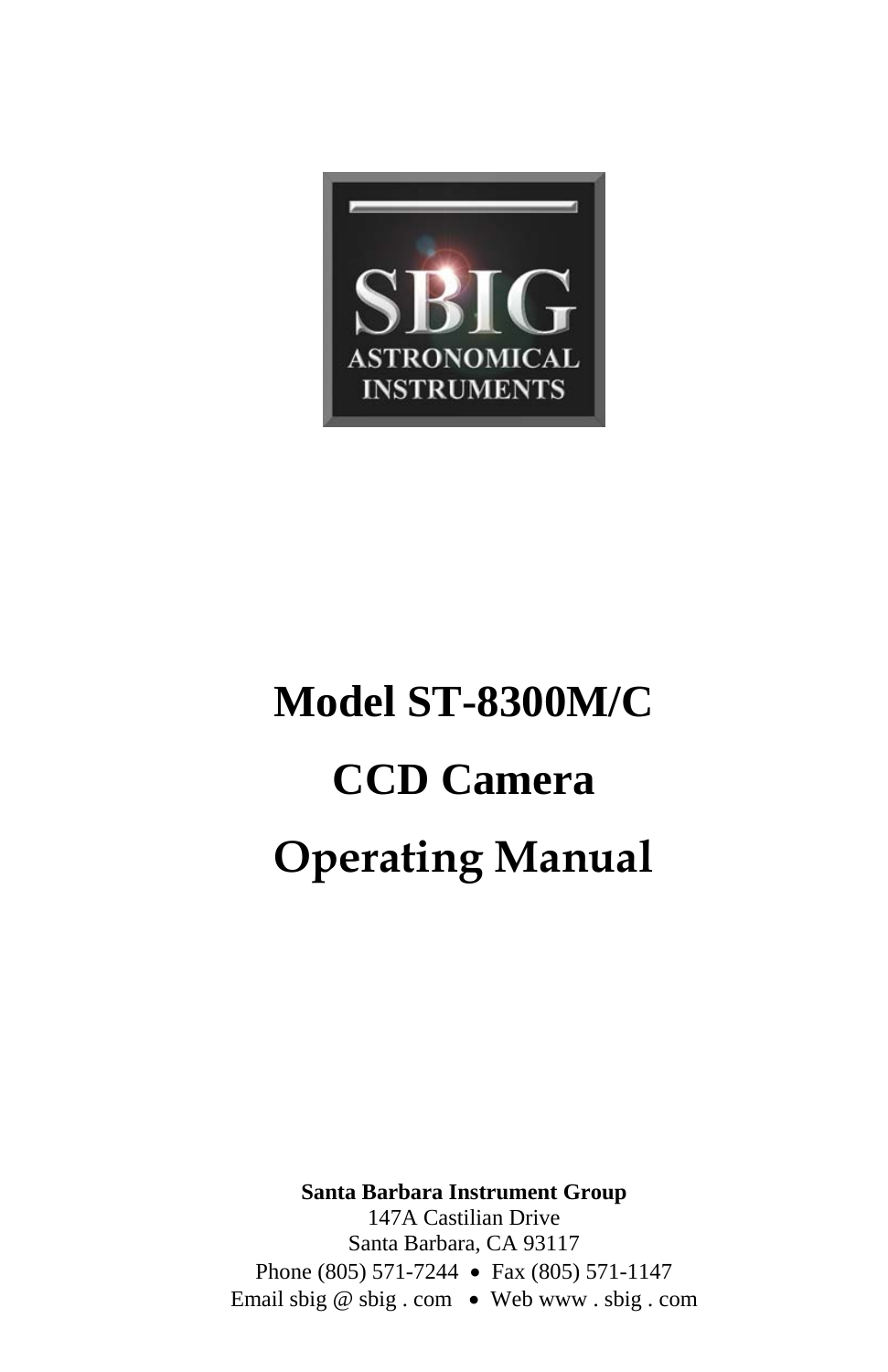### **Very Important**:

*Before you attach the ST-8300 to your computer for the first time you MUST install the software as described Section 2.* 

Note: This equipment has been tested and found to comply with the limits for a Class B digital device pursuant to Part 15 of the FCC Rules. These limits are designed to provide reasonable protection against harmful interference in a residential installation. This equipment generates, uses, and can radiate radio frequency energy and if not installed and used in accordance with the instructions, may cause harmful interference to radio communications. However, there is no guarantee that interference will not occur in a particular installation. If this equipment does cause harmful interference to radio or television reception, which can be determined by turning the equipment off and on, the user is encouraged to try to correct the interference by one or more of the following measures:

- Reorient or relocate the receiving antenna.
- Increase the separation between the receiver and the equipment.
- Connect the equipment into an outlet on a circuit different from that to which the receiver is connected.
- Consult the dealer or an experienced radio/TV technician for help.
- Shielded I/O cables must be used when operating this equipment.
- You are also warned, that any changes to this certified device will void your legal right to operate it.

ST-8300 Operating Manual v. 1.2 December 2009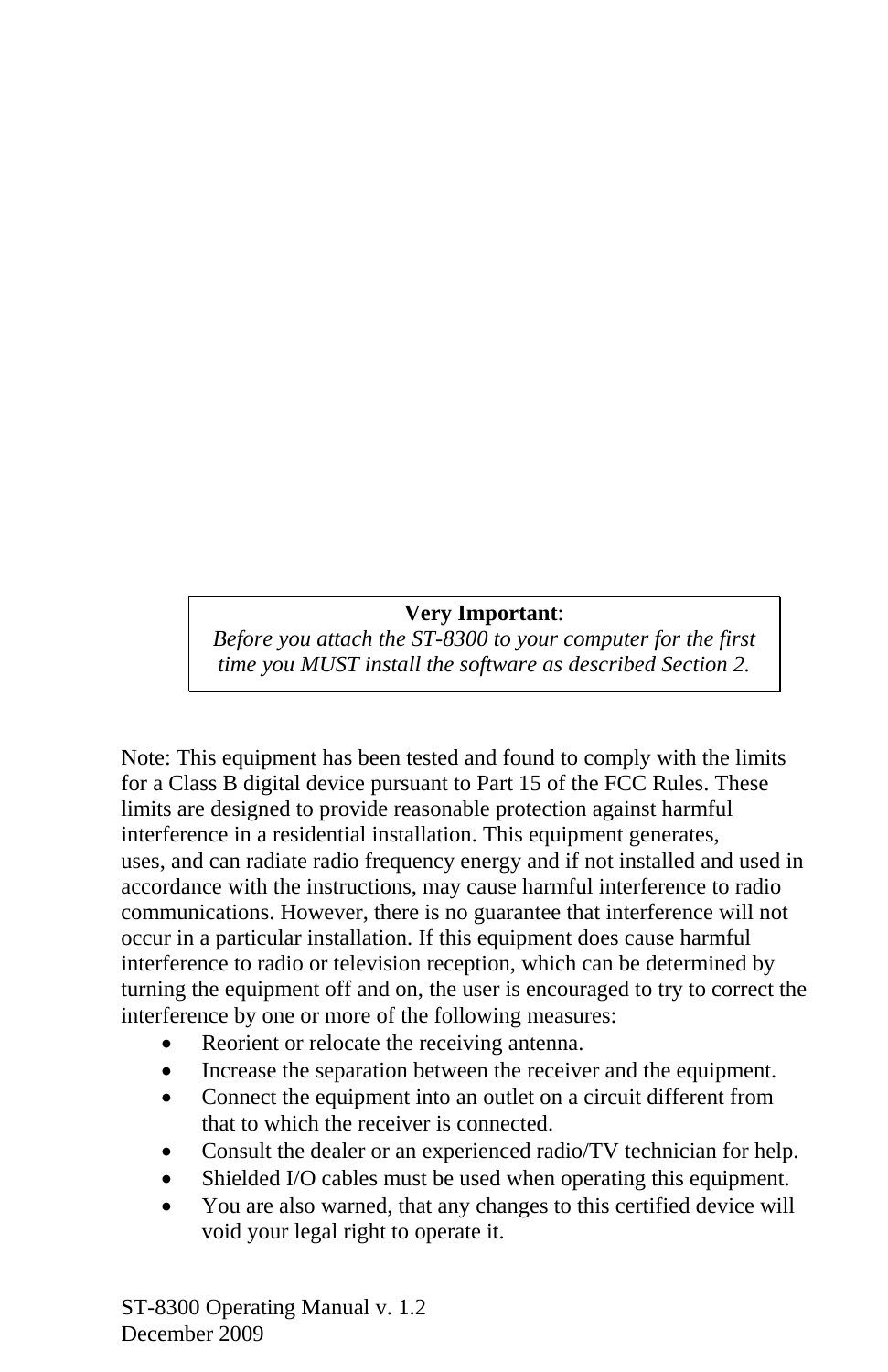# **Table of Contents**

| 1.               |                                                              |  |
|------------------|--------------------------------------------------------------|--|
|                  |                                                              |  |
|                  |                                                              |  |
| 2.               |                                                              |  |
|                  |                                                              |  |
|                  |                                                              |  |
|                  | Migrating Old Drivers from 32-bit to newer 64-bit Systems 10 |  |
| 3.               |                                                              |  |
|                  |                                                              |  |
|                  |                                                              |  |
|                  |                                                              |  |
|                  |                                                              |  |
|                  |                                                              |  |
|                  |                                                              |  |
|                  |                                                              |  |
|                  |                                                              |  |
| $\overline{4}$ . |                                                              |  |
|                  |                                                              |  |
|                  |                                                              |  |
|                  |                                                              |  |
| 5.               |                                                              |  |
|                  |                                                              |  |
|                  |                                                              |  |
|                  |                                                              |  |
|                  |                                                              |  |
| 6.               |                                                              |  |
|                  |                                                              |  |
|                  |                                                              |  |
|                  |                                                              |  |
|                  |                                                              |  |
|                  |                                                              |  |
|                  |                                                              |  |
|                  |                                                              |  |
|                  |                                                              |  |
|                  |                                                              |  |
|                  |                                                              |  |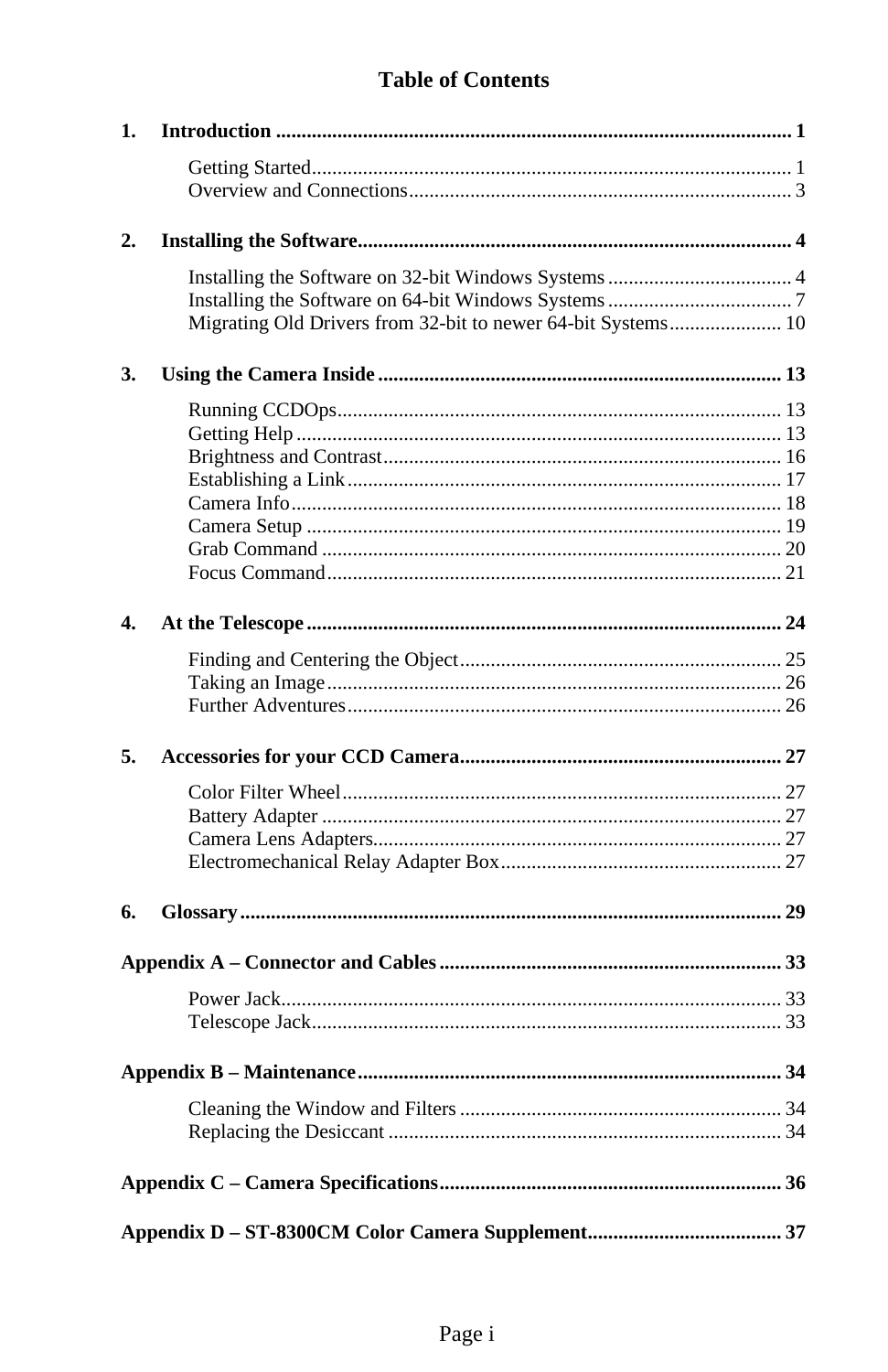# <span id="page-3-0"></span>**1. Introduction**

*Congratulations* and *thank you* for buying one of our ST-8300 cooled CCD cameras. The ST-8300 has the following features:

- Uses Kodak's microlensed, blue enhanced **KAF-8300** CCD with 3326 x 2504 pixels, 5.4 micron square pixels.
- **16-bit A/D** converter with correlated double sampling running at 1.7 megahertz.
- Temperature regulated Thermo-Electric (TE) cooling with 35C delta for reduction in CCD dark current.
- Single board, small, compact design with internal shutter allowing exposures down to 0.1 seconds that makes taking dark frames a trivial task.
- **USB 2** interface yielding up to 1.7 megapixels per second digitization rates but full backward compatibility with USB 1.1 computers at 400 kilopixels per second.
- Input power requirements of  $10.0 14.5$  Volts DC at 3 Amps through the *new* locking style center-positive power jack.
- Telescope interface with four optically isolated normally open signals on the industry standard RJ-11 jack.
- T-Thread based mechanical interface that supports a variety of nosepieces and adapters.
- Optional external filter wheels with choice of filters.
- Powerful yet intuitive *CCDOps* software for image acquisition and processing.

# **Getting Started**

In addition to this truly fine **Operating Manual**, the ST-8300 package includes the following items:

- **ST-8300 Camera –** The camera body is approximately 4 x 5 x 2 inches with a T-Thread adapter on the front cover.
- **2 Inch T-Thread Nosepiece –** This screws into the front of the camera for telescope work and includes a soft rubber cap for keeping out the dust when not in use. Optional Visual Back adapters are available from SBIG. In addition a screw-in T-to-C adapter is available for use with C-Mount camera lenses or C-Mount adapters.
- **Power Supply** The camera come with a 12V/3 Amp DC power supply Outside the US the camera may be supplied with a Battery Clip adapter.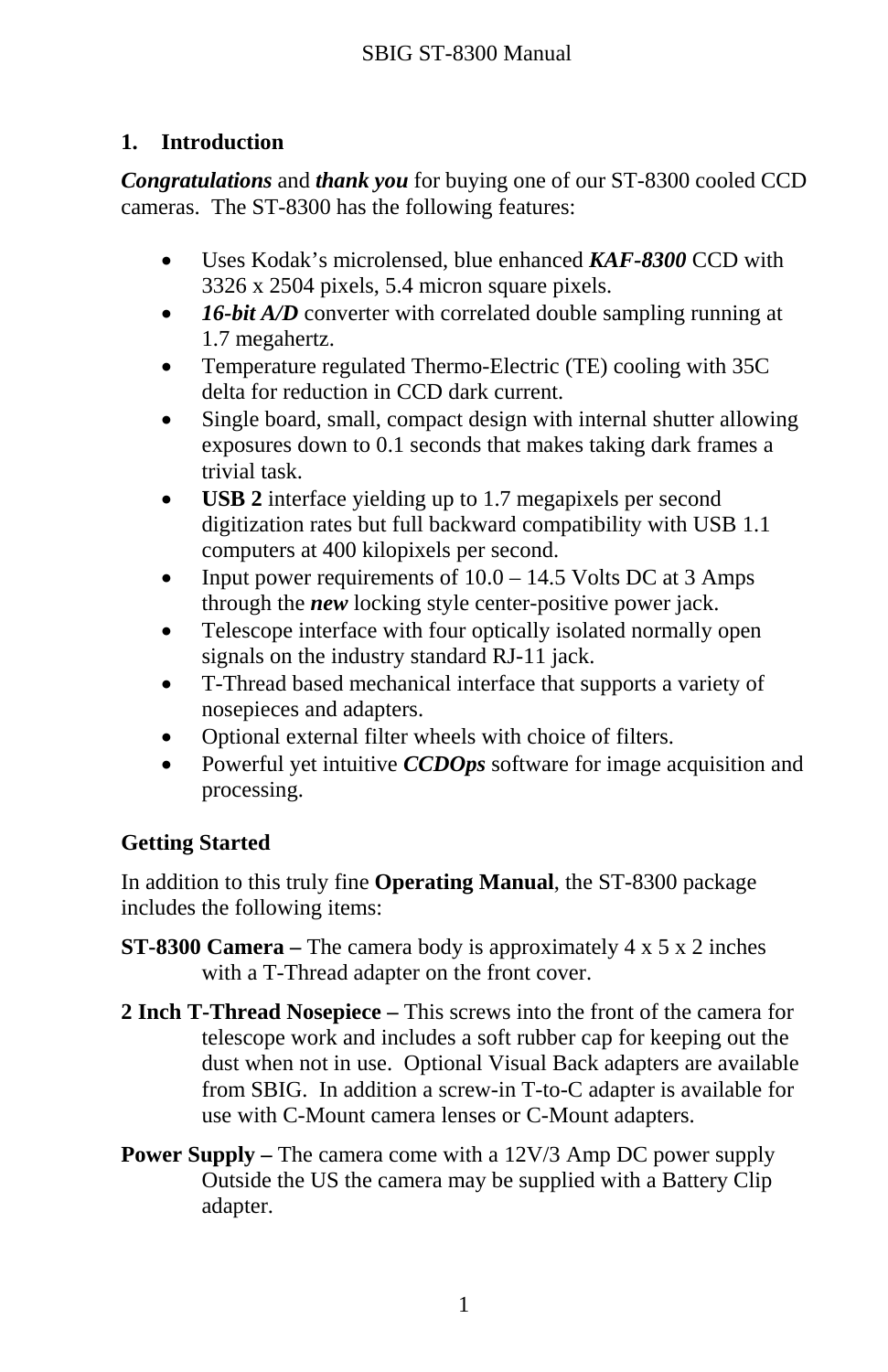

*Extremely Important!* In the past SBIG has shipped products like the STV, ST-5C and ST-237/A that used a 12-Volt, Center-Negative power supply. Starting with the ST-402 series of cameras we switched to Center-Positive 12-Volt power supplies. How do you know the difference?

*All 12-Volt, Center-Positive power jacks and receptacles are locking with a threaded collar*. *Don't ever try to mate an unthreaded power supply to a threaded camera or vice-versa*.

- **USB Cable –** Included is a 15-foot, USB 2 certified, A-to-B type, USB cable. USB has a limit of 15-feet but the range can be extended with active boosters. Relatively low-cost (~\$30) 15-foot boosters that can be strung together are available from such sources such as <www.usbgear.com>. Long haul boosters (more expensive) are available from <www.icron.com>. Also note that putting a hub at 15 feet will allow you to go another 15 feet.
- **Tracking Cable –** This cable looks like a simple "RJ-11 telephone cable" but in fact is a "6-pin reversed RJ-11 telephone cable". Telescopes require 6-pin autoguider cables and reversed means that unlike ordinary phone cables, this one flips the order of the wires. You can tell a tracking cable from an ordinary cable by noting that with tracking cables the tines that lock the RJ-11 jack into the receptacle are both on the same flat side of the cable or when the ends are put side by side the colored wires inside are in opposite order on the two connectors.
- **Rack Handles and Attachment Screws –** Rack handles are provided to give a more steady grip when wearing gloves or for attaching a safety strap to prevent damage to the camera if it should fall from the scope. Not everyone wants or needs these handles, however, so installation is left to the owner's discretion. To install the handles, remove the back cover and pass the 4 socket-head screws through the cover into the base of the handles and tighten with the 9/16 in hex wrench provided.
- **Software –** We include several CD-ROMs with the ST-8300 but the most important one is labeled "**SBIG Software and Catalog**". This disc contains the *drivers* and *CCDOps* software you'll need to use the camera.

#### **Very Important**:

*Before you attach the ST-8300 to your computer for the first time you MUST install the software as described below*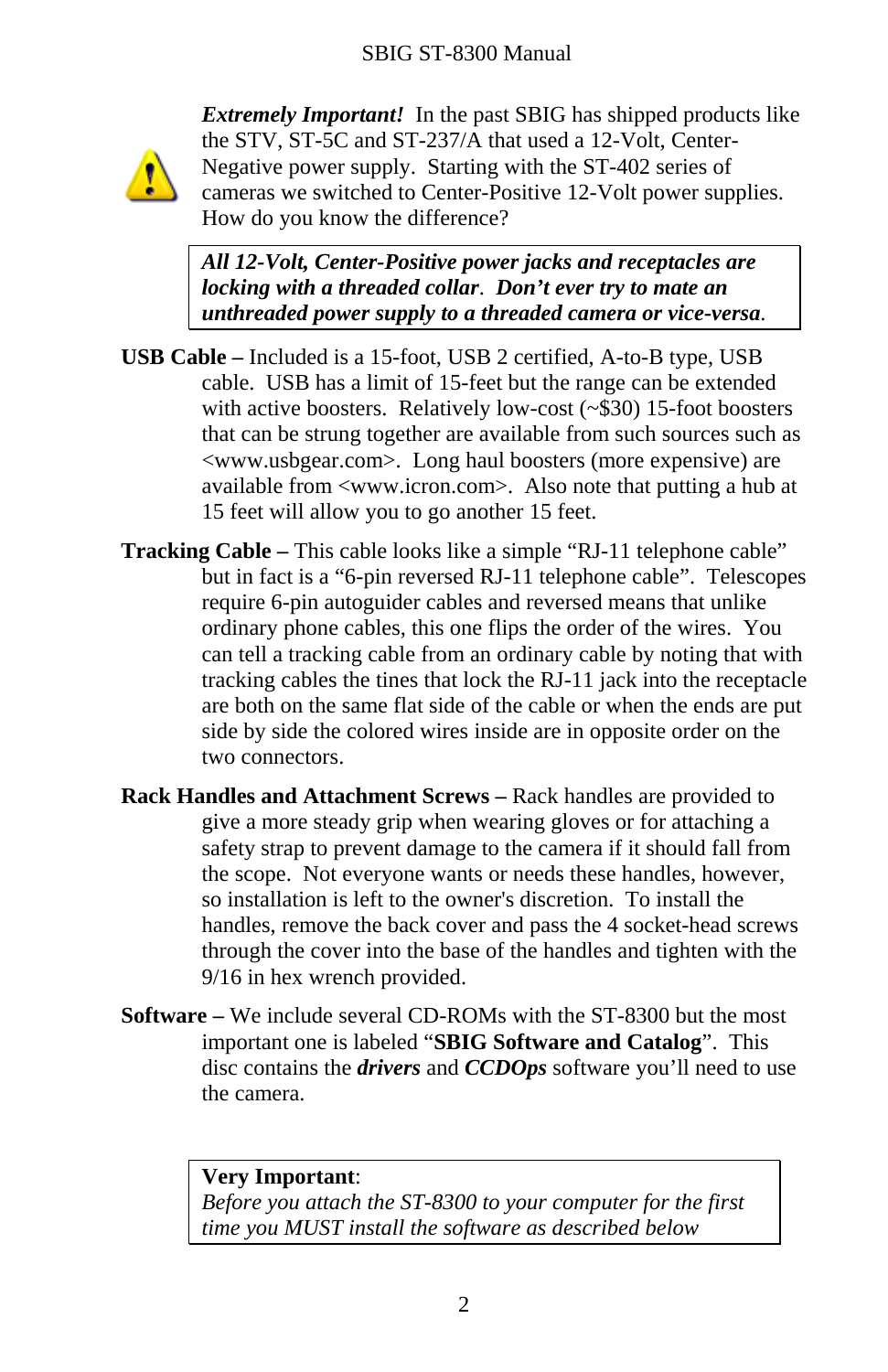<span id="page-5-0"></span>

**GUIDE PORT**: This is where you connect the supplied 6 conductor modular phone style cable to the Autoguider (sometimes labeled "CCD") input port on your mount when using the ST-8300 as an autoguider, or when using Track & Accumulate with mount corrections (see the CCDOPS) Manual for details of this mode

**POWER:** Plug in the power supply here, or attach any 12VDC power source (10 - 14V) that provides 3 amps minimum. The power supply that comes with the camera will operate from 100 - 240VAC and provides 3.5A at 12VDC. (Note that while an ST-402 power supply will fit, it does not provide the current required by the ST-8300 to operate properly)

**USB**: Attach the 15 foot USB cable to any USB port on your computer AFTER you have installed the drivers and software for the ST-8300.

**<sup>I</sup>2C:** This special port is for connection of an SBIG filter wheel. The filter wheel will get its power and commands through this port. No other cables are needed for the filter wheel to function. (Note: This is NOT an RS-232 port. Connecting serial devices or your PC to this port may damage them or the camera.)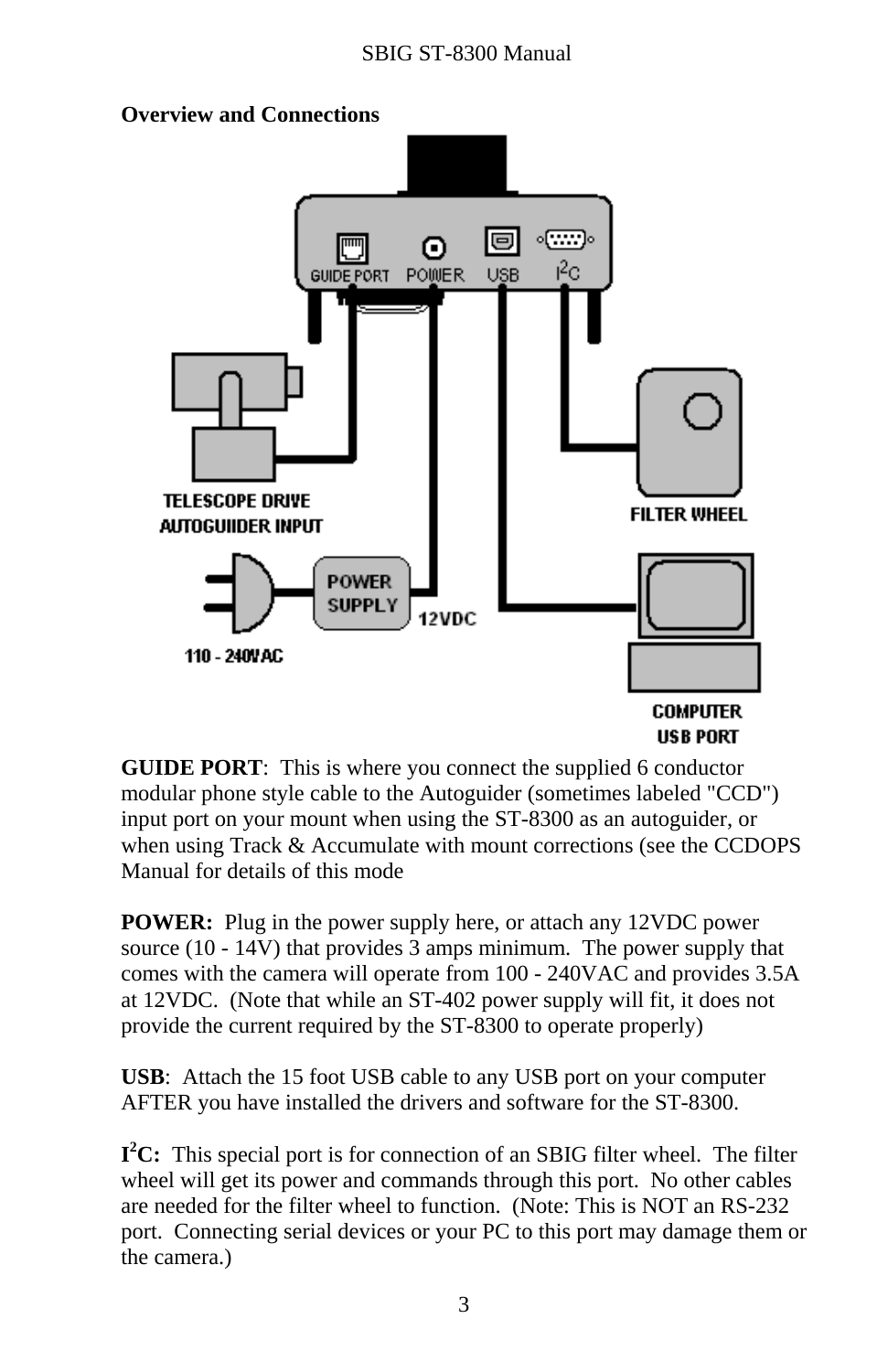#### <span id="page-6-0"></span>**2.Installing the Software**

# **Installing the Software o 32-bit Windows Systems n**

This section describes how to install drivers on a 32-bit Windows system. *Note: If you are installing the camera drivers on a 64-bit Windows System, skip this section and follow the instructions in the next section.* Don't plug the camera into the computer until instructed to do so below and please follow the instructions carefully.

1. **Disable Driver Signing** – *Windows XP* adds an extra level of security to installing drivers that will complicate our installation. To disable it open the Control Panel in the *Start Menu, select System* and then select the *Hardware* tab. Click the *Driver Signing* button and in the dialog that appears select *Ignore* then click *OK*. Click *OK* one more time to close the Control Panel.



- 2. Insert the **SBIG Catalog and Software** CD-ROM in your computer and on most systems the installer program will automatically start. If it doesn't, explore the CD-ROM drive and double-click on the *autorun.exe* icon. Then click on the *Setup a New Camera* button.
- **Install CCDOps** Click on the *Install CCDOps* button to install it on 3.your computer, and then follow the on-screen instructions. *CCDOps* is our powerful yet simple-to-use image acquisition and image processing software and we'll use it extensively throughout this manual.
- 4. **Install the Driver Checker** – Click on the *Install Driver Checker*button to install it on your computer and then follow the on-screen instructions. The *Driver Checker* is a utility program that installs and maintains the drivers that are required for operating the ST-8300 under the Windows Operating System. At the end of the install when you are given the *option* to *launch* the *Driver Checker*. Check that option.
- 5. When the *Driver Checker* starts it will ask you if you have an *Internet Connection* on this machine. If you do then answer *Yes* otherwise answer *No*. The Driver Checker will install the camera drivers and at this point all your drivers should all be current:

| Driver Name  | Currently Installed Drivers<br>Version | Date           | Current    |  |
|--------------|----------------------------------------|----------------|------------|--|
| sbigudry.dll | 4.43                                   | $01 - 12 - 05$ | Yes        |  |
| sbigudry.sys | 4.06                                   | $08 - 23 - 02$ | <b>Yes</b> |  |
| sbiguldr.sys | 1.41                                   | $11 - 04 - 04$ | Yes        |  |
| sbiglldr.svs | 1.06 Build 2                           | $09 - 22 - 04$ | Yes        |  |
| sbigfldr.sys | 1.07                                   | $01 - 11 - 05$ | Yes        |  |
| sbiqusbe.sys | 1.1                                    | $09 - 05 - 03$ | Yes        |  |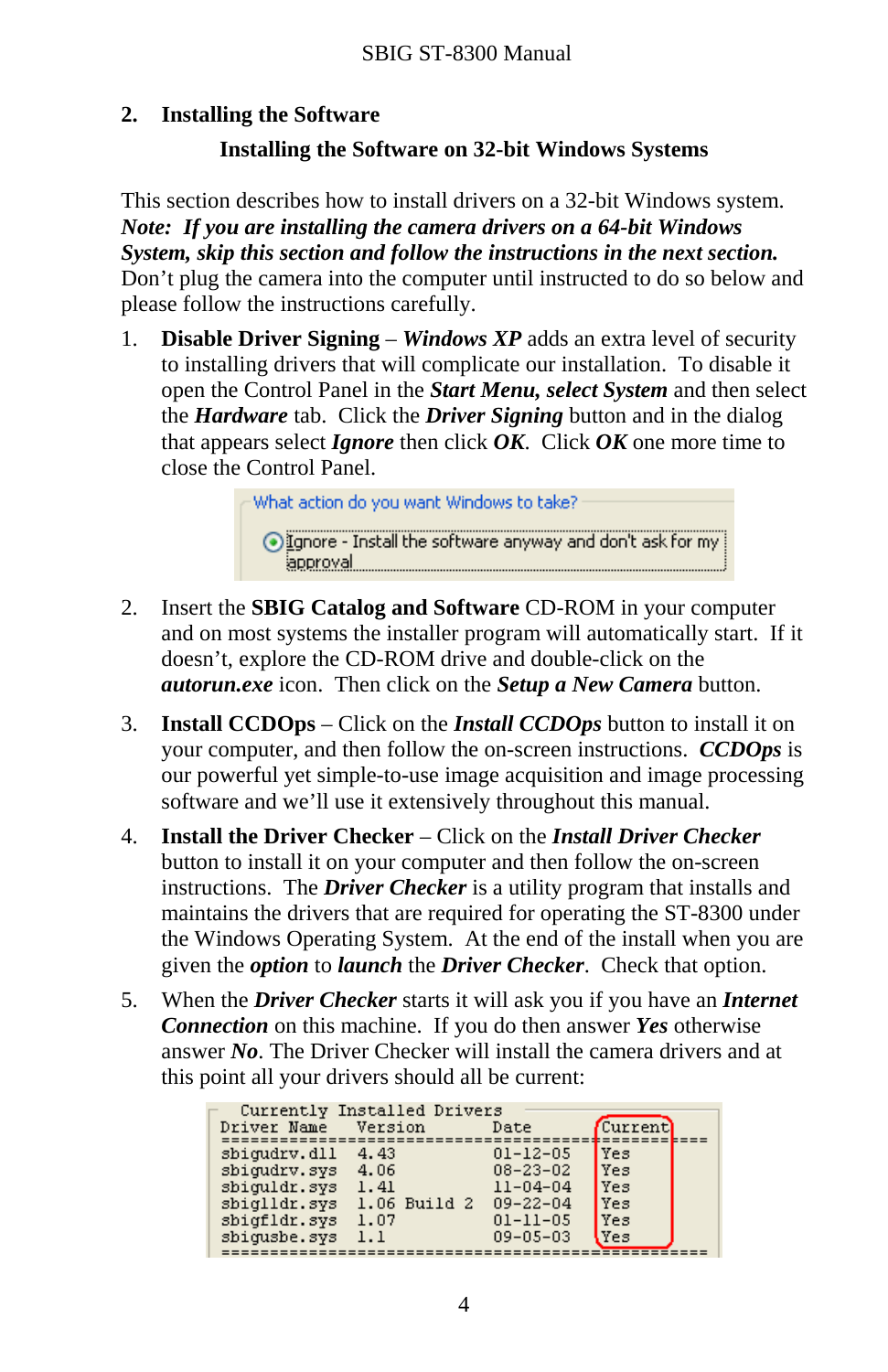- 6. We've finished installing the drivers but now we need to bind them to the ST-8300. Quit the *Driver Checker* by clicking the **X** in the upper-right hand corner. If you're running *Windows XP* then continue with *step 7* below. Users of older versions of Windows should now look for instructions particular to their version of Windows in the "*Installing USB Drivers*" Application Note that can be found on the CD-ROM or our web site.
- 7. Now's the moment you've been waiting for. We're going to plug the camera into the computer, but not so fast!

 First plug the camera into the power source and note that the *Fan* comes on but the *Red LED* does not. The ST-8300 actually has its internal firmware downloaded to it by the PC at startup. If the *LED is off* the camera has not been *booted*. Please remember that.

 Now plug the camera into the USB port on the computer with the supplied USB cable. *Remember* which port you're using because you'll want to use the *same port* again next time or you'll have to go through this process of binding the drivers all over again. Windows will crunch for a while and then present you with the *Found New Hardware Wizard* (*Wizard*) dialog.

**Found New Hardware Wizard** 

8. If you're asked if it should connect to *Windows Update* to search for software click "*No, not this time*", then click *Next*.

> Can Windows connect to Windows Update to search for software?

 $\bigcirc$  Yes, this time only

◯ Yes, now and every time I connect a device

No, not this time

9. Now the *Wizard* will ask you if you want to install the software automatically. Select to do so then click *Next*.

What do you want the wizard to do?

(O Install the software automatically (Recommended)

◯ Install from a list or specific location (Advanced)

10. Windows will grind for a while copying the *SBIG ST-402 Loader* driver then show you the *Completing the Found New Hardware* Wizard page (The ST-8300 and ST-<br>402 use the same drivers, so this **SBIG ST-402 Loader** 

*Wizard* page *(The ST-8300 and ST-402 use the same drivers, so this message is OK).* Click *Finish*. At



this point the *Red LED* on the back of the camera should be on, and if you had been watching it you would have seen it *blink* several times while the PC was *booting the camera*.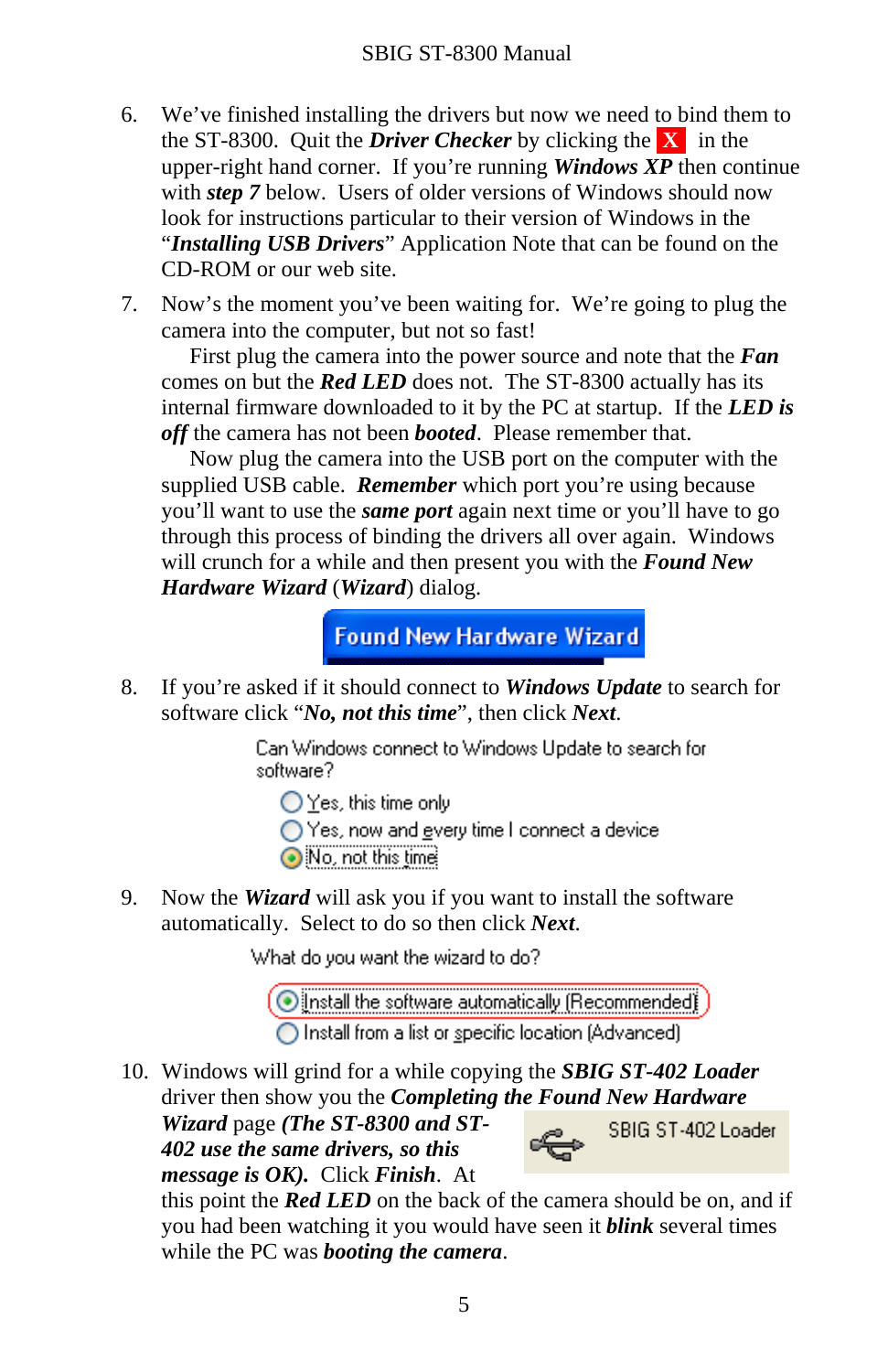- 11. After booting the camera Windows will bring up another copy of the *Wizard*. The ST-8300 actually uses *two drivers*. One to *boot* the camera and one to *talk to it* after it's booted. We now need to walk *Windows* through installing the second driver.
- 12. Repeat steps 8 and 9, again telling the *FNHW* to not check for updates and to install automatically. At this point windows will show you the *Select the best match* page:

| <b>Description</b>    |             | Version Manu   Location     |
|-----------------------|-------------|-----------------------------|
| SBIG USB Camera 2010  | <b>SRIG</b> | c:\windows\inf\sbigusbe.inf |
| ISBIG USB Camera 2010 | - SRIG.     | -c:\windows\inf\oem22.inf   |

- 13. Select the *oem* file not the *sbig* file (the second item above) by clicking on it then click the *Next* button.
- 14. Windows will grind one last time copying the *SBIG USB Camera* driver then show you the *Completing the Found New Hardware Wizard* page.

 Click the *Finish* button and *pat your self on the back*. You're done!



If you ever doubt that the camera is actually connected you can open the *Device Manager* from the *Hardware* tab of the *System* control panel and expand the *Universal Serial Bus controllers* section. You should see a *SBIG USB Camera* listed there:



While you've got the *System* Control Panel open, if you want to restore the Windows Driver Signing security check, click the *Hardware* tab, click the *Driver Signing* button and select:

> What action do you want Windows to take? Warn - Prompt me each time to choose an action

If Windows can not automatically find the drivers , tell it to Install from a Specific Location and then browse to the folder:

# **C:\Program Files\SBIG\Driver Checker\SBIG Drivers**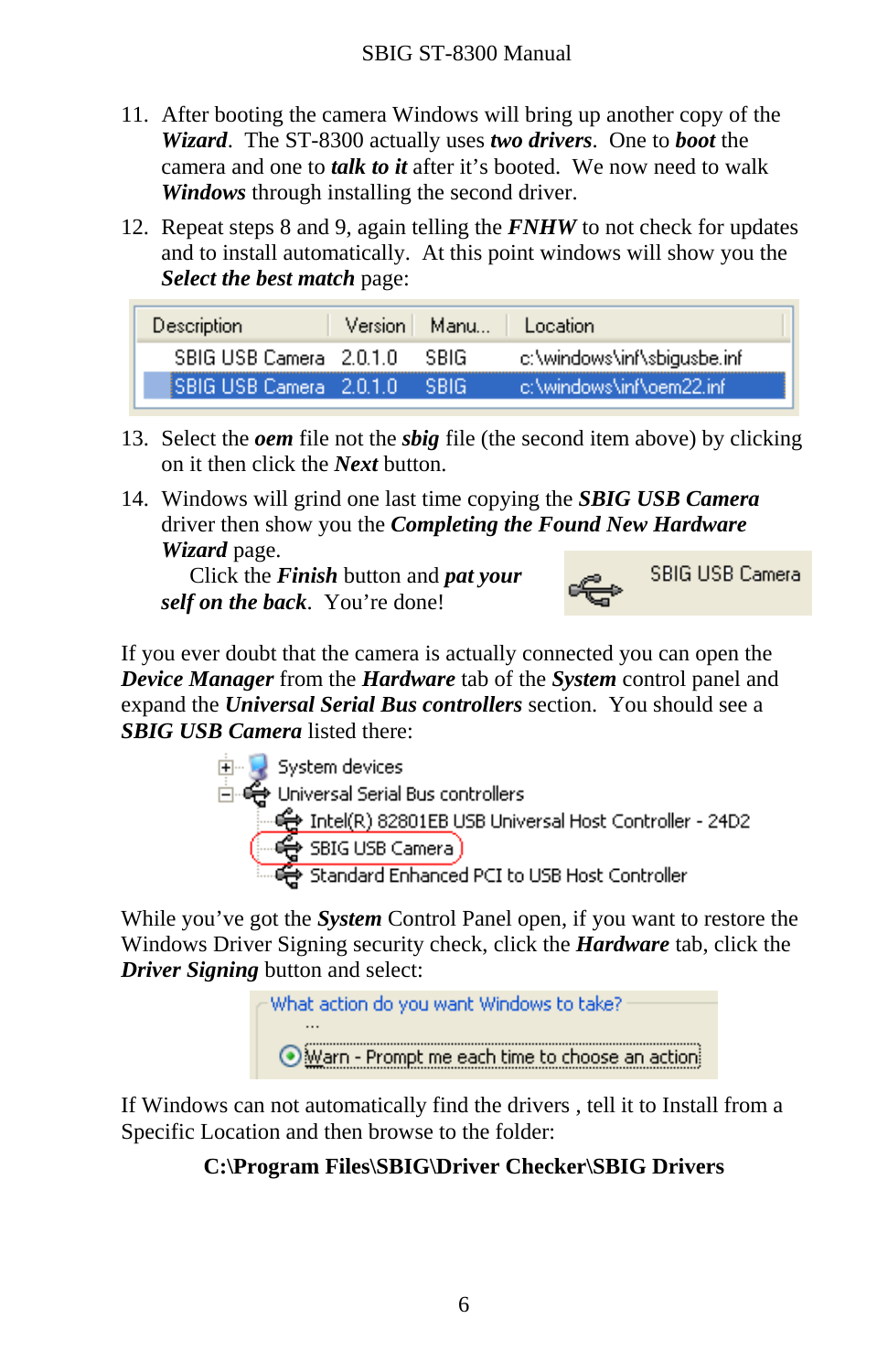# **Installing the Software on 64-bit Windows Systems**

<span id="page-9-0"></span>This section tells you how to do a fresh install of 64-bit drivers for SBIG Cameras on your **64-bit Versions of Windows XP or Windows Vista.**

- 1. Make sure no SBIG cameras are attached to your system.
- 2. Make sure your account has Administrator privileges then run the SetupBitDriverChecker64.exe program to install the 64 Bit compatible SBIG Driver Checker application on your system.
- 3. On Vista based systems, find the icon for the SBIG Driver Checker by opening the Start menu and typing SBIGDriver in the search box. The icon should appear above the search box. Right click the icon and select Properties then click the Compatibility tab. Click the "Run this program as an administrator" as shown below and then hit the OK button.

Note: Under Vista there are 2 levels of administrator privileges: one at the account level and one at the program level. To properly install the drivers the Driver Checker application requires both.

| SBIGDriverChecker64 Properties                                                                                                                                          |  |  |  |  |  |
|-------------------------------------------------------------------------------------------------------------------------------------------------------------------------|--|--|--|--|--|
| Compatibility<br>General<br>Shortcut<br>Security Details                                                                                                                |  |  |  |  |  |
| If you have problems with this program and it worked correctly on<br>an earlier version of Windows, select the compatibility mode that<br>matches that earlier version. |  |  |  |  |  |
| Compatibility mode                                                                                                                                                      |  |  |  |  |  |
| Run this program in compatibility mode for:                                                                                                                             |  |  |  |  |  |
| Windows XP (Service Pack 2)                                                                                                                                             |  |  |  |  |  |
| Privilege Level                                                                                                                                                         |  |  |  |  |  |
| V Run this program as an administr                                                                                                                                      |  |  |  |  |  |
| Show settings for all users                                                                                                                                             |  |  |  |  |  |
| ок<br>Cancel<br>Apply                                                                                                                                                   |  |  |  |  |  |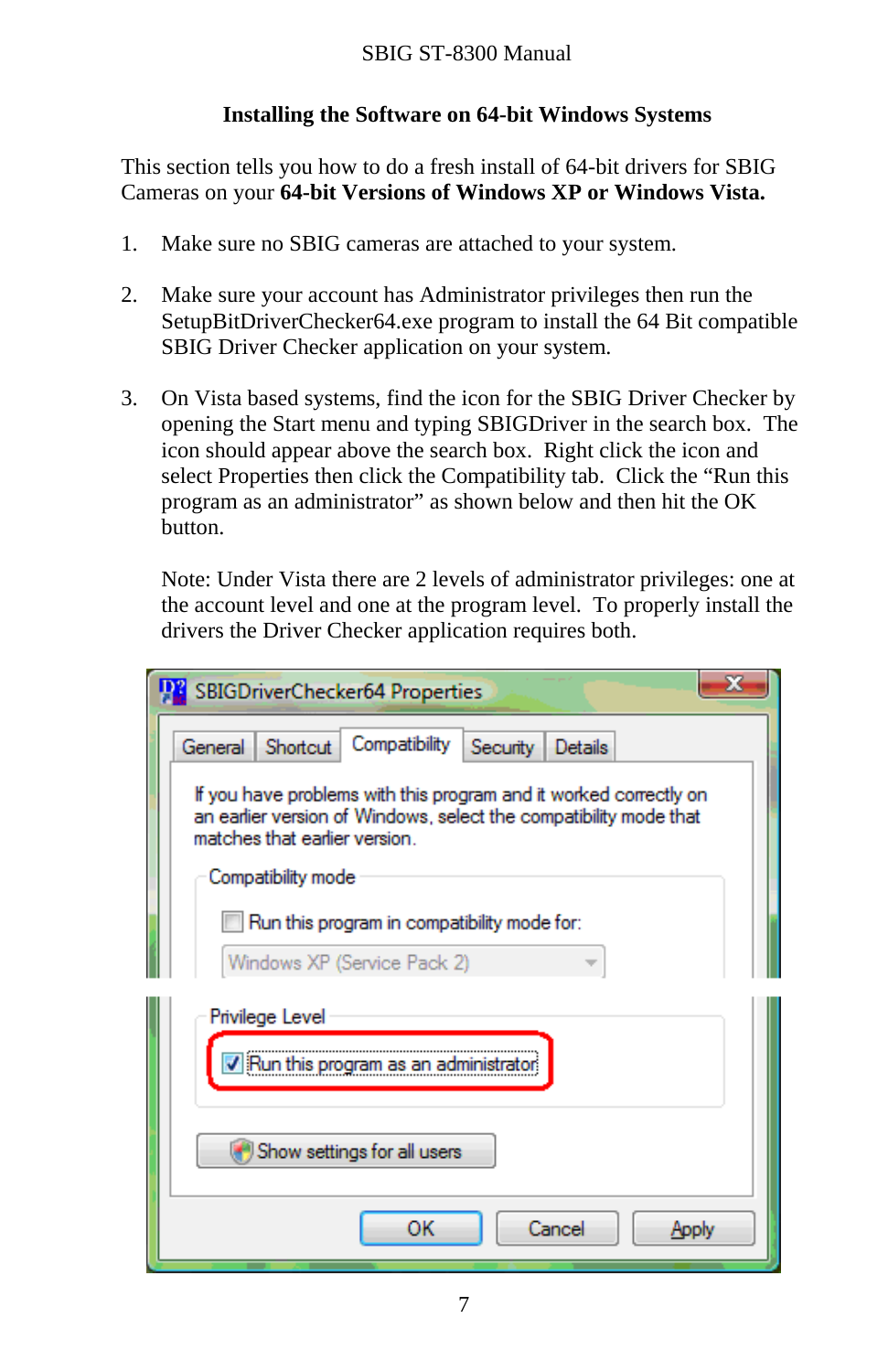#### SBIG ST-8300 Manual

- 4. Run the Driver Checker application and it will ask you about any ST Series Cameras (ST-7/8/9/10/2K) you may plan on using. Prior to 2006 the ST Series cameras had only an internal Tracking CCD. We call this the Classic Model. In 2006 we added the Remote Guide Head capability to the ST Series and we call it the Pro Model. The Driver Checker needs to know whether your ST Series camera is a Classic Model or a Pro model.
- 5. After answering the Classic/Pro question above you'll see the following dialog. The list of drivers shown may be different on your system but it will generally indicate that no Installed Drivers were found and that they all need to be updated.

| <b>SBIG Driver Checker</b>                                                                                                                      |                                                                                                                                                                                                    |             |                                                                   | $\overline{\mathbf{x}}$<br>a e |
|-------------------------------------------------------------------------------------------------------------------------------------------------|----------------------------------------------------------------------------------------------------------------------------------------------------------------------------------------------------|-------------|-------------------------------------------------------------------|--------------------------------|
|                                                                                                                                                 |                                                                                                                                                                                                    |             | SBIG Driver Checker Utility<br>Hit the About/Help button for Help |                                |
| Drivers STX                                                                                                                                     |                                                                                                                                                                                                    |             |                                                                   |                                |
| Currently Installed Drivers                                                                                                                     |                                                                                                                                                                                                    |             |                                                                   |                                |
| Driver Name                                                                                                                                     | Version                                                                                                                                                                                            | Date        | Current                                                           | Download                       |
| sbigudry.dll<br>sbigu64.sys<br>sbigpcam.hex<br>sbiglcam.hex<br>sbigfcam.hex<br>sbigfga.bin<br>Note: Just because the "Current" column says your | Not Found<br>Not Found<br>Not Found<br>Not Found<br>Not Found<br>Not Found<br>drivers are all current doesn't mean they are.<br>To be sure you need to click Download to check<br>with our server. |             | No<br>No<br>No<br>No<br>No<br>No                                  | Update                         |
| Status<br>Idle.                                                                                                                                 |                                                                                                                                                                                                    |             |                                                                   |                                |
| Done                                                                                                                                            | About/Help                                                                                                                                                                                         | View ReadMe |                                                                   | Config Drvr                    |

- 6. Click the Update button and the Driver Checker will start to install the SBIG drivers into your system.
- 7. Once the drivers have finished installing, the Driver Checker will show the following. At this point you can quit the Driver Checker.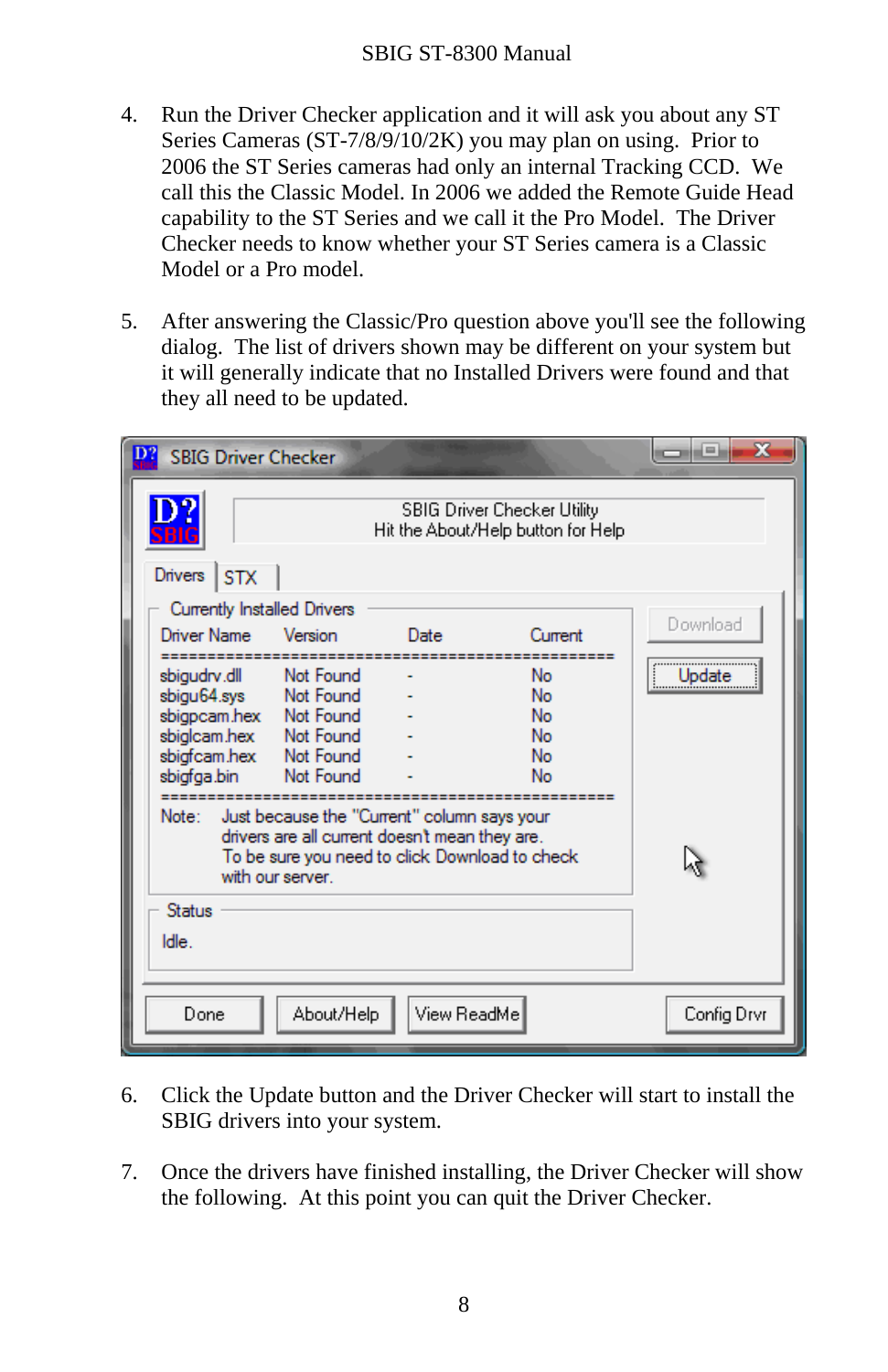# SBIG ST-8300 Manual

| <b>SBIG Driver Checker</b>                                                                     |                                                                                                                                                                                                                   |                                                                        |                                        | <b>TOTHER</b> |
|------------------------------------------------------------------------------------------------|-------------------------------------------------------------------------------------------------------------------------------------------------------------------------------------------------------------------|------------------------------------------------------------------------|----------------------------------------|---------------|
|                                                                                                |                                                                                                                                                                                                                   | SBIG Driver Checker Utility<br>Hit the About/Help button for Help      |                                        |               |
| Drivers STX                                                                                    |                                                                                                                                                                                                                   |                                                                        |                                        |               |
| Currently Installed Drivers                                                                    |                                                                                                                                                                                                                   |                                                                        |                                        |               |
| Driver Name                                                                                    | Version                                                                                                                                                                                                           | Date                                                                   | Current                                | Download      |
| sbigudrv.dll<br>sbigpcam.hex 2.46<br>sbiglcam.hex<br>sbigfcam.hex 2.12<br>sbigfga.bin<br>Note: | 4.60 Build 11<br>sbigu64.sys 2.41.0.1336<br>2.18<br>2004.11.10<br>Just because the "Current" column says your<br>drivers are all current doesn't mean they are.<br>To be sure you need to click Download to check | 01-07-09<br>01-05-09<br>01-05-09<br>01-05-09<br>$01-05-09$<br>01-05-09 | Yes<br>Yes<br>Yes<br>Yes<br>Yes<br>Yes | Update        |
| Status<br>ldle.                                                                                | with our server.                                                                                                                                                                                                  |                                                                        |                                        |               |
| Done                                                                                           | About/Help                                                                                                                                                                                                        | View ReadMe                                                            |                                        | Config Drvr   |

8. Now it's time to try out the new drivers. With your camera disconnected from the PC, power it up and then plug it into the PC with the USB Cable. In the lower-right hand corner of the screen you see something like:



Followed by:

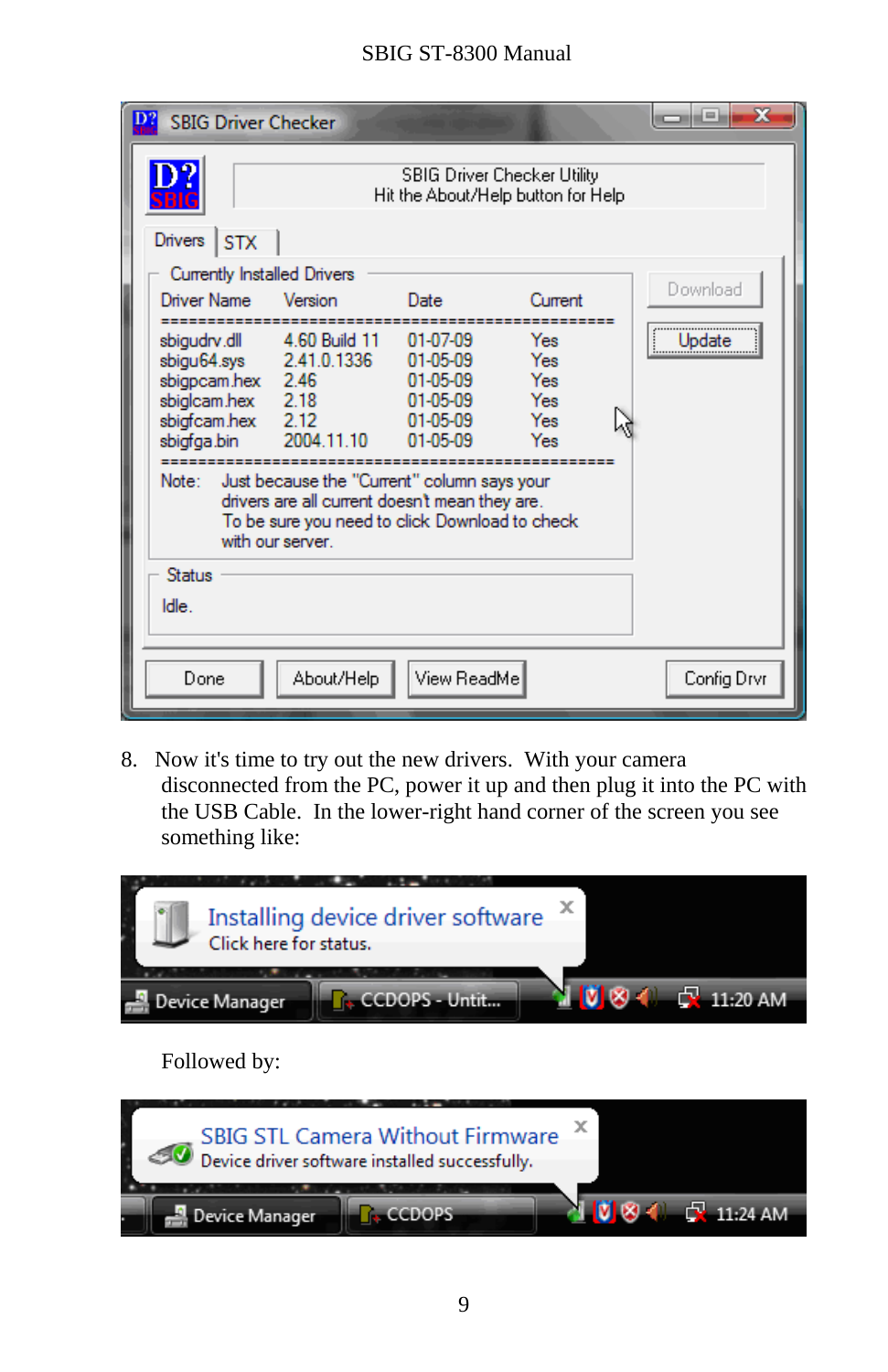- <span id="page-12-0"></span>9. If for some reason the **Add New Hardware Wizard** asks you to manually locate the drivers then navigate to the proper directory under the Driver Checker directory in the **Program Files** or **Program Files (X86**) directory. There are 4 possibilities and you must choose the correct set of drivers. There are directories for 32 Bit and 64 Bit drivers, based upon you version of Windows and under them directories for Classic and Pro model cameras.
- 10. At this point the fan in the camera should come on and the camera should show up in the Device Manager as shown below:



11. Run CCDOps and verify that you can establish a link to the camera.

# **Note: If you previously installed SBIG 32-bit drivers using the old 32 bit Driver Checker program and now want to install 64-bit drivers over the old installation, follow the procedure outlined below:**

#### **Migrating Old Drivers from 32-bit to newer 64-bit Systems**

This section describes how to migrate drivers from the old 32-bit only *DriverChecker* to the new 32/64-Bit Compatible *DriverChecker64*.

- 1. Uninstall the old DriverChecker software.
	- **a.** Run the **Add or Remove Programs** Control Panel in the Start menu.
	- **b.** Click on the **SBIG Driver Checker** entry and then click on the Change/Remove button.
- 2. Manually delete the old drivers files from the disk.
	- **a.** Delete the following files from the C:\Windows\System32\Drivers directory:

#### *sbigfldr.sys*, *sbiguldr.sys*, *sbiglldr.sys*, *sbigusbe.sys*, *sbigusbi.sys*

Some of these may not exist on your system but delete the ones that do.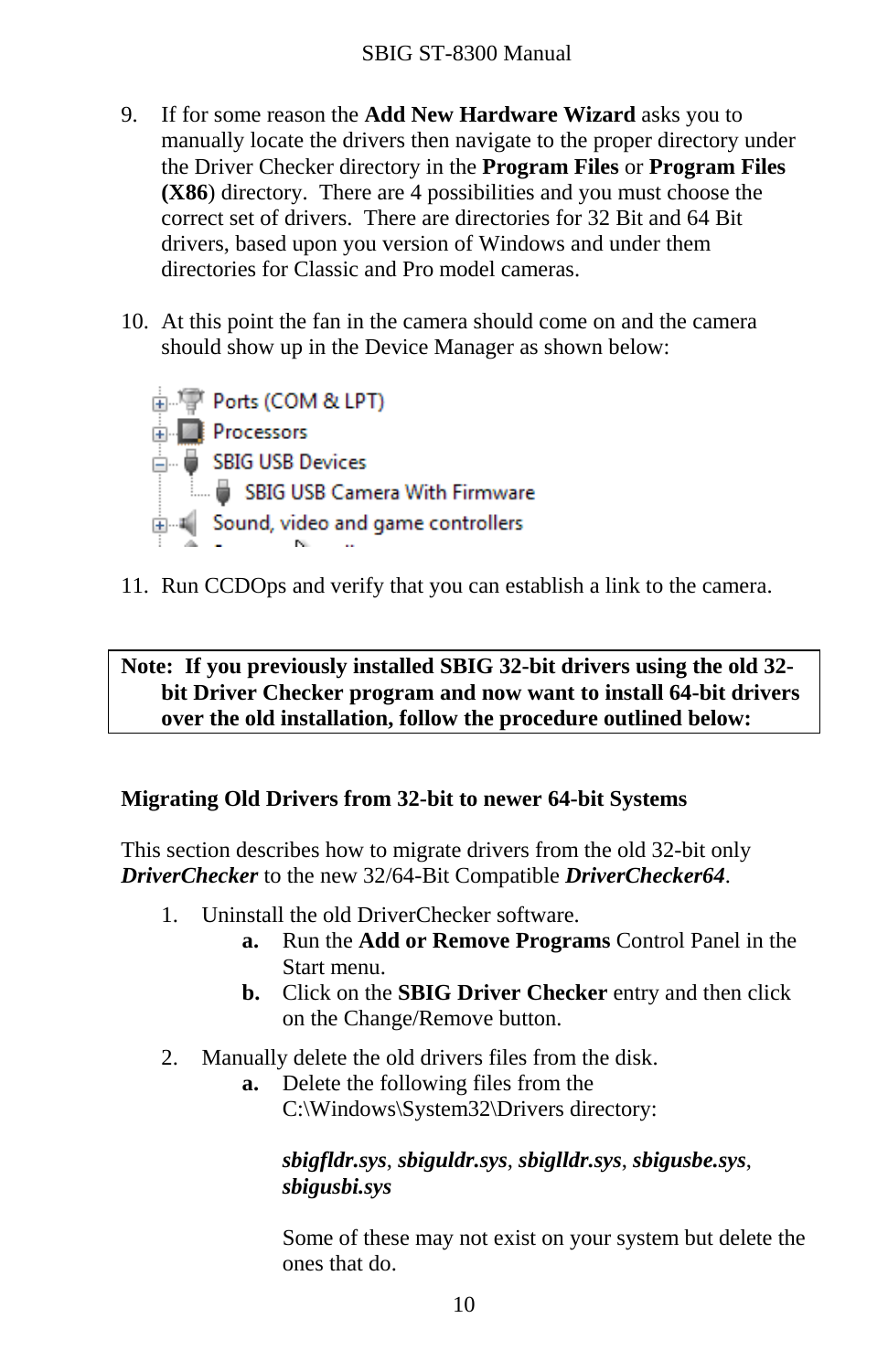- 3. Manually delete the old drivers files from the Device Manager.
	- a. In the Start menu, point to **All Programs**, point to **Accessories**, and then click **Command Prompt**.
	- b. At the command prompt, type the following command , and then press ENTER:

**set devmgr\_show\_nonpresent\_devices=1**

c. Type the following command a command prompt, and then press ENTER:

#### **start devmgmt.msc**

- d. In the **View** menu select the **Show hidden devices**command.
- e. Expand the **Universal Serial Bus controllers** section by



f. For each of the items listed below, right click on the item then select **Uninstall**:"SBIG USB Camera", "SBIG ST-402 Camera", "SBIG

USB Loader", "SBIG ST-L Loader", "SBIG ST-402 Loader"

- g. Quit the Device Manager.
- 4. Install the new DriverChecker64 software.
	- a. Use the installer that came with your camera or download it from our web site: <www.sbig com>
- 5. Run the DriverChecker64 software.
	- a. From the Start menu select the DriverChecker64 item in the SBIG folder.
	- b. Answer the question about your ST cameras.
- 6. Click the Update button to copy the new drivers to your system. **Link your old cameras to the new drivers**.
	- a. For each type of SBIG Camera you own (ST, STL, ST-402), power up the camera one at a time and then attach it to the PC with the USB cable.
	- b. When the **Add New Hardware Wizard** comes up select *"No, not this time"* when it asks if it can connect to Windows Update then click **Next**.
	- c. Select "*Install the software automatically*" and click **Next**.
	- d. If Windows asks you for the best match select any of the entries with **Version 2.41.0.0** then click **Next**.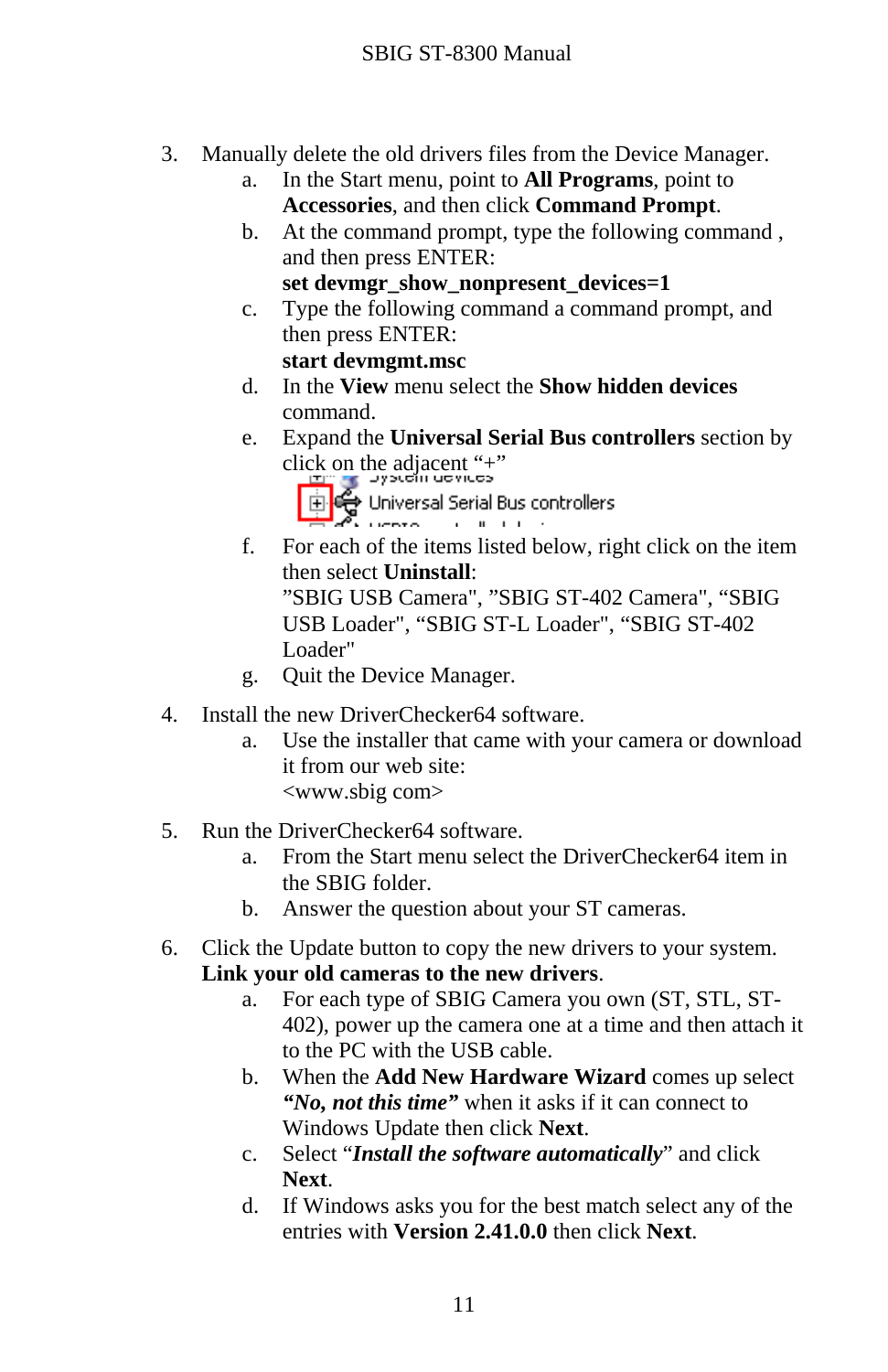- e. Click **Finish** and then you'll have to go through steps **b** through **d** one more time for this camera.
- f. Repeats steps **a** through **f** for each SBIG camera.

When you're all done your camera should show up in the Device Manager in the SBIG USB Devices section as shown below:



# **Updating CCDOps and Drivers**

We are constantly adding new features and fixing software bugs in our software, which is available for free download from our web site. You should periodically visit our website to check for updated versions of the *CCDOps* software and you should also periodically run the *Driver Checker* to download and update your drivers. To find the latest software and drivers, go to:

**http://www.sbig.com -> Software Downloads**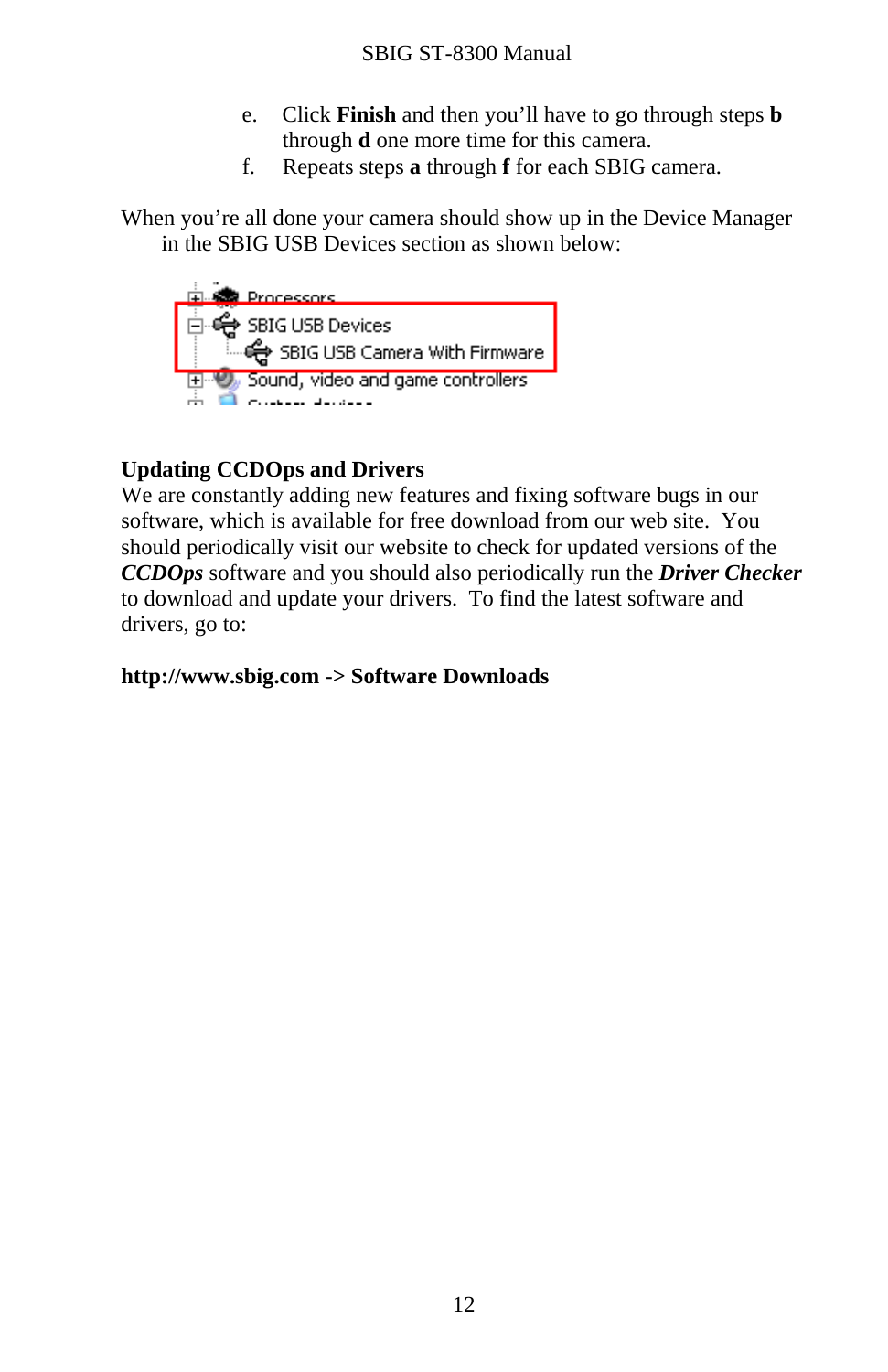#### <span id="page-15-0"></span>**3.Using the Camera Inside**

When you first receive the ST-8300 it's wise to get acquainted with its operation inside the house where it's warm and not to try to fight the telescope operation in the dark. We've included a brief tutorial below to get you acquainted with the ST-8300 and the **CCDOps** software.

# **Running CCDOps**

Once installed, it's easy to run CCDOps from the Windows *Start* menu. Click the *Start Menu*, then find the *SBIG Folder*, which under Windows XP is under the *All Programs* section. Finally click the *CCDOps Icon* to start the program. You'll be presented with the startup *About Dialog* that shows the SBIG logo and the version of CCDOps. To dispense with it click anywhere in the dialog other than the two blue fields or simply wait and the dialog will close itself.

# **Getting Help**

CCDOps includes an extensive help file that can be accessed through the *Help Topics* item in the *Help* menu. In addition many of the dialogs have an embedded *Help button* that will take you to the *Help Topic* for that specific command. Just remember, help is always just a click away.



# **Opening and Inspecting Dark Frames**

We've included some sample images on the *SBIG Software and Catalog* CD-ROM to get you acquainted with what you should expect from your camera.

 First, let's look at what is called a *dark frame*. In the *File* menu use the *Open* command and then navigate to the CD-ROM's *Images* directory. Double-click on the *ST-8300 Tutorial* folder to show its contents. Finally double-click on the *Image 1 – Sample Dark Frame* icon to open the image.

 CCDOps will present you with a dialog listing all the parameters associated with the image such as the *Exposure Time*, the *Date* and *Time* the image was acquired, etc. Note that the *Exposure Time* was 1.0 second. Spend some time inspecting the data then click in the dialog to close it.

 Data like this is always attached to saved images and you can show it using the *Parameters* command in the *Display* menu. After the *Image Parameters* dialog has gone you'll see the image displayed in its own window and the *Contrast* dialog will appear. The image is shown below: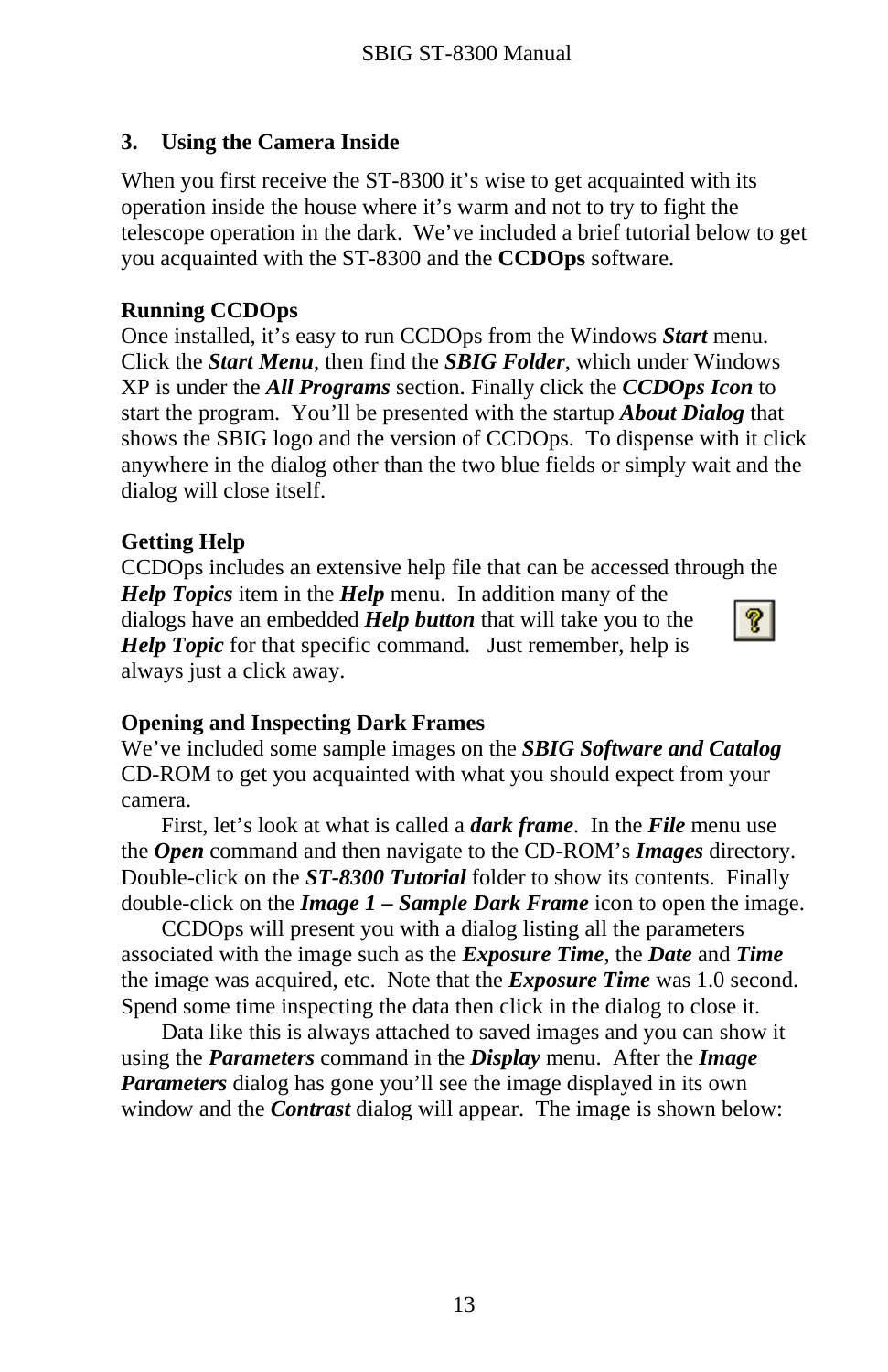

This is what's referred to as a *dark frame* and it's what you get when you take a picture with the nosepiece covered and the shutter closed. It's a picture in the dark. Although there's not much interesting to look at in this image there are some very important features that you need to understand.

 The first thing you'll see is that while the image looks mostly like salt and pepper there are hundreds of bright specks. These are called *hot pixels*. They are present in every CCD image to one extent or another, even in images from our most expensive cameras. If your digital snappy camera didn't automatically remove them for you, they would be seen in those images too.

 What causes hot pixels? It's an attribute of CCD sensors called *dark current*. A pixel in an ideal CCD, in the absence of light, would maintain a steady value. When exposed to light the pixel's value would increase in response to the light but then as soon as the light went away the pixel would maintain its value again.

 In the real world CCD pixels suffer from the affects of dark current whereby the pixel's value slowly increases (brightens) over time. All the pixels in the image shown above have some component of their signal due to the build up of dark current.

 Dark current builds up over time in a linear fashion but *cooling* the CCD can reduced the rate at which it accumulates. For example, cooling the CCD by 25°C reduces the dark current 16-fold. That's why Astronomical CCD cameras are cooled – to reduce the dark current when imaging very faint objects.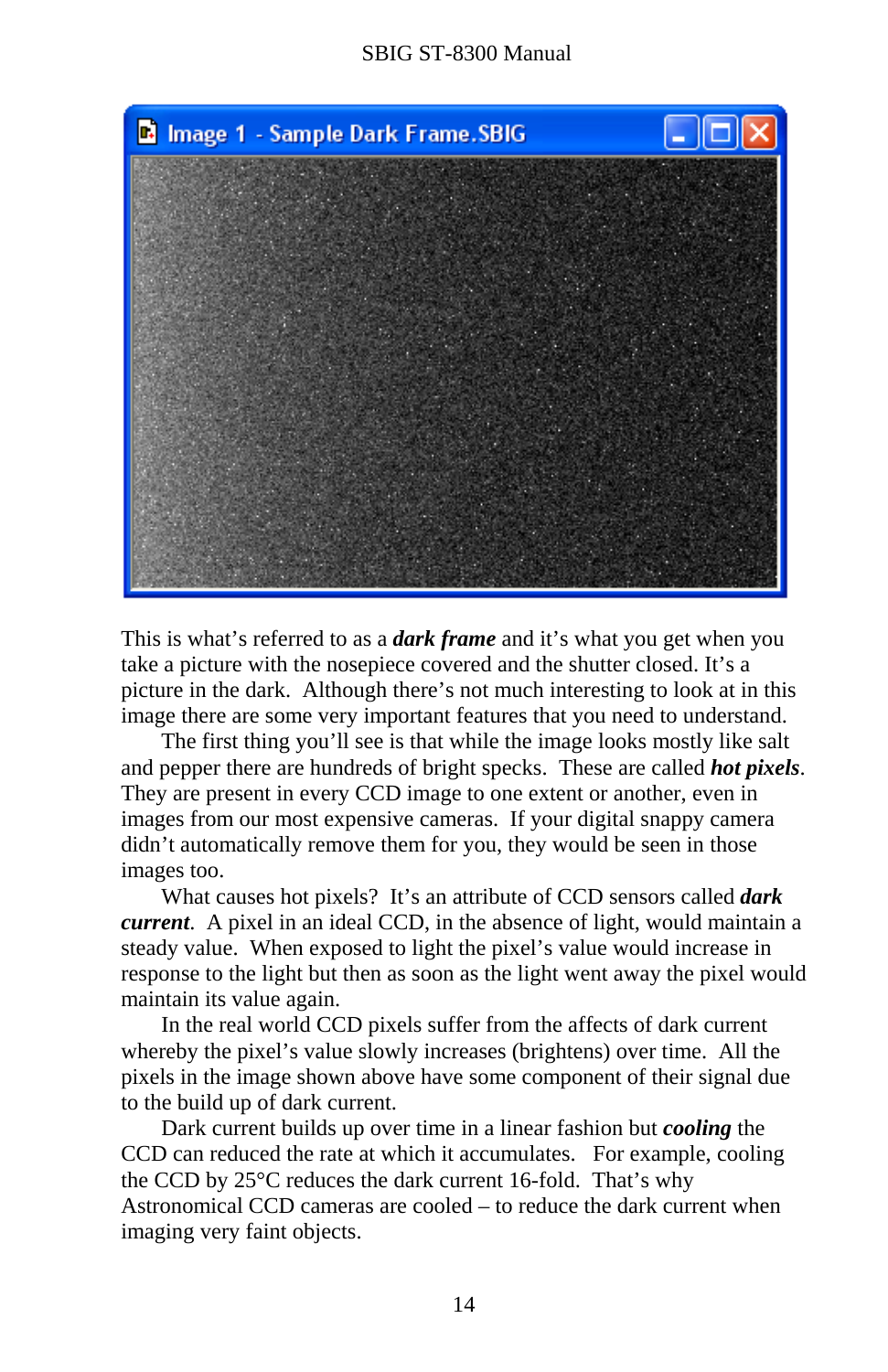*Hot pixels* are simply the pixels where the dark current is higher than the average and thus they show up as white specs against the salt and pepper background. Again, this is completely normal for CCD images.

 The second effect you'll notice is a brightening on the left of the image, as if something bright was just outside the field of view. This is called the *readout glow* and is caused by the electronics in the CCD, in particular by a very small but ever present glow emanating from in the on-chip amplifier that conditions the weak signals in the CCD so that they may be digitized.

 The *readout* (or digitization) of images from CCDs is a sequential process whereby every pixel is digitized one-after-another until the whole image has been digitized. The readout starts at pixel  $(1,1)$  in the top-left corner and proceeds to pixel (3326, 2504) in the lower-right hand corner. As each pixel in a row is readout the pixels to the right of it within the same row are shifted to the left one position in preparation for the next pixel readout. The next pixel is then readout and the process repeated until every pixel in the first row has been digitized.

 At this point the whole CCD is shifted up one row and digitization starts with the left-most pixel of the second row. The *readout glow* on the left of the images is a buildup of light from a glow from the preamplifier structures in the upper-left hand corner of the CCD while rows are queuing up for readout.

 The final effect you'll notice is the salt-and-pepper look of the background. What you're seeing here is the ultimate noise floor of the CCD whereby adjacent pixels have slightly different values due to noise in the CCD and readout electronics. The noise in dark frames that have a zero exposure time is referred to as the *read noise* of the camera.

 Fortunately for us there are very simple image processing techniques we can use to eliminate the effects of *dark current* and *readout glow*.

Let's open another image. Close the first image by clicking the  $\bf{X}$  in the upper-right corner then use the *Open* command in the *File* menu again but, this time double-click on *Image 2*. Note in the *Image Parameters* dialog that this image had an *Exposure Time* of 10 seconds. Click in the dialog to close it.

 Now this image has a whole lot more hot pixels! That's because this exposure was 10 times as long and the pixels built up 10 times the dark current. It's hard to even see the background through all the hot pixels.

 About this time you're probably asking yourself "How can I ever take deep sky images with all these hot pixels?" The answer is simple. Because the build up of dark current at a given CCD temperature is a repeatable effect you can remove the effects of dark current by taking two images, one with the shutter open (*light frame*) and another of equal exposure with the shutter closed (*dark frame*). You then *subtract* the dark frame from the light frame, and because the *hot pixels* and the *readout glow* repeat from one image to another they are removed by the subtraction.

 Let's see how this works. Close *Image 2* and Open *Image 3*, which is a 10-second *light frame* where you can get a hint of the object but the hot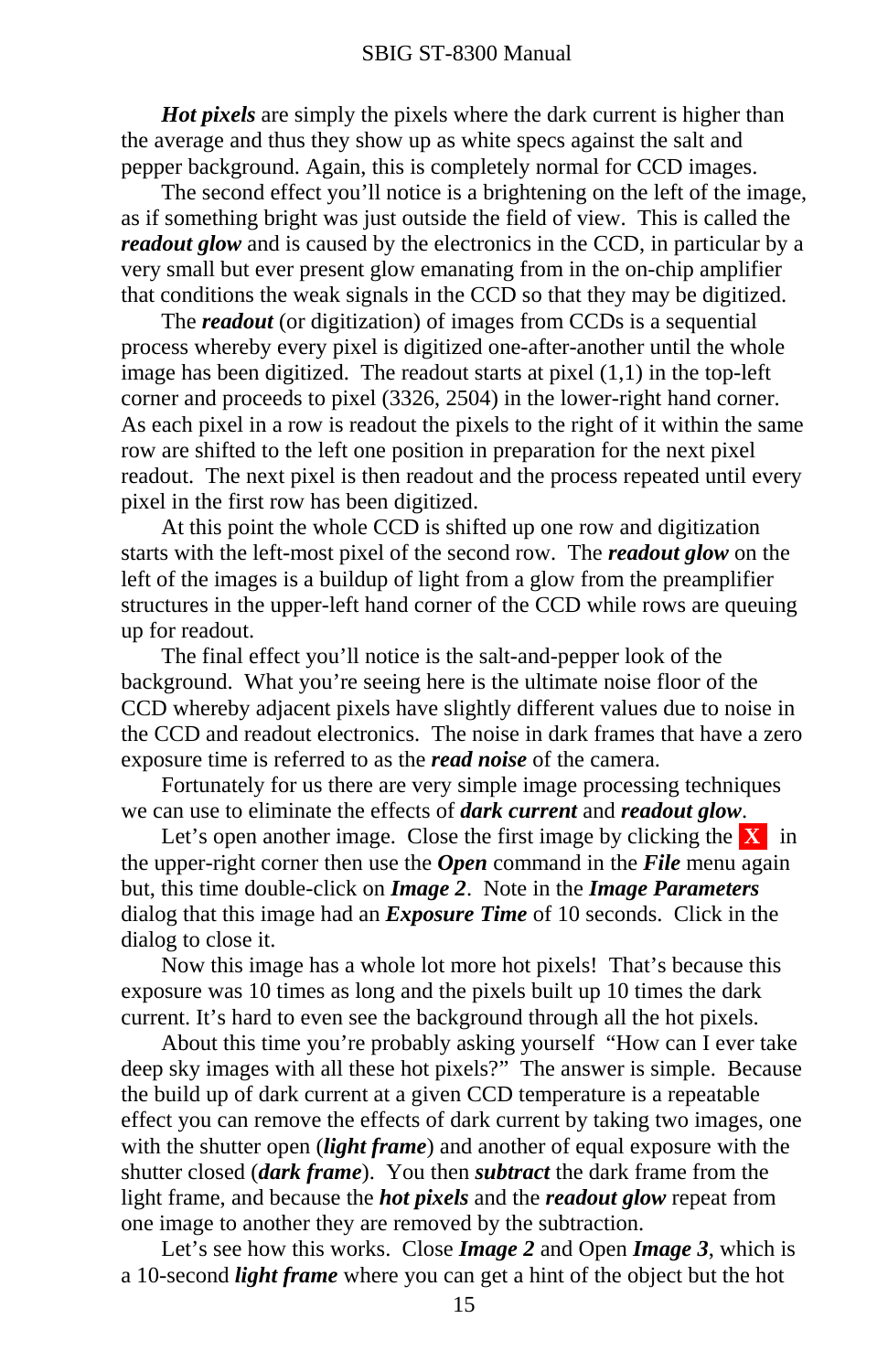<span id="page-18-0"></span>pixels are definitely obscuring it. Now use the *Dark Subtract* command in the *Utility* menu. This brings up the *Open File* dialog where CCDOps wants you to select which image to subtract. Double-click on *Image 2*, the 10-second *dark frame*. The displayed image turns completely black! What did we do? Did we destroy the image by dark subtracting? No we didn't but it's time to learn something else regarding CCD images.

#### **Brightness and Contrast**

Images from the ST-8300 are *16-bit* images meaning any pixel can have values from 0 to 65,535 ADU where ADU is short for A/D Converter Units. Said another way this means there are 65,536 possible brightness or gray scale values that each pixel can have. In CCD lingo this is referred to as the *dynamic range*. But computer monitors and our eyes can typically only distinguish a hundred or so different gray scale values. How do we accommodate the large dynamic range of CCD images with our computer? The answer is through *Brightness* and *Contrast* adjustments of the displayed image.

Getting back to our dark subtracted image and why it's completely

black. Find the *Contrast* dialog shown to the right and then click the *Auto* checkbox. Magically our object appears, and as promised, the *hot pixels* and the *readout glow* are gone, replaced by the object and the salt-and-pepper noise. What did we do?

 By clicking the *Auto* checkbox we told CCDOps to adjust the image display to match the actual image's pixel values. *Auto Contrast* is a very handy tool to have in your bag of tricks.



 Just for fun click the *Smooth* checkbox in the Contrast dialog. The noise in the image is greatly reduced. The *Smooth* option is handy when for reducing the noise in underexposed images like *Image 3*.

 Let's explore the Contrast dialog further. Close the dark subtracted *Image 3* and when CCDOps asks you if you want to save the changes you've made click *No*. Use the *Open* command again to open *Image 4*, which is just like Image 3, but with a proper exposure.

 The first thing to notice is that in the Contrast dialog the *Back* is set to 8,000 and the *Range* is set to 20,000. What does that mean? In short it means that pixel values from 8,000 (*Back*) to 8,000+20,000 (*Back*<sup>+</sup> *Range*) have been displayed using the monitor's available gray scale. Pixels with values 8,000 ADU or below are completely black. Pixels with values 8,000+20,000=28,000 ADU or above are completely white. Finally, pixels with values between 8,000 and 28,000 are shades of gray.

 Click the small up and down buttons adjacent to the *Back* setting several times and you'll see the overall image *brightness* increase

 $\frac{1}{x}$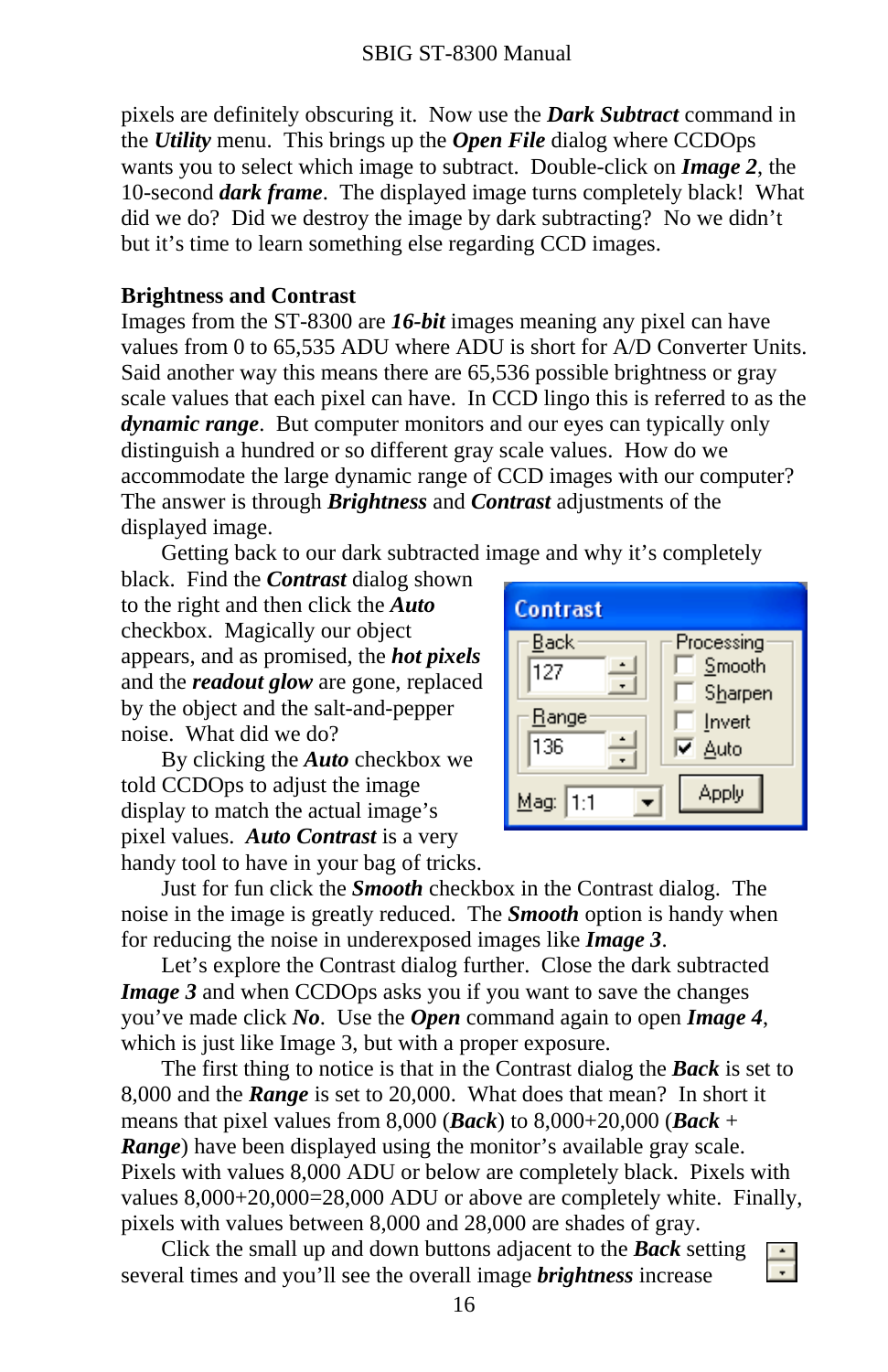<span id="page-19-0"></span>and decrease. Click the ones adjacent to the *Range* setting and you'll see the image *contrast* increase and decrease. Here's a summary of how this works:

### *Increasing the Back decreases the image brightness and vice-versa. Increasing the Range decreases the image contrast and vice-versa.*

Set the *Back* to 8,000 and the *Range* to 20,000 by typing in the fields (without the comma) and then hit the *Apply* button to get us back to where we started. When you manually enter values in the *Back* and *Range* you must hit *Apply* to see the effect.

 Let's learn a little more about the controls in the *Contrast* dialog. Click the *Invert* checkbox and notice that the image now looks like a negative. For images of faint objects, viewing the image as a negative by clicking *<i>Invert* can reveal faint structure.

 Unclick *Invert* and then click *Sharpen* on and off several times while looking at the fine detail in the image. With the *Sharpen* checked it's almost as if the focus improves. That's the effect of Sharpen. It works great on well-exposed images but tends to increase the noise in faint areas.

 The last thing to try in the *Contrast* dialog is the *Mag* popup. It's set to *1:1* but selecting *2:1* or *4:1* zooms in on the image, enlarging the image display. Selecting *1:2* or *1:4* zooms out on the image. Try the *1:2* and *2:1* settings. You may wonder if all these changes to the *Contrast* dialog are destructive to the image data. They are not.

*Changes to the settings in the Contrast dialog only affect the way the image is displayed. They do not modify the actual pixel values.* 

*In Summary* 

- Clicking *Auto* is a good place to start with most images.
- *Back* controls image *brightness* and *Range* controls *contrast.*
- Clicking *Invert* can help reveal faint detail in images.
- Clicking *Smooth* can reduce the noise in underexposed images.
- Clicking *Sharpen* reveals additional detail in well-exposed images.

# **Establishing a Link**

It's time to actually connect up to your camera and take some images. If you haven't installed the drivers already go back to **Section 2** and do so now.

 If you've taken a break from the tutorial and the camera isn't powered up and attached to the computer do so now by plugging in the power source and then connecting the camera to the computer. At this point the *Fan* and *LED* on the back of the camera should be on.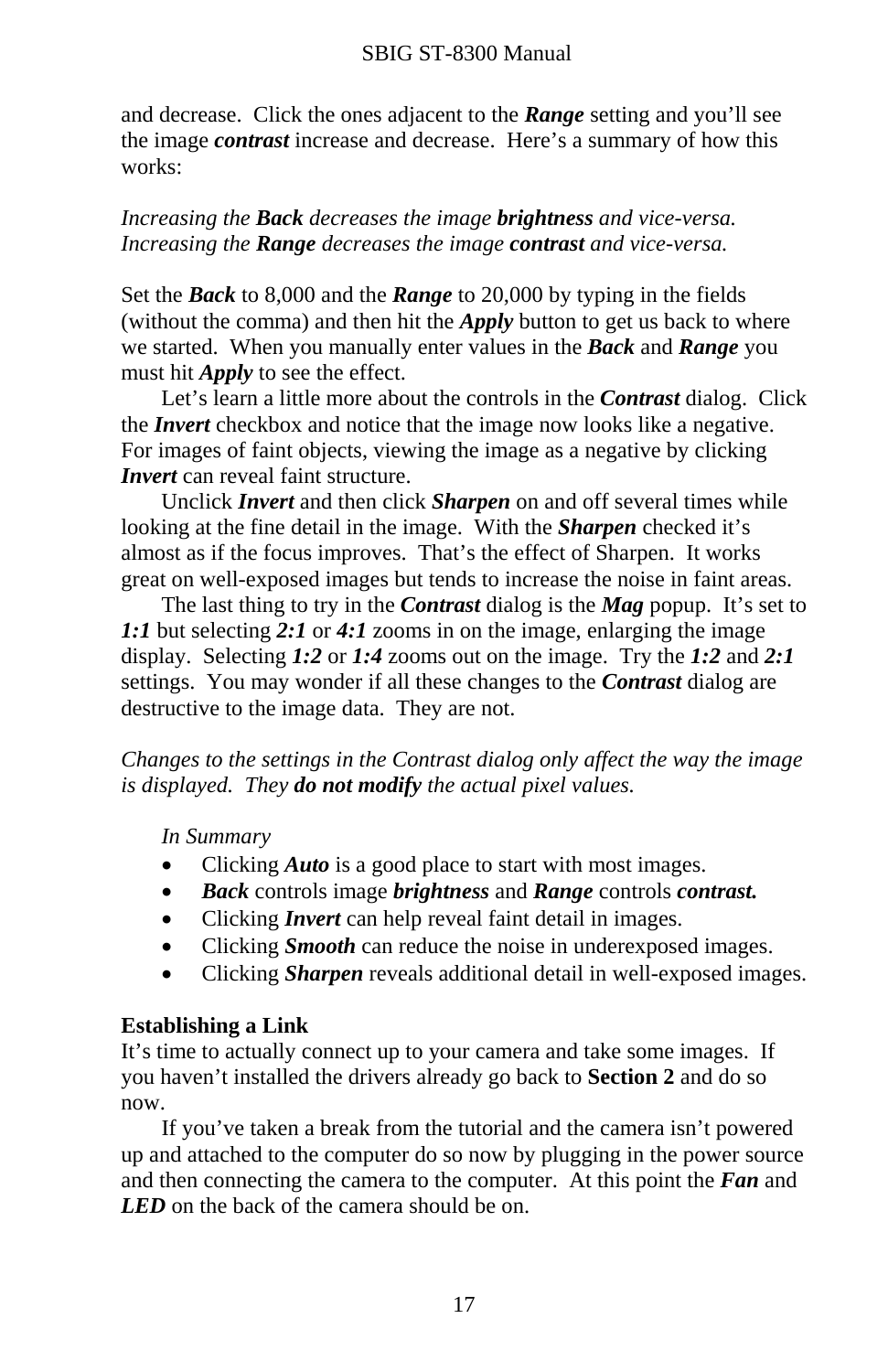<span id="page-20-0"></span> Use the *Graphics/Comm Setup* command in the *Misc* menu to make sure *USB* is selected for the *Interface*. Click *OK* to set/confirm that and then use the *Establish COM Link* command in the *Camera* menu.

 CCDOps will try to connect to your camera, which can take several seconds to complete. If successful you'll hear the shutter emit a series of clicking sounds as it finds home and you'll see updated information in the *Link Status* fields show in the lower-right corner of the CCDOps window as shown here:

(Link:[ST-402]USB) | Res:Auto | (Temp:18.48°C (0%)) | Filter:Clear

This shows the link has been established to your camera. It says ST-402 in the status bar because the ST-402 uses the same drivers as the ST-8300. However, if you click on Camera Info (below) the ST-8300 will be correctly identified. This box also indicates that the Temperature of the CCD is 18.48°C and that the TE cooling is disabled (0%). The clicking is not a death rattle – it is simply the shutter homing against a stop.

#### **Camera Info**

After establishing a link to the ST-8300 use the *Information* command in the *Camera* menu and you'll see the dialog shown below;

| Camera Info                          |       |        |                                            |                             |       |       |
|--------------------------------------|-------|--------|--------------------------------------------|-----------------------------|-------|-------|
| Camera Type: ST-402 with ABG         |       |        |                                            |                             |       |       |
| Camera Name: SBIG ST-8300 CCD Camera |       |        |                                            |                             |       |       |
| Firmware version: 2.19               |       |        | Driver info: SBIGUDrv.DLL Ver 4.64 Build 3 |                             |       |       |
| Serial number: 8300P1                |       |        |                                            | sbigu32.sys Ver 2.41.0.1338 |       |       |
| CCD Temperature: 19.52°C             |       |        | Ambient Temperature: 25.0°C.               |                             |       |       |
| Readout mode:                        | High  | Medium | Low                                        | 1xN                         | 2xN   | 3xN   |
| Image width:                         | 3352  | 1676   | 1117                                       | 3352                        | 1676  | 1117  |
| Image height:                        | 2532  | 1266   | 844                                        | 0                           | 0     | n     |
| Pixel width (u):                     | 5.40  | 10.80  | 16.20                                      | 5.40                        | 10.80 | 16.20 |
| Pixel height [µ]:                    | 5.40  | 10.80  | 16.20                                      | 5.40                        | 5.40  | 5.40  |
| Gain (e-/ADU):                       | 0.38  | 0.38   | 0.38                                       | 0.38                        | 0.38  | 0.38  |
| Readout mode:                        | Hi-DS | Med-DS | Low-DS                                     | ULow                        |       |       |
| Image width:                         | 3352  | 1676   | 1117                                       | 372                         |       |       |
| Image height:                        | 2532  | 1266   | 844                                        | 281                         |       |       |
| Pixel width (u):                     | 5.40  | 10.80  | 16.20                                      | 48.60                       |       |       |
| Pixel height $[\mu]$ :               | 5.40  | 10.80  | 16.20                                      | 48.60                       |       |       |
| Gain (e-/ADU):                       | 0.38  | 0.38   | 0.38                                       | 0.38                        |       |       |

The *Camera Information* command shows you the capabilities of your camera. There are a few key items here that you should be aware of should you ever need technical support:

**Firmware Version/Driver Info** – Over time we revise the camera firmware and drivers to add new capabilities and fix software bugs. The ST-8300 actually has its firmware downloaded to it every time it connects to the PC after a power-up sequence, which makes it very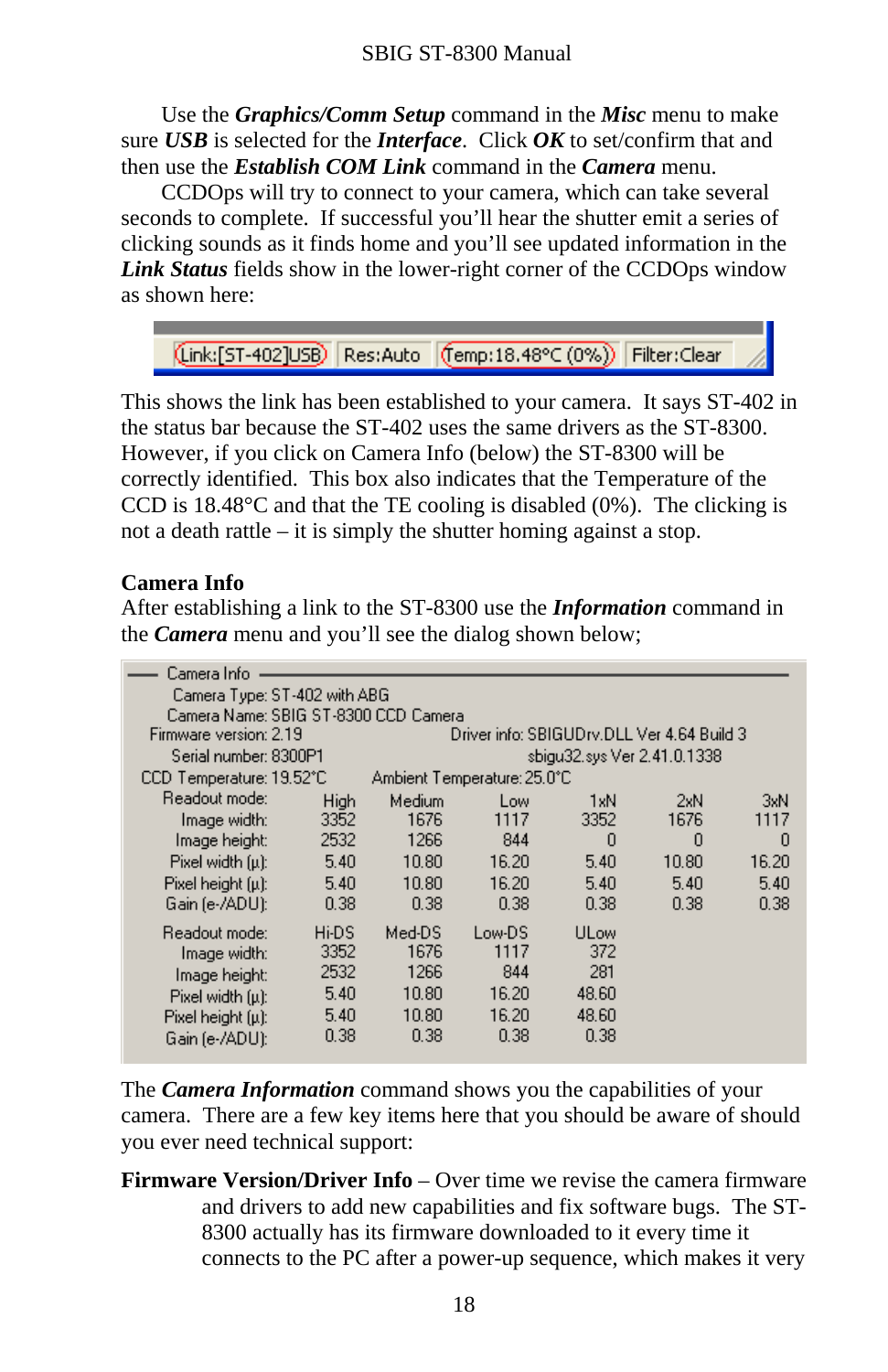<span id="page-21-0"></span>easy for us to update the ST-8300 in the field. To make sure you have the latest firmware periodically run the *Driver Checker,* which checks our servers for later drivers and updates your system accordingly.

- **Serial Number** If you ever need to know this, here it is. It's on the label on the back of the camera as well.
- **Readout Mode Table** This shows the various readout modes the ST-8300 supports. The *High*-resolution mode offers the full 3326 x 2504 resolution with 5.4 micron square pixels. The ST-8300 also supports *binning* whereby groups of pixels are combined to form a single larger pixel. This reduces the resolution but increases the sensitivity as larger pixels capture more light. The *Medium* and *Low*-resolution modes utilize 2x2 and 3x3 binning as you can see by the *Image Height/Width* and *Pixel Size* entries*.*

Finally, review the information presented, then close the dialog by clicking in it.

#### **Camera Setup**

Use the *Setup* command in the *Camera* menu to see the *ST-8300 Camera Setup* dialog shown below.

| <b>ST-402 Camera Setup</b>                        |        |
|---------------------------------------------------|--------|
| Cooling<br><b>IOff</b><br>Temperature Regulation: | 0K     |
| 18.22<br>Setpoint:                                | Cancel |
| CCD Setup                                         |        |
| Resolution mode: Auto                             |        |
| Non-ABG streak removal:   No                      |        |
| Vertical N binning:<br>l1                         |        |
| General                                           |        |
| Reuse dark frames: Yes                            |        |
| Response factor: 3000.00                          |        |
|                                                   |        |

The key items in this dialog are described individually below.

**Temperature Regulation** – This allows you to turn the TE cooling on and off. Typically at the start of an imaging session you'll turn the cooling on and then back off at the end of the night. For now let's just leave it off.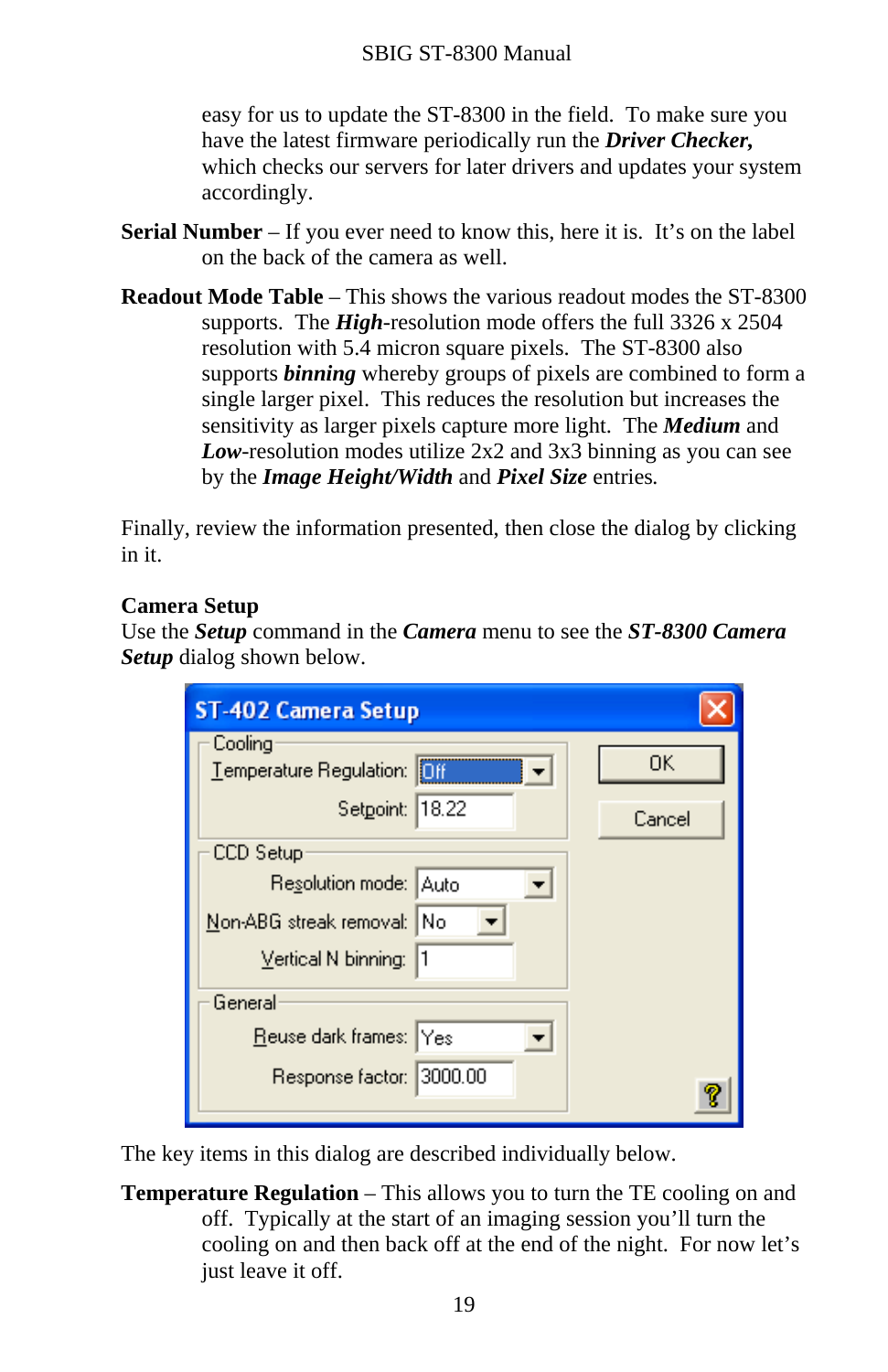<span id="page-22-0"></span>**Setpoint –** When the *Temperature Regulation* is on, set this to the *absolute temperature in degrees C* to which the CCD should be cooled. We know that cooling reduces dark current but there is a limit as to how much the CCD can be cooled by the TE cooler.

> We recommend choosing a temperature that is 30 to 35 degrees below the ambient temperature. Choosing a lower temperature won't hurt the camera but you'll notice in the *Link Status* field (bottom of screen) that the CCD never attains the temperature and the TE stays at 100%. It can take several minutes for the temperature to settle in, but if you see the TE stuck at 100% simply increase the *Setpoint Temperature* so it can regulate.

**Resolution mode** – This popup controls the readout mode discussed in the *Camera Information* section above. You can select the *High*, *Medium* or *Low* resolutions modes directly but we recommend you start with the *Auto* resolution mode. In *Auto* mode the camera uses the high-resolution mode everywhere except in the *Full Frame Focus* mode (discussed below) where it uses the lowresolution mode to speed up the image throughput.

**Reuse dark frames** – This is a handy feature and you should set it to *Yes*. What that means is that when you're taking images where you want to *subtract dark frames* the software will reuse a previously captured *dark frame* if it's the same exposure time and at the same CCD temperature.

You can read about the other items in the *Help* but for now just leave them set the way they are. Click *OK* to register your changes.

#### **Grab Command**

Let's take a *dark frame* with your new camera. If you haven't done so already, screw in the nosepiece and put the rubber cap on it. While the shutter was designed to block light from the telescope for *dark frames*, it can't block flooding room light from leaking around the edges of the shutter blade. That's why you should cover it under bright light illumination. Now, use the *Grab* command in the *Camera* menu and set the dialog as shown below: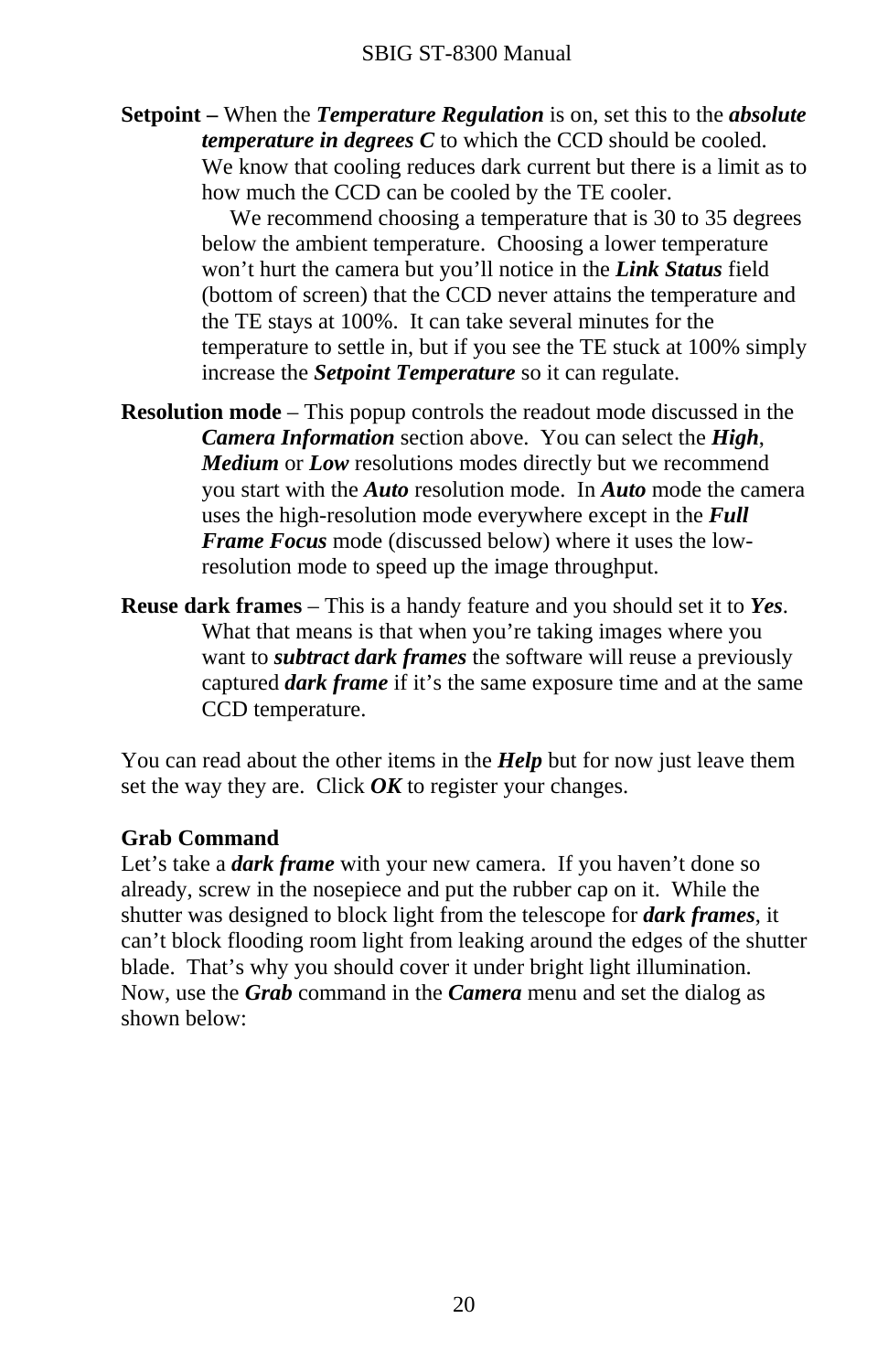# SBIG ST-8300 Manual

<span id="page-23-0"></span>

| Grab                     |        |
|--------------------------|--------|
| Exposure Time: 1.000     | OΚ     |
| Dark frame: Only         | Cancel |
| Image size: Full         |        |
| Exposure delay: 0        |        |
| Special Processing: None |        |
|                          |        |

Here we're asking for a 1.0-second dark frame of the full CCD. Click the *OK* button and in a few seconds you'll see an image that looks a lot like the *Image 1* from the tutorial. Hot pixels, readout glow and salt-and-pepper noise, they're all there. Congratulations: You've just taken your first dark frame! That wasn't so hard was it?

 Let's experiment with the settings in the Grab dialog. Try changing the *Exposure Time* to 10 seconds and grabbing another image but this time watch the LED on the back of the camera. It blinks while the camera is exposing the image. That's a handy thing to remember when you're in the observatory. *Don't bump the telescope when the LED is blinking*.

 Anyway, the new image should look just like *Image 2*. Try setting the *Exposure Time* back to 1.0 and the *Dark frame* to *Also*. What happens here is the camera takes a *dark frame* first, and then takes a *light frame*, *subtracting* the *dark frame* from it. The result should be uniform noise without *hot pixels* and without *readout glow*.

 Had we had the camera on the telescope we would have seen the object but because we had the nosepiece covered we took a *dark subtracted image* of the dark. If you take enough of these, and stare at them long enough you'll see all kinds of patterns in the random noise, including even pictures of Elvis!

 You can read about the other items in the *Grab* dialog by clicking the *Help button*, but in general the *Grab* command is used to *take a single image* and optionally do an *automatic dark subtraction*.

**Note**: Dark subtracted images have an offset of 100 ADU added to them to ensure values near zero are not clipped.

#### **Focus Command**

Using the **Grab** command to focus your telescope would drive you crazy, taking a single image at a time, tweaking the telescope etc. Instead we use the **Focus** command, which is like **Grab** but it takes image after image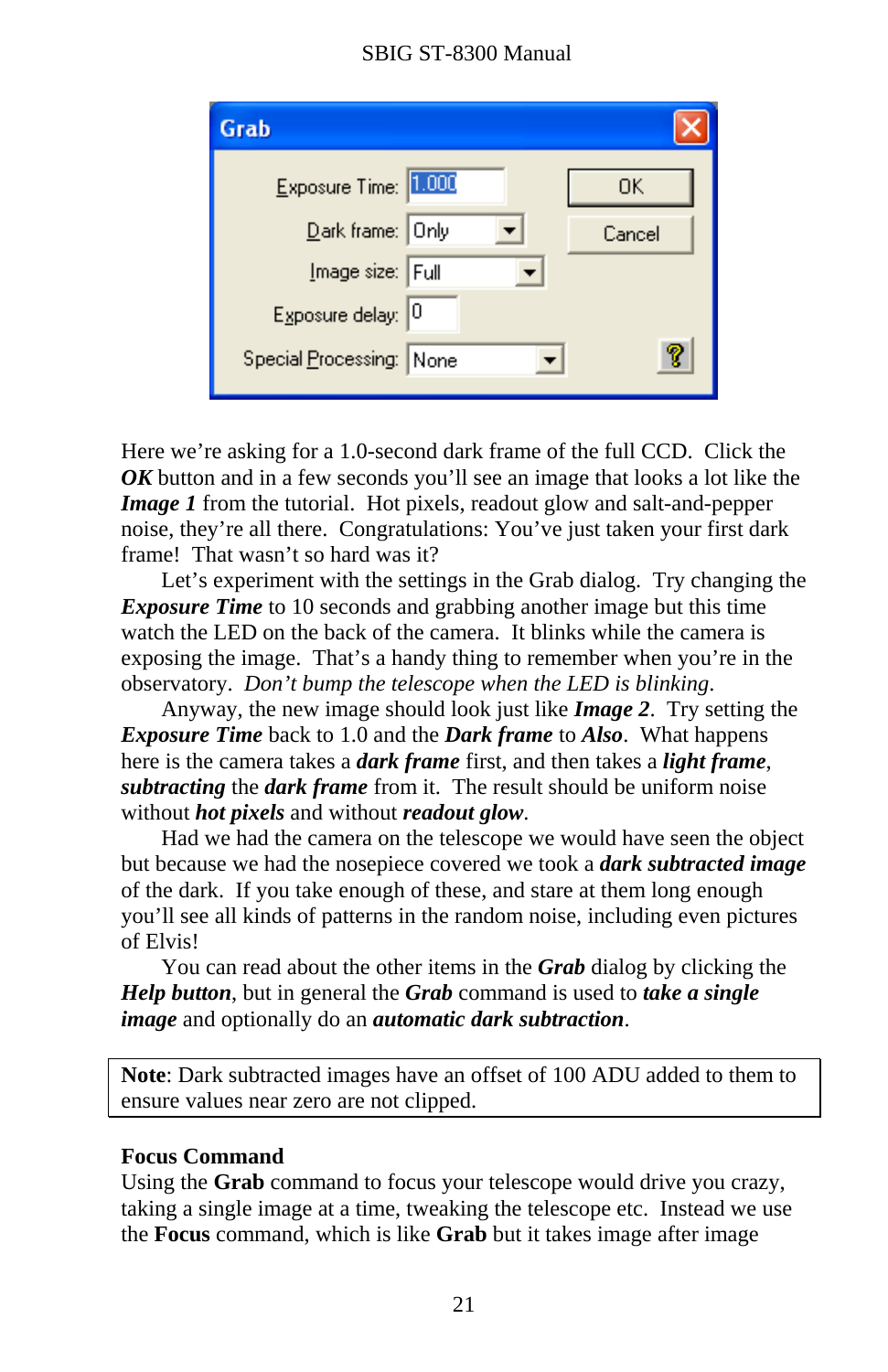automatically. Use the *Focus* command in the *Camera* menu and set it up in the *Focus Setup* dialog as shown below:

| <b>Focus</b>           |                          |        |
|------------------------|--------------------------|--------|
| Exposure Time:         | 0.25                     | 0K     |
| Frame size: Full-High  | $\vert \mathbf{v} \vert$ | Cancel |
| Dark Frames:           |                          |        |
| Update mode: Automatic |                          | 7      |
| Exposure delay:        | 10                       |        |
| Turbo Mode:            | Οff                      |        |

Click *OK* and the camera will go into *Focus* mode. You'll see image after image appear in a single window with a new image about every second. The images will vary slightly from image to image, mostly in the random background noise but in general they'll all look a lot like *Image 1*. You'll also notice a new *Focus Mode* dialog appeared.

Here's a brief description of the key items in the *Focus Setup* and *Focus Mode* dialogs.

**Exposure Time** – You'll be able to see most objects in a 1 second exposure. Use shorter exposures (down to 0.10 seconds) for faster rep rates when focusing on bright stars or longer exposures when trying to center dim objects.

**Frame Size** – *Planet* mode allows you to select a portion of the CCD's field of view (*FOV*) for faster rep rates due to smaller downloads. It's great for focusing the telescope on a star. The other three *Full* settings all show the FOV of the CCD but are slower than *Planet* mode because there's more data to download.

> *Full-High* uses high-resolution mode to show you all 3326 x 2504 pixels. *Full-Low* uses low resolution (3x3 binning) which is faster and more sensitive since there are fewer pixels to download and the pixels are larger. Finally *Full* works in conjunction with *Planet* mode and the *Camera Setup* such that when the camera is set to *Auto* resolution mode *Full* uses the low-resolution mode for faster downloads then switches to high-resolution for *Planet* mode.

**Dark Frames** – For most objects you won't need to take dark frames in Focus mode to frame and focus the object because the exposures tend to be short and the build up of dark current minimal. On some dim objects though, checking this item, which uses *dark subtracted* images for *Focus* mode can help to pull the object out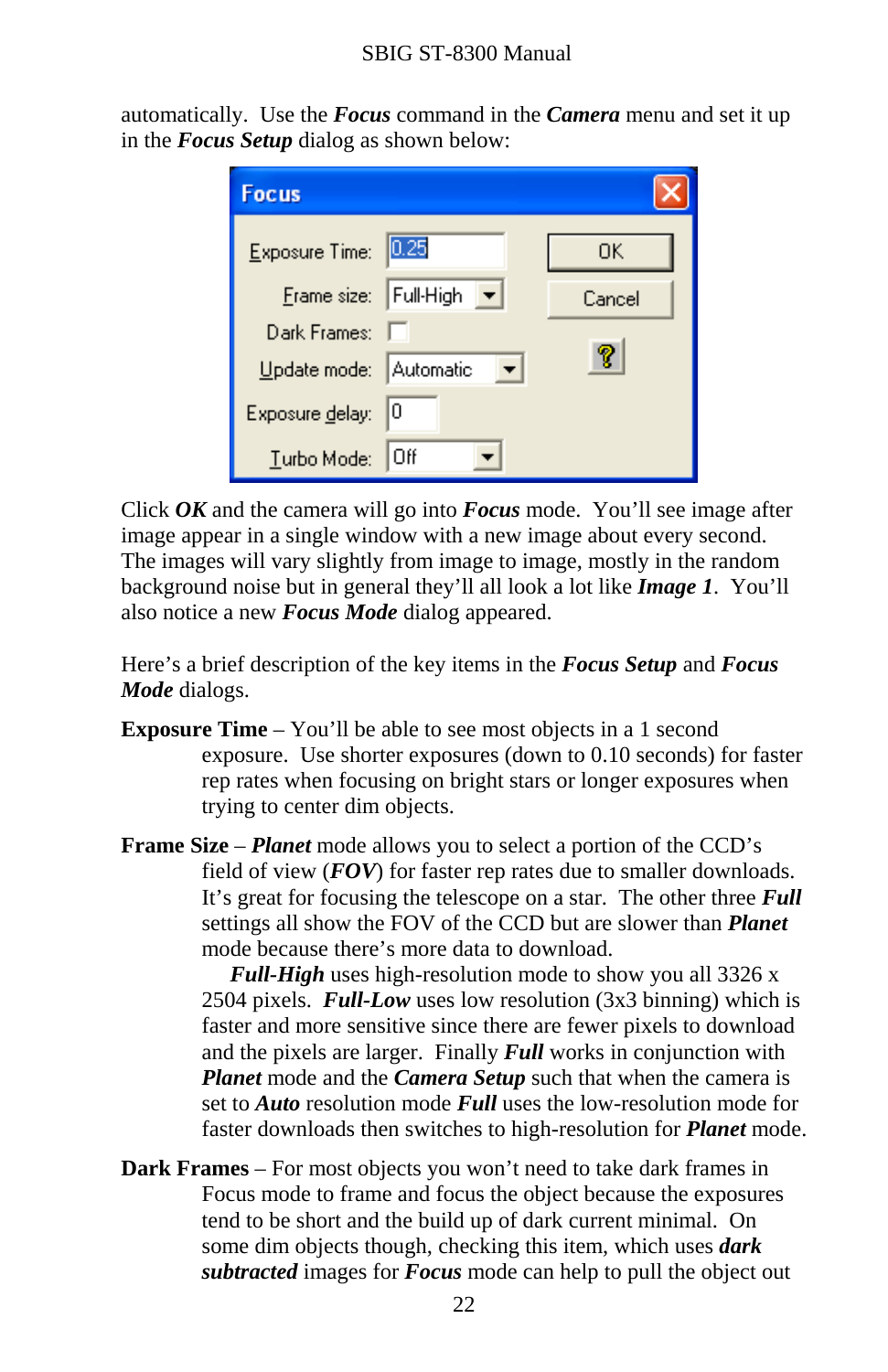of the noise. It's slightly slower when using dark frames so only use this when you need to.

- **Update Mode** Sometimes you want to tweak the focus, look at an image, tweak it again, etc. Setting this to *Manual* causes the Focus mode to pause between images until the **Space Bar** is hit or you click the **Pause/Resume** button.
- **Peak** This shows the position and brightness of the brightest pixel in the Focus mode image. We'll use this later to get the best focus by maximizing the *Peak* on a *star*.
- **Pause/Resume** Click this button at any time to pause or resume the focus mode. This can be handy for going back and forth between the telescope and the computer or for studying the images.

You can read more about the other items in the *Help* but we now know enough for basic operation. Exit *Focus Mode* by closing the *Focus Mode* dialog or closing the image window.

 You've come a long way in this brief tutorial. If you want to spend some time reading the *Help* file or the *CCDOPs Manual*, which is included on the CD-ROM that would be useful. Otherwise it's time for trying it out at the telescope.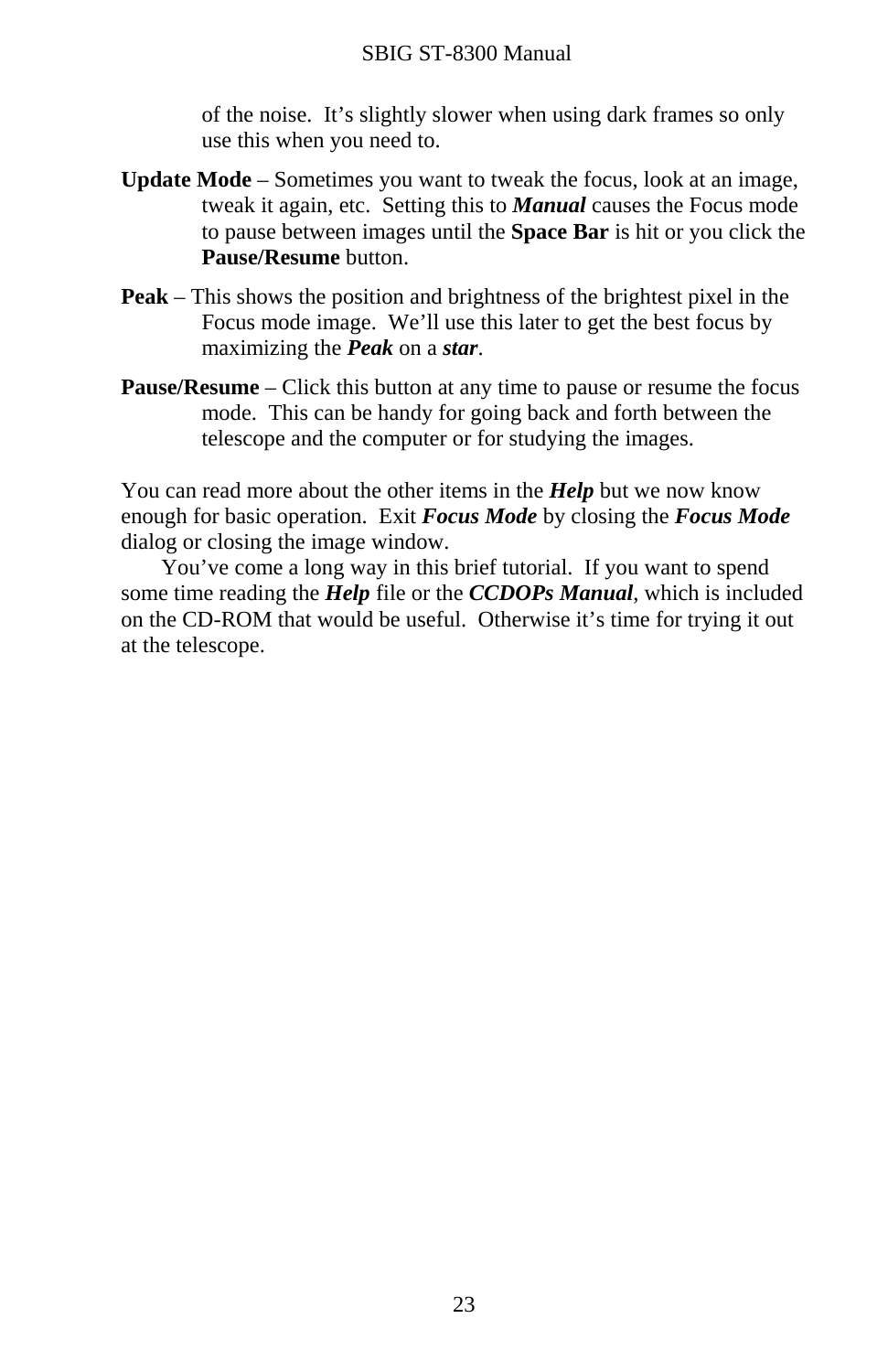#### <span id="page-26-0"></span>**4. At the Telescope**

Connect the camera to the computer and start *CCDOps*. Establish a link to the camera and run the *Camera Setup* command. Enable the cooling to  $\sim 30$ degrees below ambient and then watch the *Link Status* field to see the temperature come down. Once the temperature reaches the Setpoint it will jump back and forth by about 0.5 degrees. This is normal. The ST-8300 regulates the CCD temperature by dithering back and forth across the Setpoint and while the readout of the temperature has a half-degree resolution, the actual temperature is regulated to 0.1 degree. At this point we're ready to hook up to the telescope.

 Focusing a CCD camera at the telescope can be a tedious operation, so a few hints should be followed. Before using the software to focus the camera the first time you should place a diffuser (such as scotch tape or ground glass) at the approximate location of the CCD's sensitive surface behind the eyepiece tube and focus the telescope on the moon, a bright planet or a distant street lamp. This preliminary step will save you much time in initially finding focus. The distance behind the eyepiece tube for the ST-8300 is approximately **0.7 inches** (*backfocus*).



To achieve fine focus, first center a bright star then insert the CCD head into the eyepiece tube, taking care to seat it, and then enter the CCDOps *Focus Mode*. Do not initially try to focus on the moon or planet – they are harder. As we learned in the tutorial, the *Focus Mode* automatically displays successive images on the screen as well as the peak brightness value of the brightest object in the field of view. Using the telescope controls, center the star image in the CCD, and adjust the focus until the star image is a small as can be discerned. Next, shift the telescope to fainter stars so the CCD is not saturated. Further adjust the focus to maximize the displayed star brightness in counts and minimize the star diameter. This can be tedious. It helps considerably if a pointer or marker is affixed to the focus knob so you can rapidly return to the best focus once you've gone through it.

 An exposure of 1 to 3 seconds is recommended to smooth out some of the atmospheric effects. While you can use the *Full frame* mode to focus,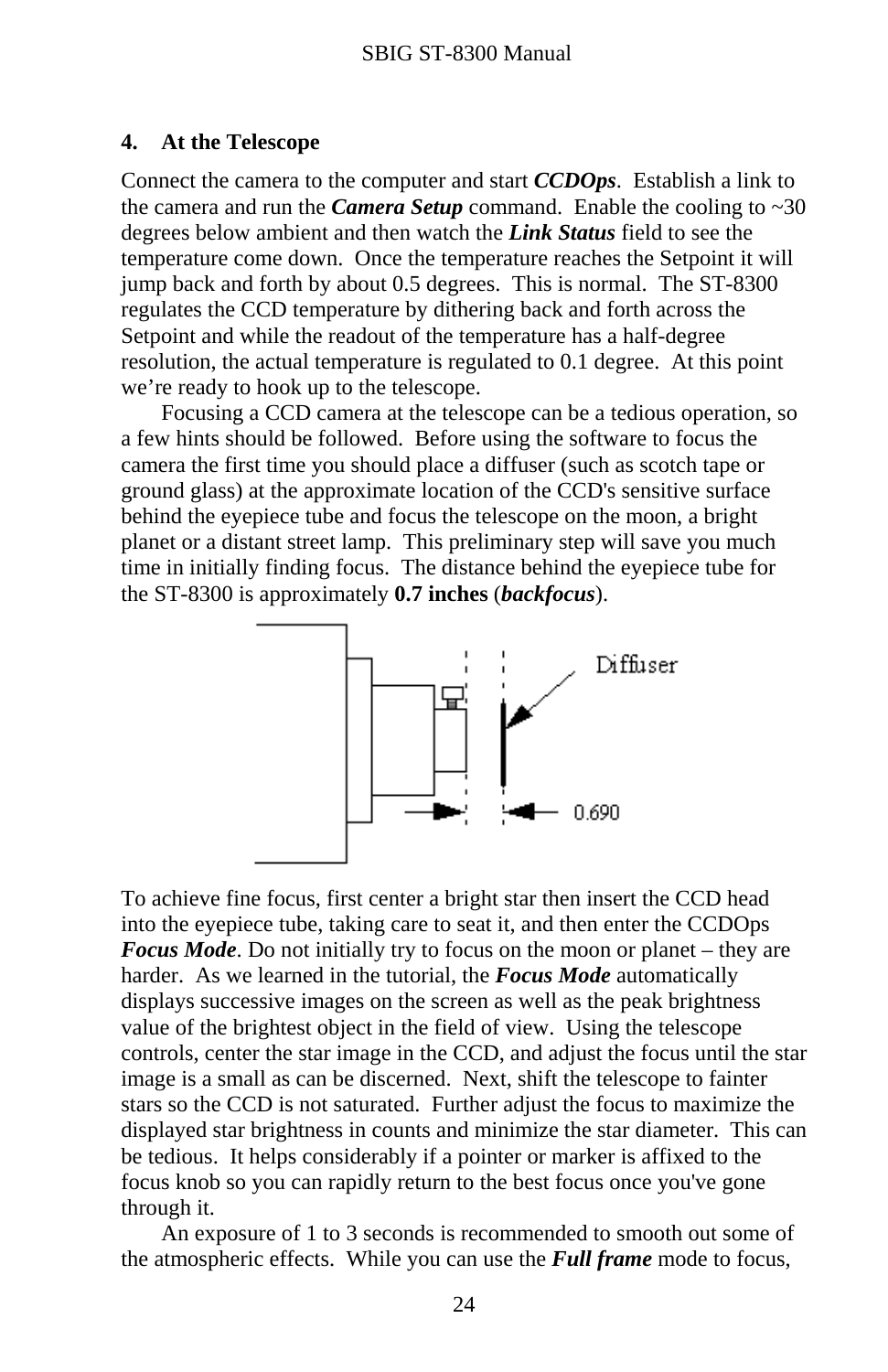<span id="page-27-0"></span>the frame rate or screen update rate can be increased significantly by using *Planet mode*. In Planet mode the Focus command takes a full image and then lets you position a variable sized rectangle around the star. On subsequent images the Planet mode only digitizes, downloads, and displays the small area you selected. The increase in frame rate is roughly proportional to the decrease in frame size, assuming you are using a short exposure.

 The telescope focus is best achieved by maximizing the peak value of the star image. You should be careful to move to a dimmer star if the peak brightness causes saturation. The saturation levels of the various resolution modes are shown in Table 3.2 below. Another point you should also be aware of is that as you approach a good focus, the peak reading can vary by 30% or so. This is due to the fact that as the star image gets small, where an appreciable percentage of the light is confined to a single pixel, shifting the image a half a pixel reduces the peak brightness as the star's image is split between the two pixels. The Kodak CCD pixels are so small that this is not likely to be a problem.

| <b>Resolution</b> | <b>Saturation Counts</b> |
|-------------------|--------------------------|
| High Res          | ~1000                    |
| Med/Low Res       | ~1000                    |

Once the best focus is found, the focusing operation can be greatly shortened the second time by removing the camera, being careful not to touch the focus knob, and inserting a high power eyepiece. Slide it back and forth to find the best visual focus (don't touch the focus knob), and then scribe the outside of the eyepiece barrel. The next time the camera is used the eyepiece should be first inserted into the tube to the scribe mark, and the telescope visually focused and centered on the object. At f/6 the depth of focus is only 0.005 inch, so focus is critical. An adapter may be necessary to allow the eyepiece to be held at the proper focus position. SBIG sells extenders for this purpose.

#### **Finding and Centering the Object**

Once best focus is achieved, we suggest using *Full-Low* mode to help center objects. This mode gives a full field of view, but reduces resolution in order to increase the sensitivity, and digitization and download rate. If you have difficulty finding an object after obtaining good focus, check to be sure that the head is seated at best focus, then remove the head and insert a medium or low power eyepiece. Being careful not to adjust the focus knob on the telescope, slide the eyepiece in or out until the image appears in good focus. Then visually find and center the object, if it is visible to the eye. If not, use your setting circles carefully. Then, re-insert the camera and use the *Focus Mode* with an exposure time of about ten seconds, if the object is quite dim. Center the object using the telescope hand controls.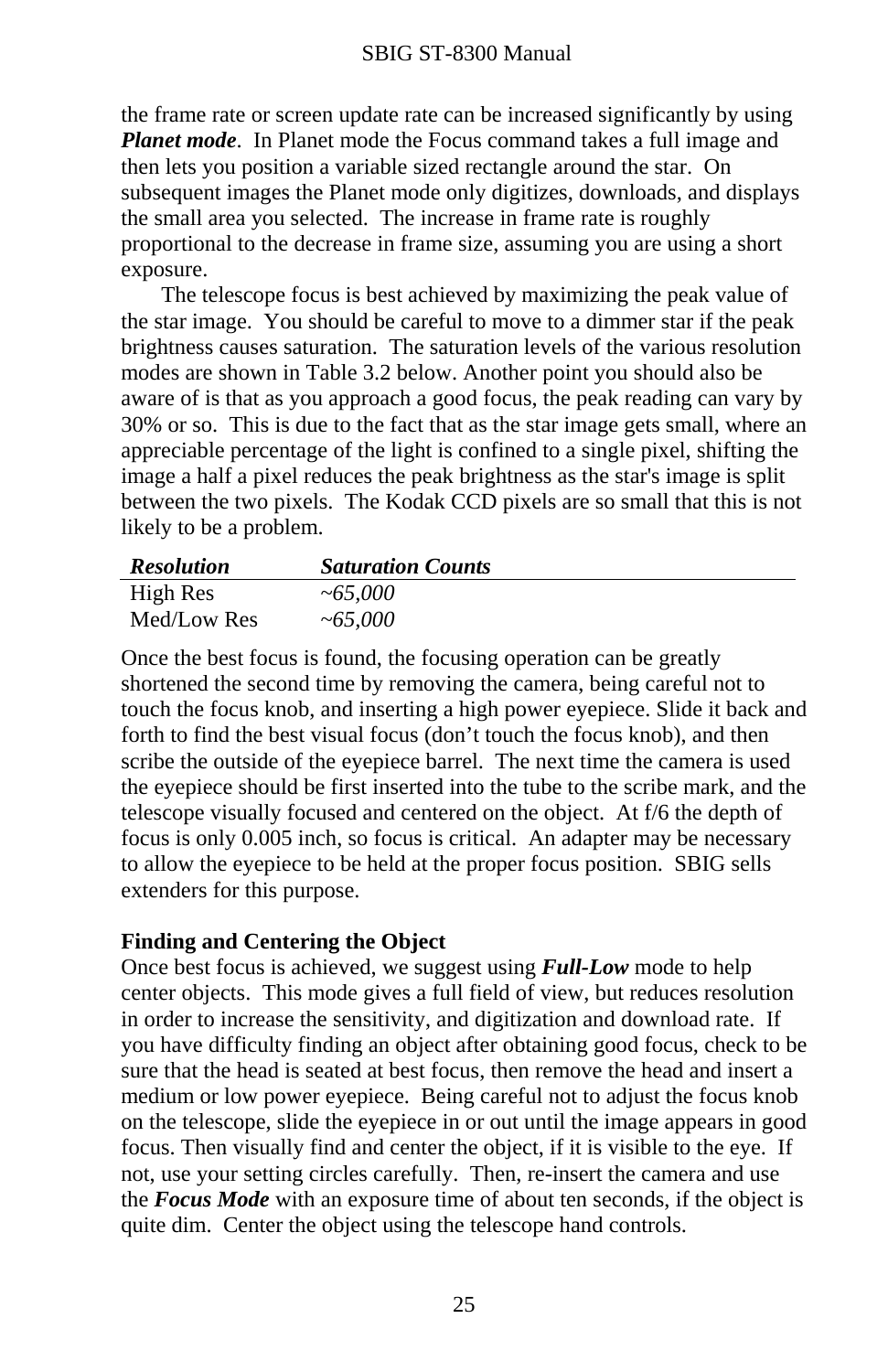<span id="page-28-0"></span>**Note**: With a 10 second exposure, objects like M51 or the ring-nebula are easily detected with modest amateur telescopes. The cores of most galactic NGC objects can also be seen.

#### **Taking an Image**

Take an image of the object by selecting the *Grab* command and setting the exposure time. Start out with the *Image size* set to *full*. The camera will expose the CCD for the correct time, and digitize and download the image. One can also take a *dark frame* immediately before the light image using the Grab command by selecting the *Dark Also* option.

 Because the ST-8300 has regulated temperature control, you may prefer to take and save separate *dark frames*, building up a *library* at different temperatures and exposure times, and reusing them on successive nights. At the start it's probably easiest to just take the dark frames when you are taking the image. Later, as you get a feel for the types of exposures and Setpoint temperatures you use, you may wish to build this library of dark frames. Fresh darks seem to work better, so it is not recommended to build a huge dark library. The dark library should be taken at a comparable ambient temperature.

#### *Saving Images*

Save the images using the Save command in the File menu. We strongly recommend you save images in the SBIG Compressed format as it is the most compatible. Use the TIFF and JPEG formats only when you are done with the image as you won't be able to reopen it with CCDOps. Those formats are useful for export to photo programs.

#### **Further Adventures**

At this point we refer you to the *CCDOps Manual* that can be found on the *SBIG Software and Catalog* CD-ROM. It has an extensive tutorial section and detailed information about the software and its capabilities.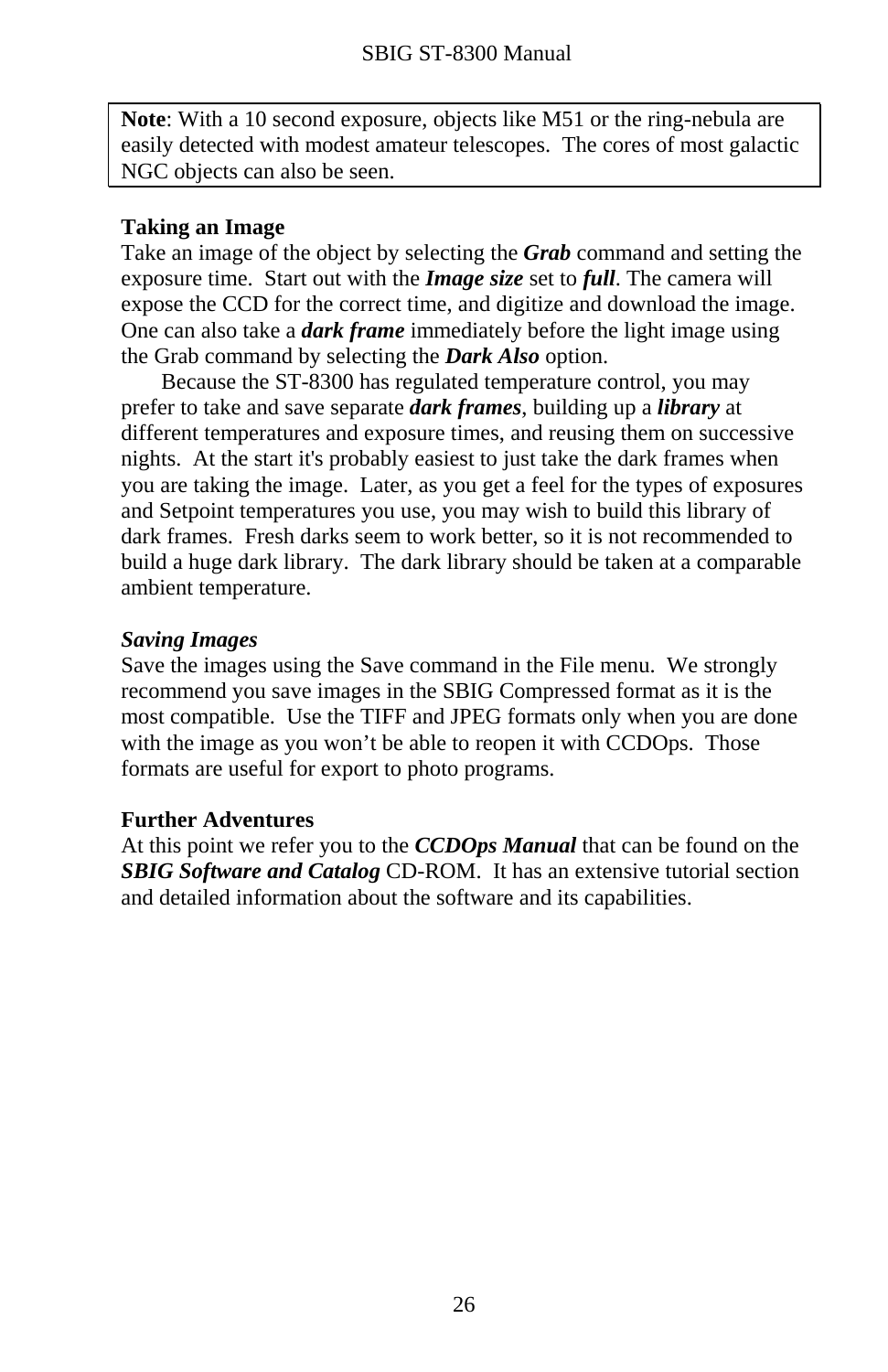# <span id="page-29-0"></span>**5. Accessories for your CCD Camera**

This section describes several of the common Accessories designed to work with the ST-8300.

### **Color Filter Wheel**

1. The CFW-8300 enables collection of LRGB color images, narrowband and photometric images with the ST-8300. The CFW-8300 is a 5-position filter wheel that holds 36mm diameter filters for unvignetted images at fast focal ratios. It can be added at any time

**Note**: Each color component image is displayed as black & white monochrome when collected. Use the *RGB Merge* command in the *Utility* menu to assemble a color image.

### **Battery Adapter**

SBIG sells a battery clip adapter that allows you to run the ST-8300 in the field off a car battery. Contact us for pricing and availability and make sure you ask for the *Center-Positive* version.

#### **Camera Lens Adapters**

SBIG sells a *T-to-C* adapter that screws into the *T-Thread* on the front of the camera and enables use of the ST-8300 with standard *C-Mount* camera lenses. In addition we also sell a 35mm lens adapter for Nikon and some other popular 35mm camera lenses (manual lenses only). Contact us for pricing and availability.

#### **Electromechanical Relay Adapter Box**

Older telescopes may not be compatible with our optically isolated telescope driver. We also sell a *Relay Adapter Box* that contains four *electromechanical relays* with *Normally-Open*, *Normally-Closed* and *Common* connections for each of the four directions. Contact us for pricing and availability.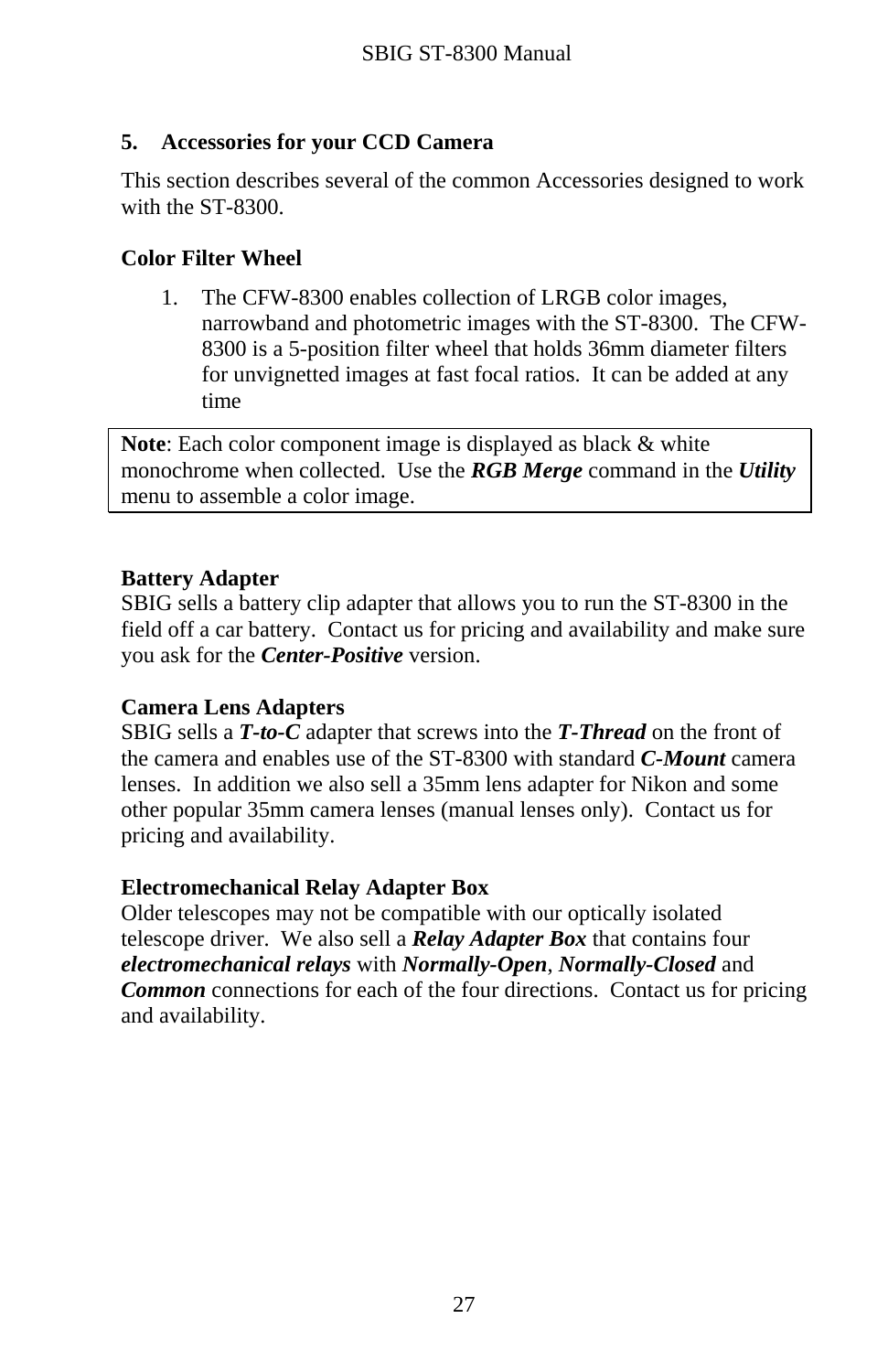### SBIG ST-8300 Manual



# **Options:**

- A. T-thread to c-mount adapter
- B. C-mount lens (user supplied)
- C. CLA-5 35mm camera lens adapter
- D. Nikon 35mm camera lens (user supplied)
- E. 2" T-thread nosepiece (supplied with the camera)
- F. T-thread visual back for SCT
- G. CFW-8300 5-position filter wheel
- H. CLA-8300FW 35mm Nikon lens adapter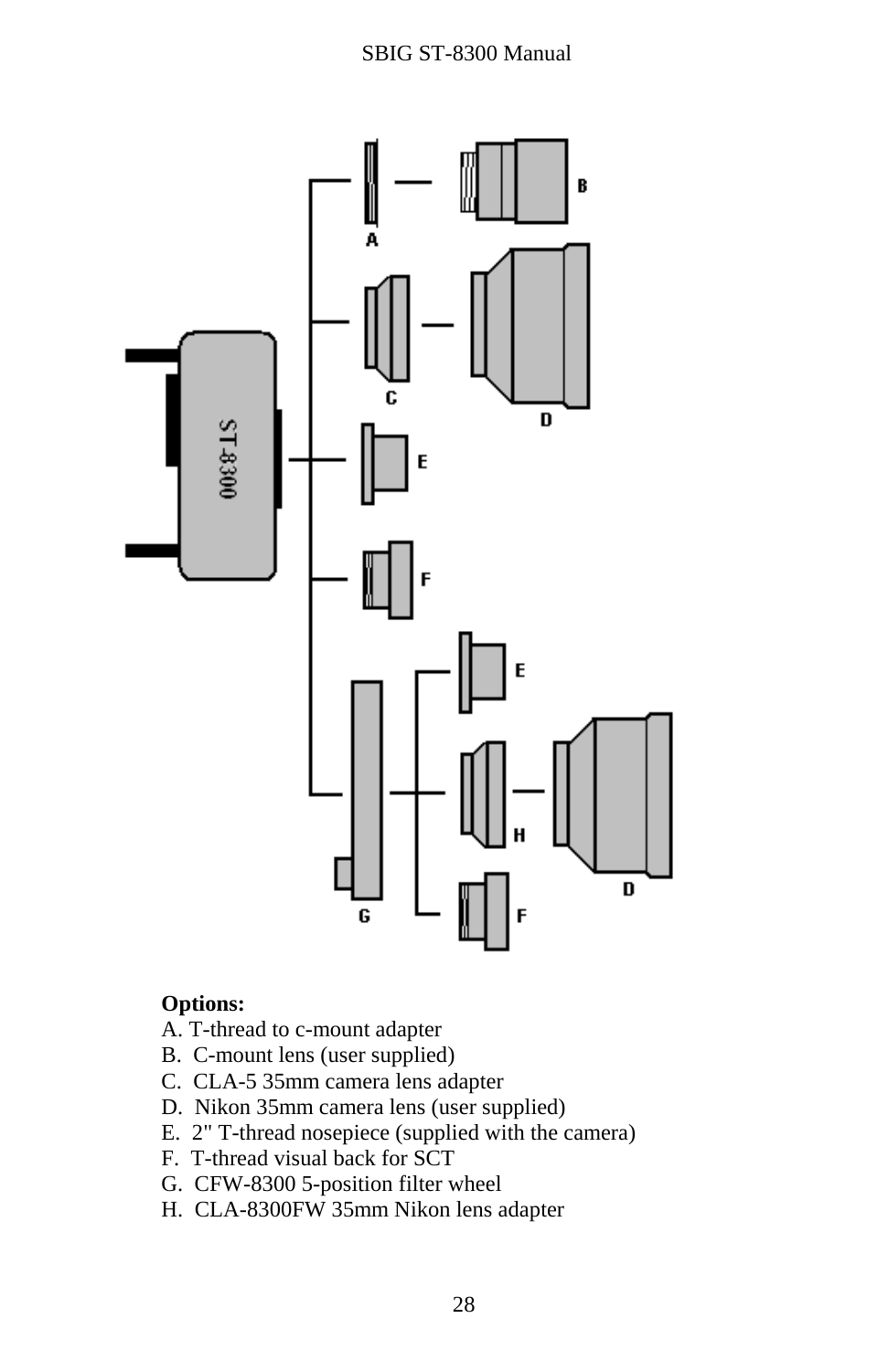#### <span id="page-31-0"></span>**6. Glossary**

- **Antiblooming** When a CCD pixel has reached its full well capacity, electrons can effectively spill over into an adjoining pixel. This is referred to as blooming. Kodak CCDs like the KAF-0402LE with the antiblooming option can be used to help stop or at least reduce blooming when the brighter parts of the image saturate.
- **Astrometry** Astrometry is the study of stellar positions with respect to a given coordinate system.
- **Autoguider** All SBIG CCD cameras have auto guiding or "Star Tracker" functions. This is accomplished by using the telescope drive motors to force a guide star to stay precisely centered on a single pixel of the CCD array. The camera has four relays to control the drive corrector system of the telescope. The CCD camera head is installed at the guide scope or off axis guider in place of a guiding eyepiece.
- **CCD** The CCD (Charged Coupled Device) is a flat, two dimensional array of very small light detectors referred to as pixels. Each pixel acts like a bucket for electrons. The electrons are created by photons (light) absorbed in the pixel. During an exposure, each pixel fills up with electrons in proportion to the amount of light entering the pixel. After the exposure is complete, the electron charge buildup in each pixel is measured. When a pixel is displayed at the computer screen, its displayed brightness is proportional to the number of electrons that had accumulated in the pixel during the exposure.
- **Correlated Double Sampling** Correlated Double Sampling (CDS) is employed to lower the digitization errors due to residual charge in the readout capacitors. This results in lower readout noise.
- **Dark Current**  Dark Noise or Dark Current is the result of thermally generated electrons building up in the CCD pixels during an exposure. The number of electrons due to Dark Noise is related to just two parameters; integration time and temperature of the CCD. The longer the integration time, the greater the dark current buildup. Conversely, the lower the operating temperature, the lower the dark current. This is why the CCD is cooled for long integration times. Dark noise is a mostly repeatable noise source, therefore it can be subtracted from the image by taking a "Dark Frame" exposure and subtracting it from the light image. This can usually be done with very little loss of dynamic range.
- **Dark Frame** The user will need to routinely create image files called Dark Frames. A Dark Frame is an image taken completely in the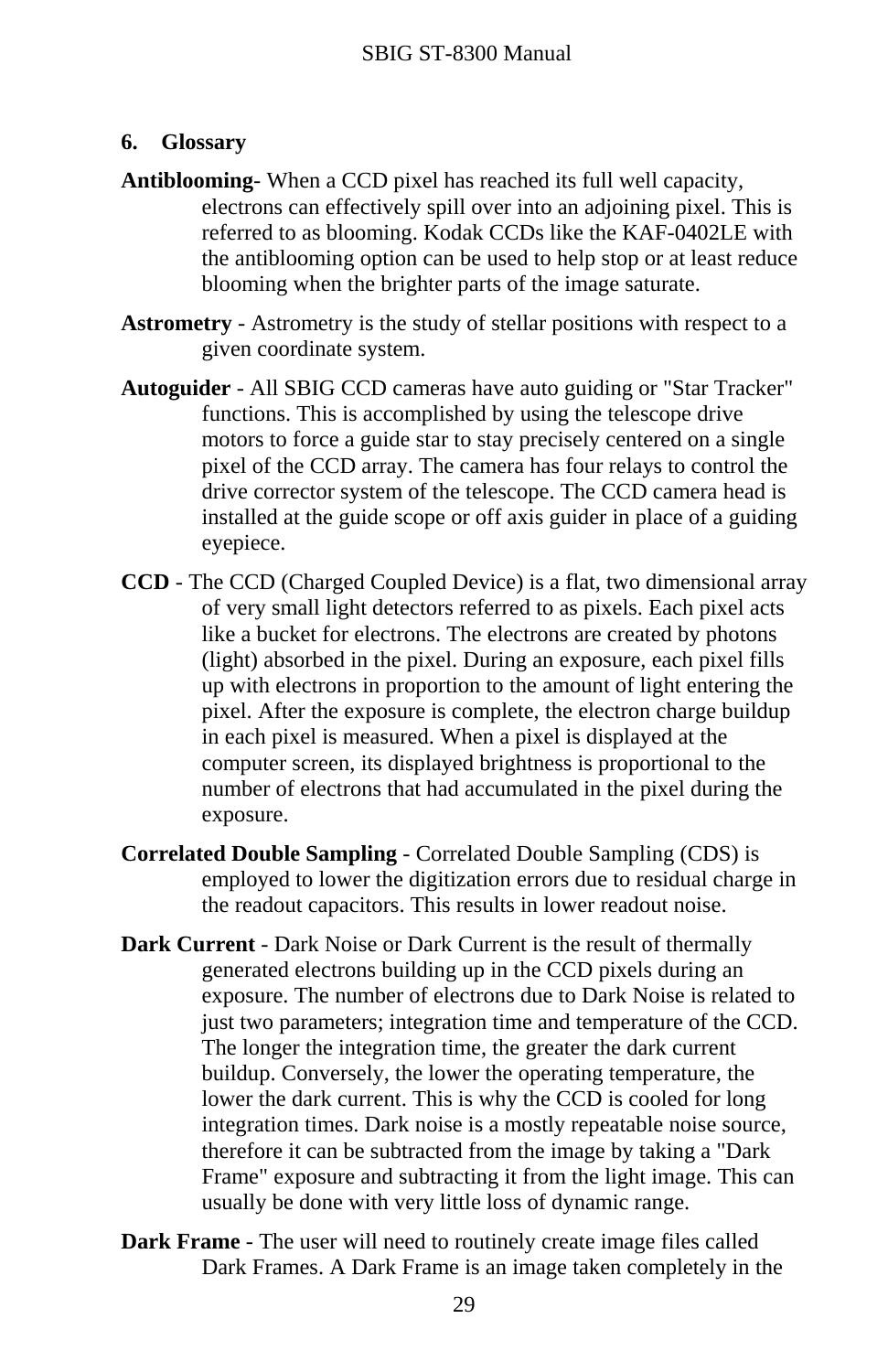dark. The shutter covers the CCD. Dark Frames are subtracted from normal exposures (light frames) to eliminate fixed pattern and dark current noise from the image. Dark Frames must be of the same integration time and temperature as the light frame being processed.

- **FITS Image File Format** The FITS image file format (which stands for Flexible Image Transport System) is a common format supported by professional astronomical image processing programs such as IRAF and PC Vista.
- **Flat Field** A Flat Field is a image with a uniform distribution of light entering the telescope. An image taken this way is called a flat field image and is used with CCDOPS to correct images for vignetting.
- **Focal Reducer** A Focal Reducer reduces the effective focal length of an optical system. It consists of a lens mounted in a cell and is usually placed in front of an eyepiece or camera. With the relatively small size of CCDs compared to film, focal reducers are often used in CCD imaging.
- **Full Well Capacity** Full Well Capacity refers to the maximum number of electrons a CCD pixel can hold. This number is usually directly proportional to the area of the pixel.
- **Histogram** The Histogram is a table of the number of pixels having a given intensity for each of the possible pixel locations of the image file.
- **Light Frame** The Light Frame is the image of an object before a Dark Frame has been subtracted.
- **Photometry** Photometry is the study of stellar magnitudes at a given wavelength or bandpass.
- **Pixel Size** The smallest resolution element of a CCD camera is the CCD pixel.
- **Planet Mode** Planet Mode is the most useful way to achieve focus. When you select Planet mode, a full frame is exposed, downloaded, and displayed on the computer monitor. A small window can be placed anywhere in the image area and the size of the window can be changed. Subsequent downloads will be of the area inside the box resulting in a much faster update rate.
- **Quantum Efficiency** Quantum Efficiency refers to the fractional number of electrons formed in the CCD pixel for a given number of photons. Quantum Efficiency is usually plotted as a function of wavelength.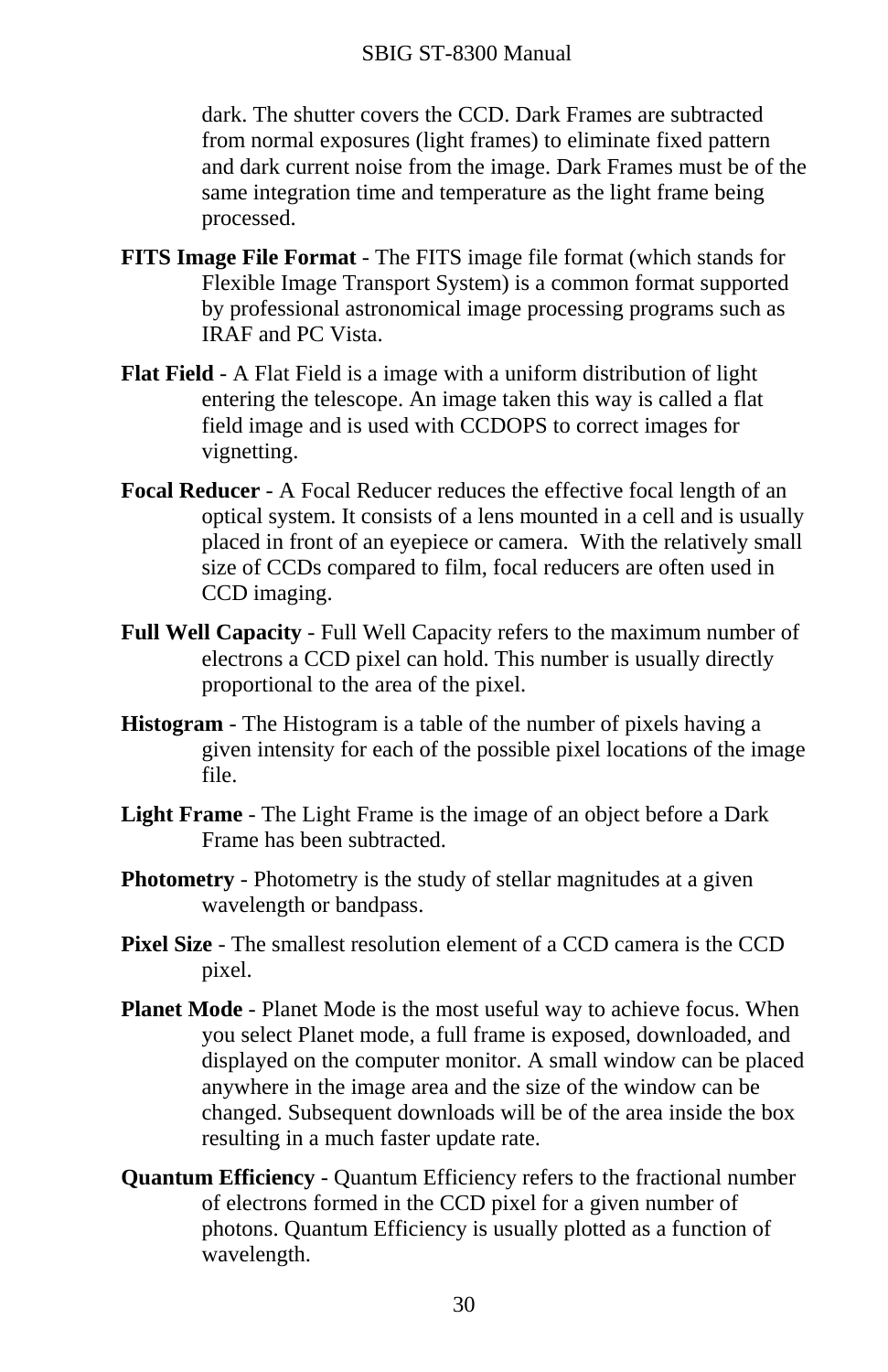- **Readout Noise** Readout noise is associated with errors generated by the actual interrogation and readout of each of the CCD pixels at the end of an exposure. This is the result of fixed pattern noise in the CCD, residual charge in the readout capacitors and to a small extent the noise from the A/D converter and preamplifier.
- **Resolution Mode** The resolution of a CCD camera is determined by pixel size. Pixel size can be increased by combining or binning more than one pixel and displaying it as one pixel. Doing so decreases the effective resolution but speeds up the download time of the image. Maximum resolution is determined by the size of the individual CCD pixel. The ST-8300 can run in High, Medium, Low and Auto resolution modes.
- **Response Factor** Response Factor is a multiplier used by CCDOps to calibrate CCDOps to a given telescope for photometric calculations.
- **Saturation** Saturation refers to the full well capacity of a CCD pixel as well as the maximum counts available in the A/D converter. The pixel is saturated when the number of electrons accumulated in the pixel reaches its full well capacity. The A/D is saturated when the input voltage exceeds the maximum.
- **Sky Background** The sky background illumination or brightness is the number of counts in the image in areas free of stars or nebulosity and is due to city lights and sky glow. High levels of sky background can increase the noise in images just like dark current. For some objects deep sky filters can be used to reduce the sky background level.
- **Seeing** Seeing refers to the steadiness and the clarity of the atmosphere during an observing session.
- **TE Cooler**  The TE Cooler is a Thermal Electric cooling device used to cool the CCD down to operating temperature. The CCD is mounted to the TE Cooler which is mounted to a heat sink, usually the camera head housing.
- **TIFF Image File Format** The TIFF image file format (which stands for Tagged Interchange File Format) was developed jointly by Microsoft and Aldus Corporations to allow easy interchange of graphics images between programs in areas such as presentation and desktop publishing. CCDOps can save image files in this format but unless they're color images it can not read them.
- **Track and Accumulate** The Track and Accumulate function is a SBIG patented feature of CCDOps that allows the user to automatically co-register and co-add (including dark frame subtraction) a series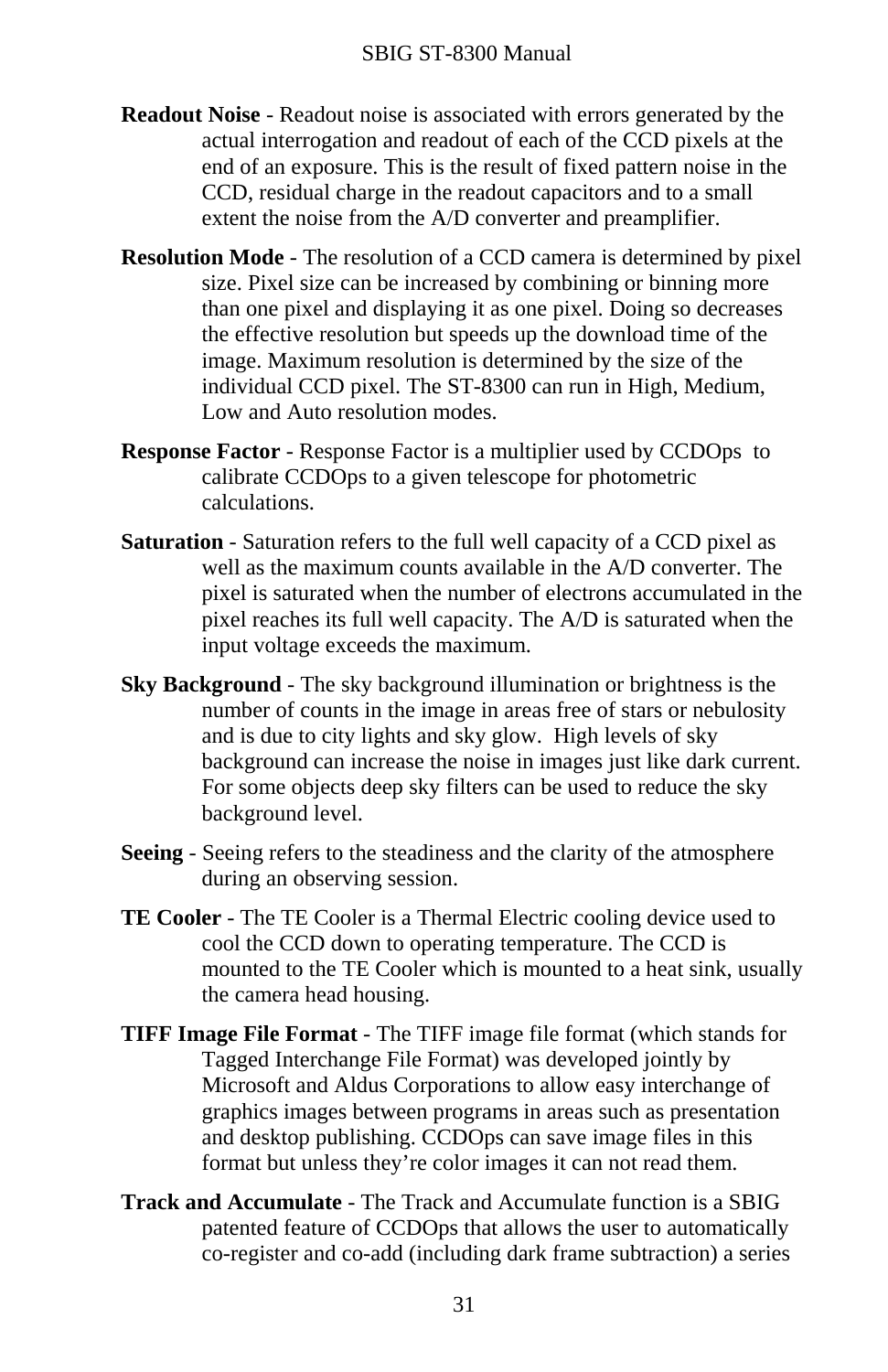#### SBIG ST-8300 Manual

of images of an object. These exposures can be taken unguided as long as the "Snapshot time" does not exceed the length of time before tracking errors of your clock drive become apparent. This allows you to image and track without guiding or the need to connect the CCD Relay port to your drive motors.

- **Track List** The Track List is an ASCII file generated by CCDOPS during a Track and Accumulate session. The Track List logs all the corrections made by CCDOPS for each of the images. Track lists are required when flat fielding Track and Accumulate images.
- **Tri-Color** Tri-Color refers to color images created using three different colors mixed into a balanced color image using red, green and blue filters. An object is imaged three times, once with each color filter. The three images are then co-added and color balanced with the appropriate software.
- **Vignetting** Vignetting is obstruction of the light paths by parts of the instrument. It results in an uneven illumination of the image plane. The effects of vignetting can be corrected using flat field images.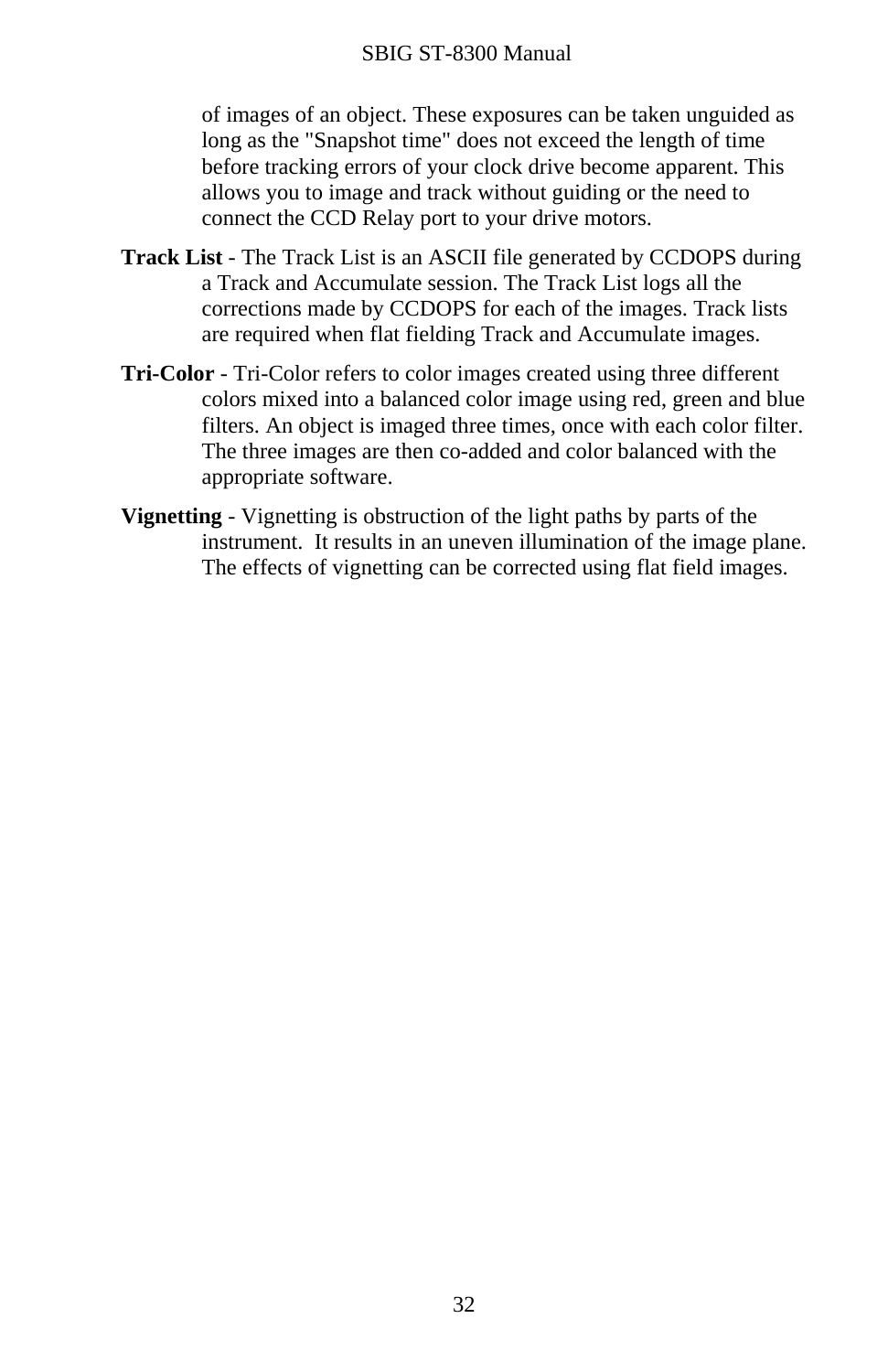# <span id="page-35-0"></span>**Appendix A – Connector and Cables**

# **Power Jack**

The Power Jack is used to supply 10.0 – 14.5 Volts DC at 1 amp to the camera. The jack is locking and *center-positive*. The mating plug is the locking model *Switchcraft S760K* with 0.218 inch outer diameter and 0.080 inch inner diameter (5.5/2.0 mm).

# **Telescope Jack**

The Telescope Jack is used to provide tracking signals to the telescope drive. Viewed from outside the camera, looking in, it has the following pin-out:



The *Left*, *Down*, *Up* and *Right*  signals are driven from optically isolated photo transistors that conduct when telescope movement is desired. They can sink up to 25ma and can hold off up to 25V. If what you are plugging into is

voltage based you'll need an external pull-up resistor. The *Common*  signal is connected to the common on the four photo- transistors. The *Special* signal is discussed below.

# *Jumper Options*

By removing the back of the camera you'll find two jumpers adjacent to the Telescope Jack that have the following affect:

**J9 Pin 1 to 2** – When in place connects the *Common* signal to the minus side of the power source, effectively grounding the *Common*.

**J9 Pin 3 to 4** – When in place makes the raw positive power source  $(-12V)$ available on the *Special* signal. You can use this for powering an external



relay box. *Do not connect to your telescope with this jumper in place as you will damage the telescope or camera.*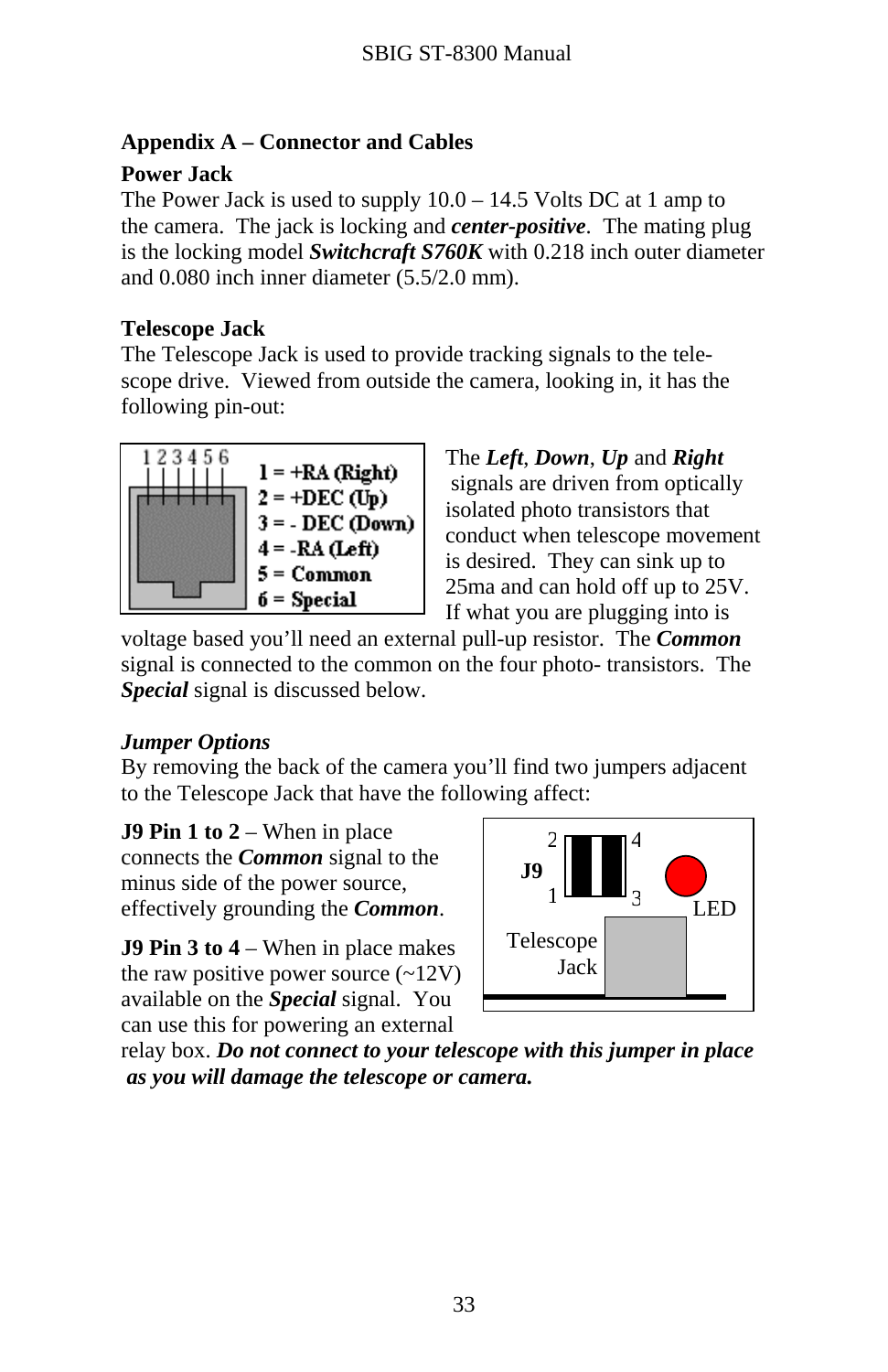# <span id="page-36-0"></span>**Appendix B – Maintenance**

This Appendix describes the periodic maintenance items you need to perform on your camera to keep it in optimal condition.

# **Cleaning the Window and Filters**

- 1) Get a can of compressed air from a photo store, as well as a small camera hair brush
- 2) Thoroughly clean and dry the brush using isopropyl alcohol
- 3) Remove the front cover of the camera. If you want to clean the Window remove the Filter Wheel. While the camera is open be very careful to avoid activities that could spark the inside of the camera with static, just sit in your chair. If you have to get up and get something, discharge your body to a metal surface (not the camera) after sitting back down.
- 4) Tilt the camera up to face horizontally and blow out the entire chamber with the compressed air. Finish with a blast right on the Window from a half inch away. Be VERY careful not to tip the can of compressed air past 45 degrees as often an oily liquid will come out that is hard to clean off.
- 5) If you have a dust particle that will not blow off, poke it loose with the brush. They cling to the surface due to static, so you may end up just pushing them out of the way. The static forces are quite strong!
- 6) The outside of the window is easily cleaned with a cotton swab or Q-tip and a little isopropyl alcohol. Use one end of the Q-tip to swab it with alcohol and the other to dry it. Never re-use a Q-tip and do not scrub – use gentle pressure
- 7) Replace the front lid.
- 8) If you have a few small dust specs, don't worry. it is almost impossible to get them all and a flat field will take care of them well.
- 9) Filters are cleaned the same way.

# **Replacing the Desiccant**

The ST-8300 contains a small packet of *desiccant* that keeps the CCD from frosting when it's cooled. This desiccant should last for several years but it won't last forever. If you start seeing things appear in your images that look like shadowed tendrils you should suspect frost on the CCD and it may be time to replace the desiccant. You can get the replacement desiccant from us and it's easy to replace with the following procedure:

2. Remove the camera's front cover by loosening the four socket-head cap screws (SHCS) that hold it in place.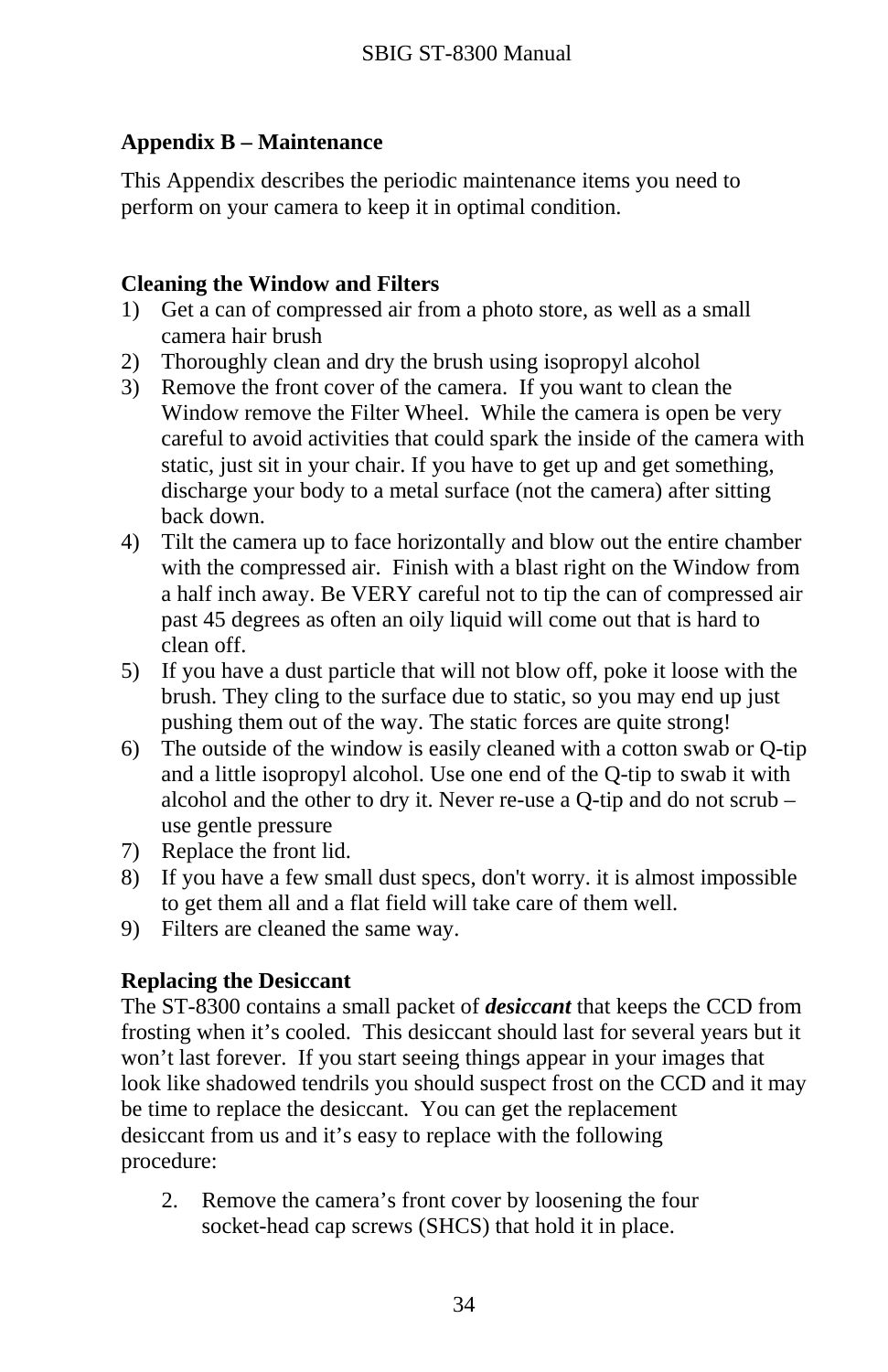- 3. Remove the shutter or filter wheel by unscrewing the small Philips head screw and washer that holds it in place. Make sure you know which side goes up. With filter wheels it the side with the filters but with shutters you'll have to keep track of it as they won't work right if flipped.
- 4. Remove the CCD Cover/Window Plate by loosening the four SHCS that hold it in place.
- 5. Pull out the old desiccant pack and replace it with the fresh one. You may have to wedge it in there or fold the bag slightly to get it to fit.
- 6. If the CCD cover glass is spotted it is easily cleaned with a cotton swab and isopropyl (rubbing) alcohol. Dust here is very critical, so take care.
- 7. Replace the CCD Cover/Window plate, shutter and front cover.
- 8. Let the camera sit for 24 hours before cooling to give the desiccant time to equilibrate the CCD chamber.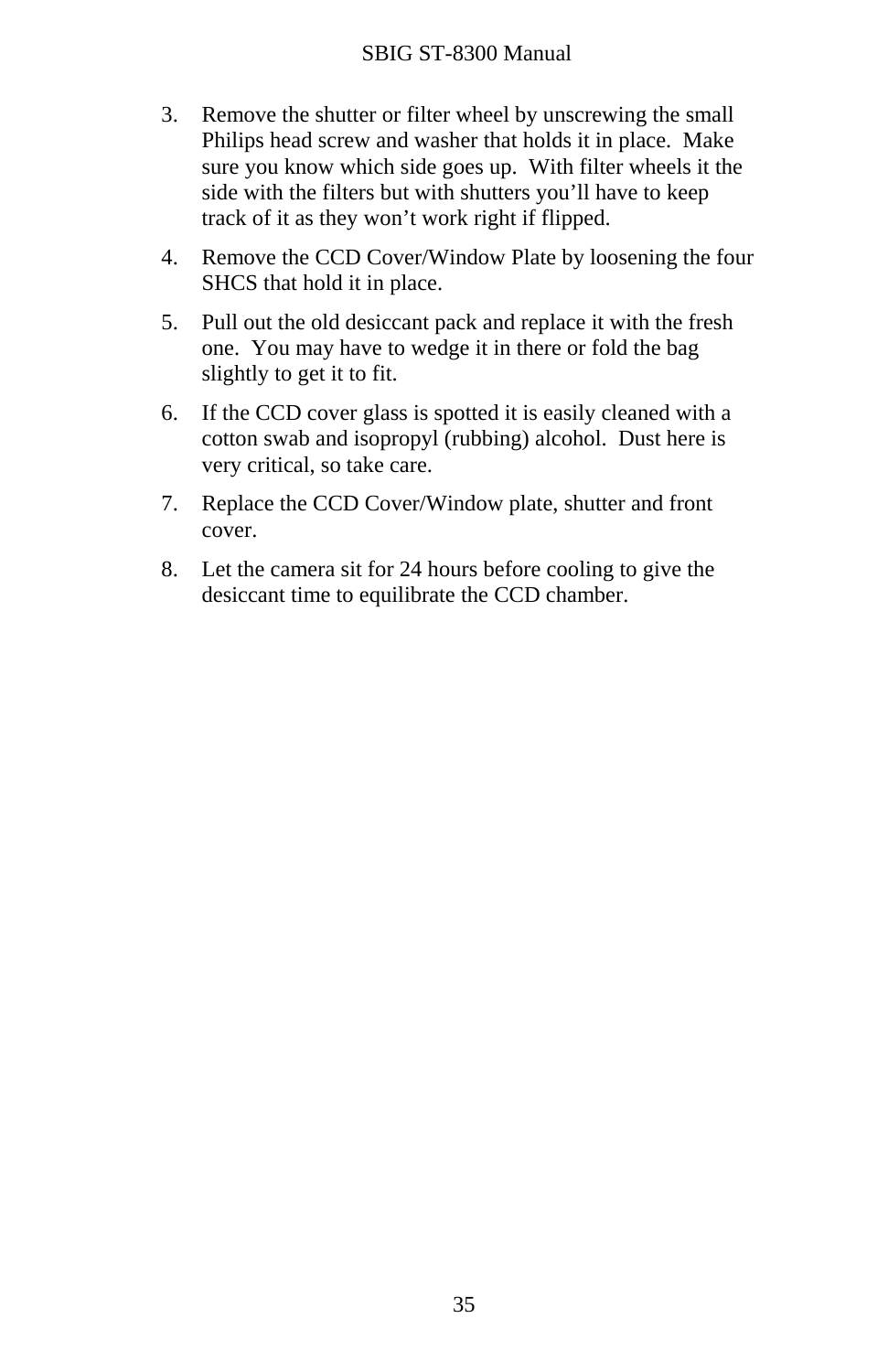# <span id="page-38-0"></span>**Appendix C – Camera Specifications**

The table below lists the specifications for the ST-8300 camera. Specifications are typical and can vary from camera to camera and are subject to change without notice.

| <b>CCD</b>                    | Kodak KAF-8300                                 |
|-------------------------------|------------------------------------------------|
| <b>Pixel Array</b>            | 3326 x 2504 pixels                             |
| <b>Total Pixels</b>           | 8.3 Megapixels                                 |
| <b>Pixel Size</b>             | $5.4 \times 5.4$ microns                       |
| <b>Full Well Capacity</b>     | 25,500 electrons                               |
| <b>Dark Current</b>           | $< 0.5e$ - at 0 <sup>o</sup> C                 |
| <b>Shutter</b>                | Electromechanical                              |
| <b>Exposure</b>               | 0.1 to 3600 seconds, 10ms resolution           |
| <b>A/D Converter</b>          | 16-bit with Correlated Double Sampling         |
| <b>Read Noise</b>             | $\sim$ 10e-RMS                                 |
| <b>Binning Modes</b>          | 1x1, 2x2, 3x3                                  |
| <b>Full Frame Download</b>    |                                                |
| $USB 2$                       | Up to 1,200,000 pixels per second              |
| <b>USB 1.1</b>                | Up to $400,000$ pixels per second              |
| Cooling                       | Single Stage TE, Active Fan, ~35C Delta        |
| <b>Temperature Regulation</b> | Closed Loop, $\pm 0.1$ °C                      |
| <b>Power Requirements</b>     | $10 - 14.5$ Volts DC at 3 Amp, Center-Positive |
| <b>Backfocus</b>              | Same as C-Mount, 0.690 inches                  |
| <b>Dimensions</b>             | $4 \times 5 \times 2$ inches                   |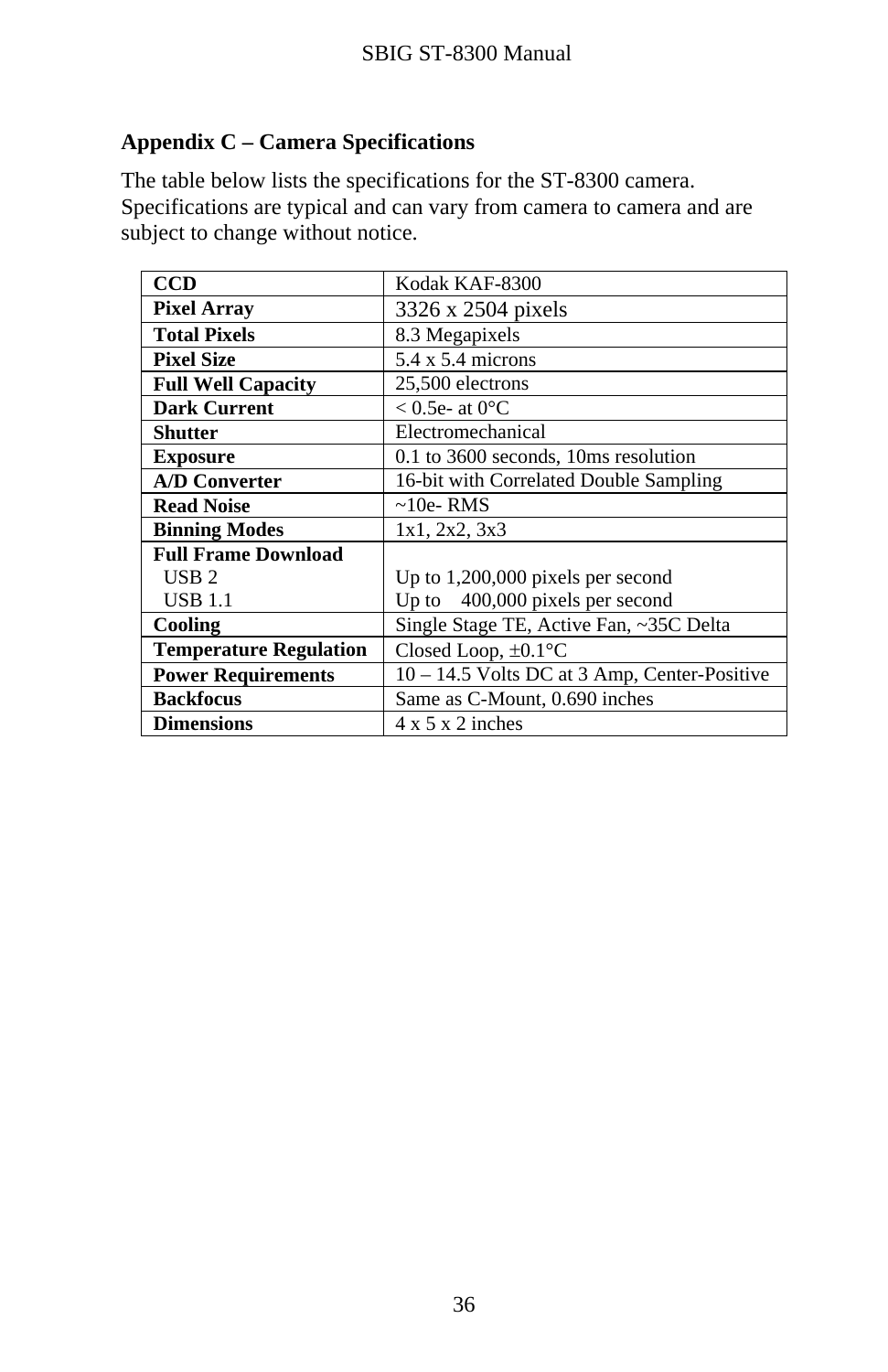# <span id="page-39-0"></span>**Appendix D – ST-8300CM Color Camera Supplement**

# **The raw single-shot color image:**

The first thing you notice about the raw images from your single-shot color camera is that they are not in color! This is normal - the color data is being displayed as greyscale values in a raw single-shot color image You might also notice a grid or "screen door" pattern covering the raw image as well. This effect is also normal, and is caused by the RGB color mask that is covering the CCD.



Single-Shot Color (SSC) cameras like the ST-8300CM produce raw images that CCDOps displays as monochrome until they are color processed. The Color Process command in the Single Shot Color menu of the Utility menu convents these raw images into color as shown in the dialog box shown below.

**Note:** Note that any adjustments made using the controls in the "Contrast" dialog box ONLY affect how image data is being displayed on screen – you are not making any permanent changes to your raw images.

You can perform the CCDOPS Dark Subtract, Flat Field, Flip, Rotate and Crop functions on single-shot color images, but do not use any of

| <b>Single Shot Color Processing</b>      |
|------------------------------------------|
| Color Balance                            |
| Red                                      |
| Green:                                   |
| Blue:                                    |
| Image Control                            |
| Contrast:                                |
| ٠<br>$\rightarrow$<br><b>Brightness:</b> |
| RGB<br>Method:                           |
| ■ X Offset ■ Y Offset                    |
| Defaults<br><b>Process</b>               |

the other Utility menu functions. These can make changes to the raw image that will affect the final color balance. If you are using any other CCD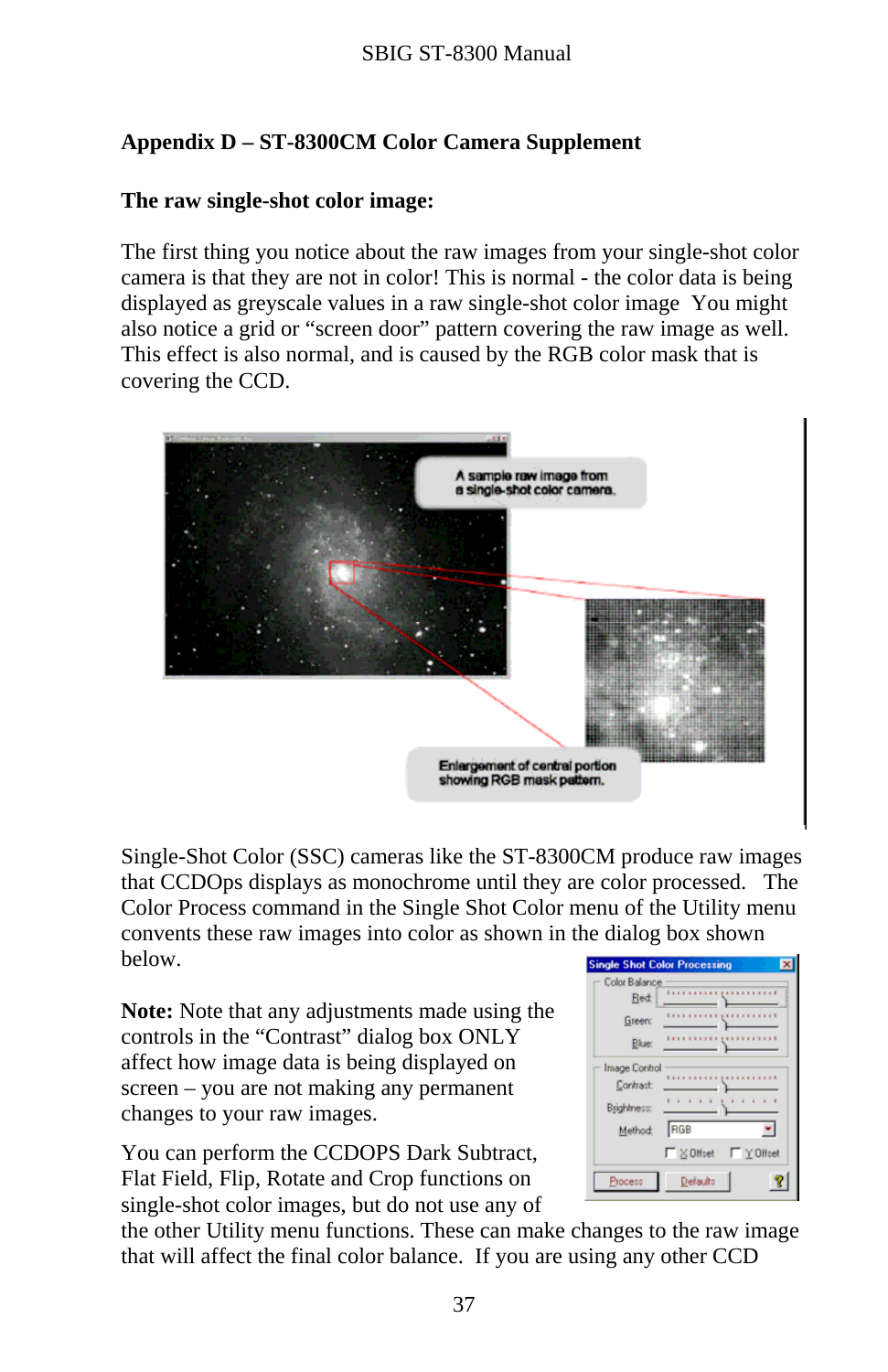camera control software to acquire your single-shot color images, make sure to save them in either SBIG or FITS file format. You should not crop, resize, or flip the image (using 3rd party software) before importing it into CCDOPS for one-shot color processing.

**Tip:** CCDOPS will display a warning message if you try to perform any processing steps that might affect the integrity of the color data

Care must also be taken when manually co-adding images to preserve the color data - do not use the X and Y offset functions in the Co-Add dialog box. Because a single-shot color camera uses a color mask placed directly over the CCD surface, the software expects certain pixels to match up to specific color positions on the mask. If the image has been cropped or rotated (outside of CCDOPS) the software will no longer be able to associate the pixels with the correct red, green or blue values. During processing, this can cause an unusual color shift to appear. This situation is most likely to occur if the raw image has been cropped or rotated before CCDOPS is used for color combination. This alignment problem is also the reason why precise registration of manually co-added images is so critical.

If this problem does occur, the X and Y offset boxes located in the Single Shot Color Processing dialog box can correct the misalignment. Try selecting one checkbox  $(X \text{ or } Y)$  at a time, then click on "Process" until the color balance looks normal.

| <b>RGB Contine</b><br>凶<br><b>Factor</b><br>土地<br>7.00<br>Red Finance Galaxy 1 Set Nome 0<br>1,00<br><b>Green Pinehael Galaxy 1 Sat Nano</b> | 1. Click on "Set Name" for Red                                                                                                               |
|----------------------------------------------------------------------------------------------------------------------------------------------|----------------------------------------------------------------------------------------------------------------------------------------------|
| 1.00<br>Blue Pineheet Galaxy_1 Set Name<br>Defects.<br>Do k<br>Clore.<br>3<br>3. G and B should fill in automatically!                       | 图图<br><b>Set Red Image</b><br>- 8 2 d 5 8<br>Lookin 3 SingeShatCobr<br>Pinuheel Galaxy Nedconb-Ritchip<br>2. Choose the extracted R channel. |
| 4. Click on "Do It".                                                                                                                         | File paner.<br>Preteel Galery Medcamb Ridge<br>Qpen<br>Cancel<br>Files of type:<br>Bad Film [SR, SR 3]<br>٠                                  |

Make sure to save a copy of your raw images. If you make any mistakes or want to re-process the image later on, you will always want to have the raw image available to start over.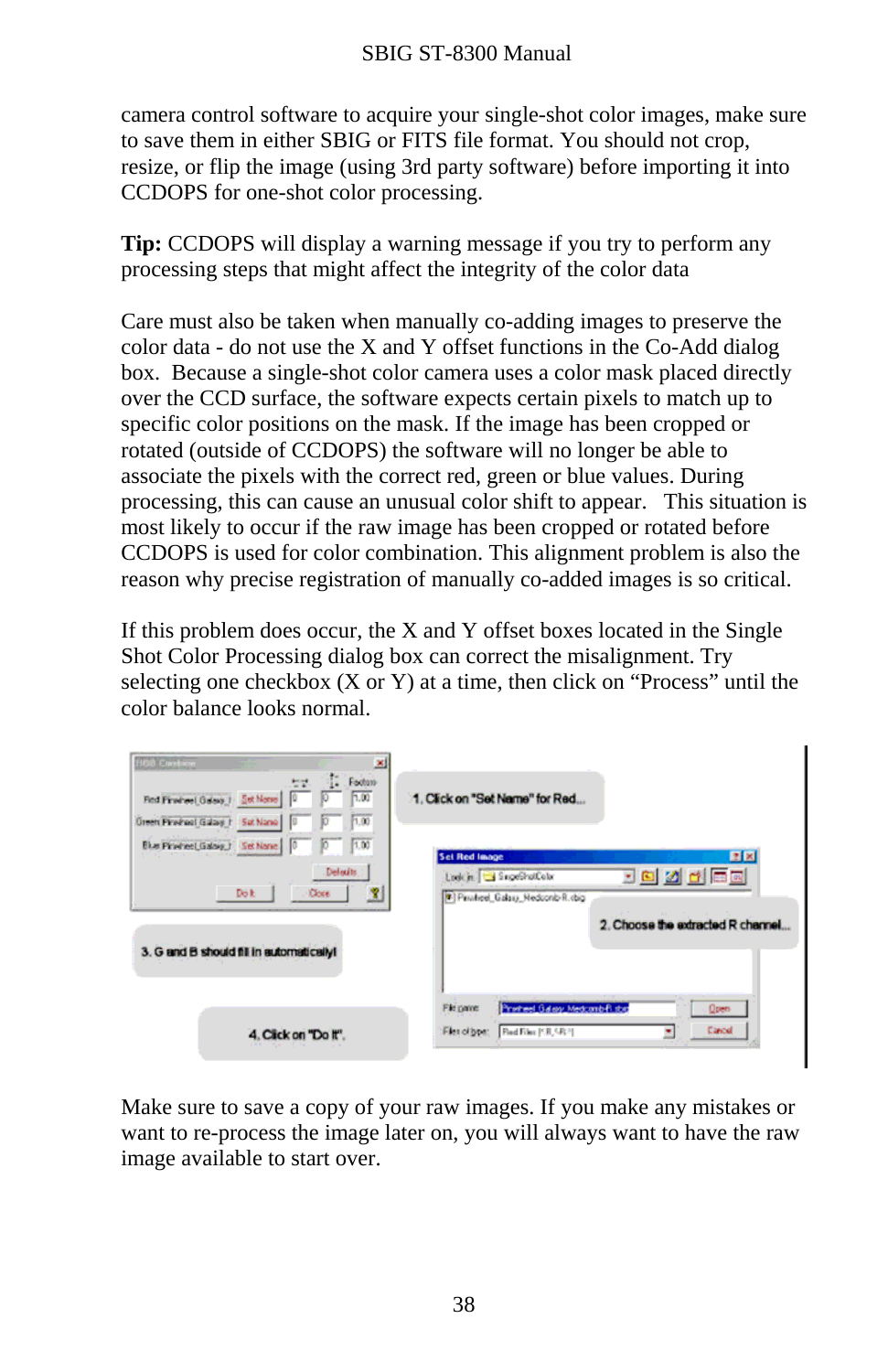#### SBIG ST-8300 Manual

#### **Easy Processing of Single-shot Color Images with CCDOPS**

Once you have captured the image, from the **Utility** drop-down menu in CCDOPS select **Single Shot Color --> Color Process** and you are ready to go. Processing of Single-Shot Color Camera images is easy. Start by clicking the Defaults button and selecting RGB or DDP for the Method (DDP works great on galaxies with bright cores). Click on "Process." Now a full-color image will finally appear! Experiment using the sliders to adjust the color balance, brightness and contrast. Each time you click on "Process" the image will update and display your changes. The single-shot color combination methods available are:

RGB: Standard three channel (R, G, B) color combination. RGBs:

DDP: Applies a DDP filter to each channel (R, G, B) before combination.

The image below is a screen captures of the single step process and the dialog box shows the settings in their default positions using DDP as the method:



#### **Step 1: Capture the image and save the raw data**

**Step 2: Click the "PROCESS" button to create the color image**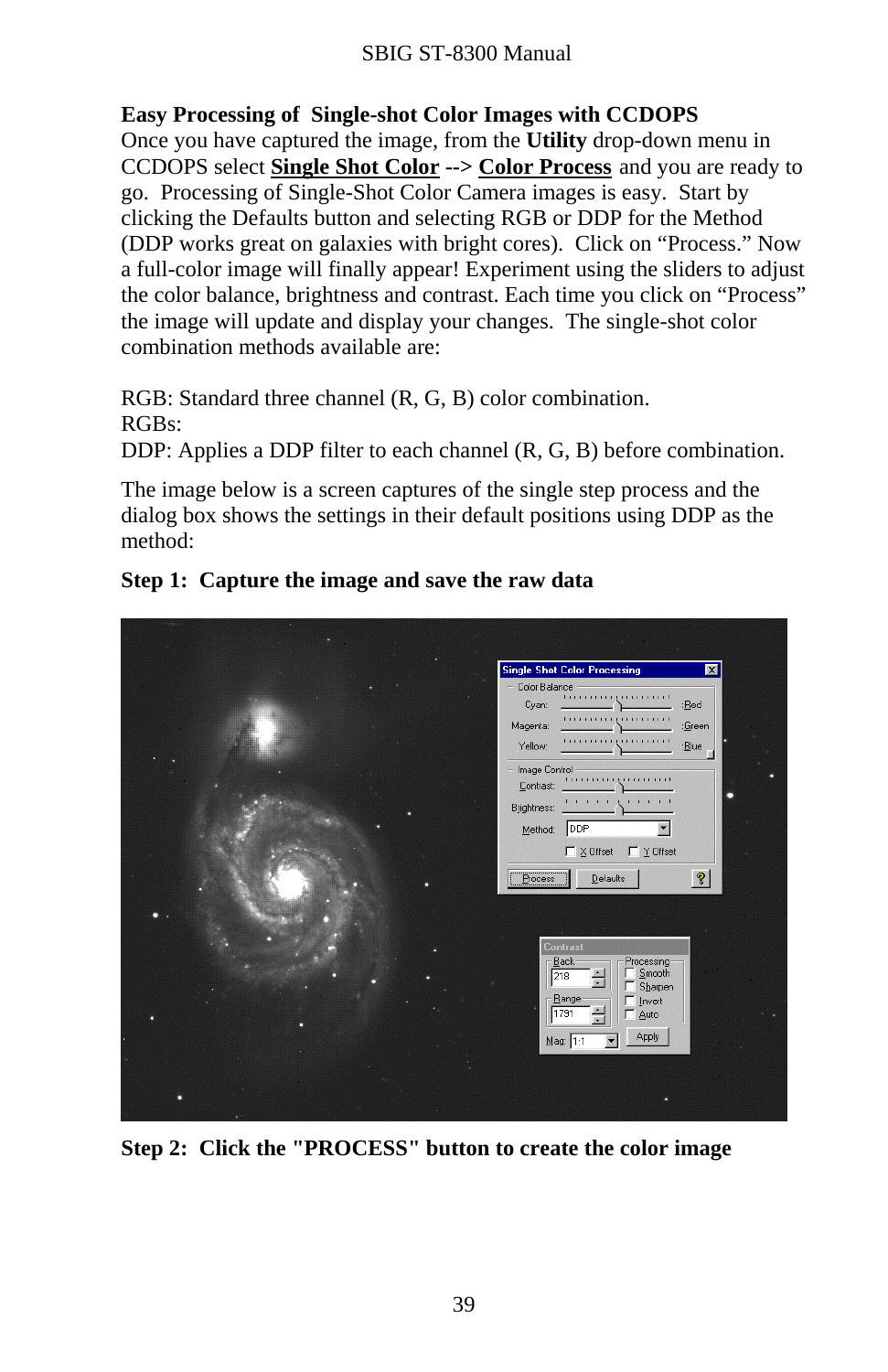# SBIG ST-8300 Manual



If you don't like the color balance of the result, simply modify the color balance pointers and click the "process" button again. For more in-depth color image processing, you can extract the RGB color channels and perform more traditional tri-color image processing techniques (see Processing Separate RGB Images, below).

**Tip:** While in the Single Shot Color Processing dialog box, click on any slider, then use the keyboard right and left arrow keys to make fine adjustments.

You can save the final color image as a TIFF file at any time by selecting File -> Save As. Note that once the image is saved as a TIFF you won't be able to process it any further with CCDOPS. (You will still be able to open and view the image, however.)

#### **Color Balance**

Any color image, even those from monochrome camera with external filter wheels or from consumer digital cameras, may require minor corrections to achieve the best color balance. This is done in CCDOPS buy simply sliding the Color Balance Sliders at the top of the dialog box. To make the image more Red (or less Cyan) move the top slider towards Red then hit the Process button again. If there's a star or an area of the image you know is White you can White Balance on it by positioning the Crosshair over that area then right-click the mouse and select Set White Balance. It is a very simple process.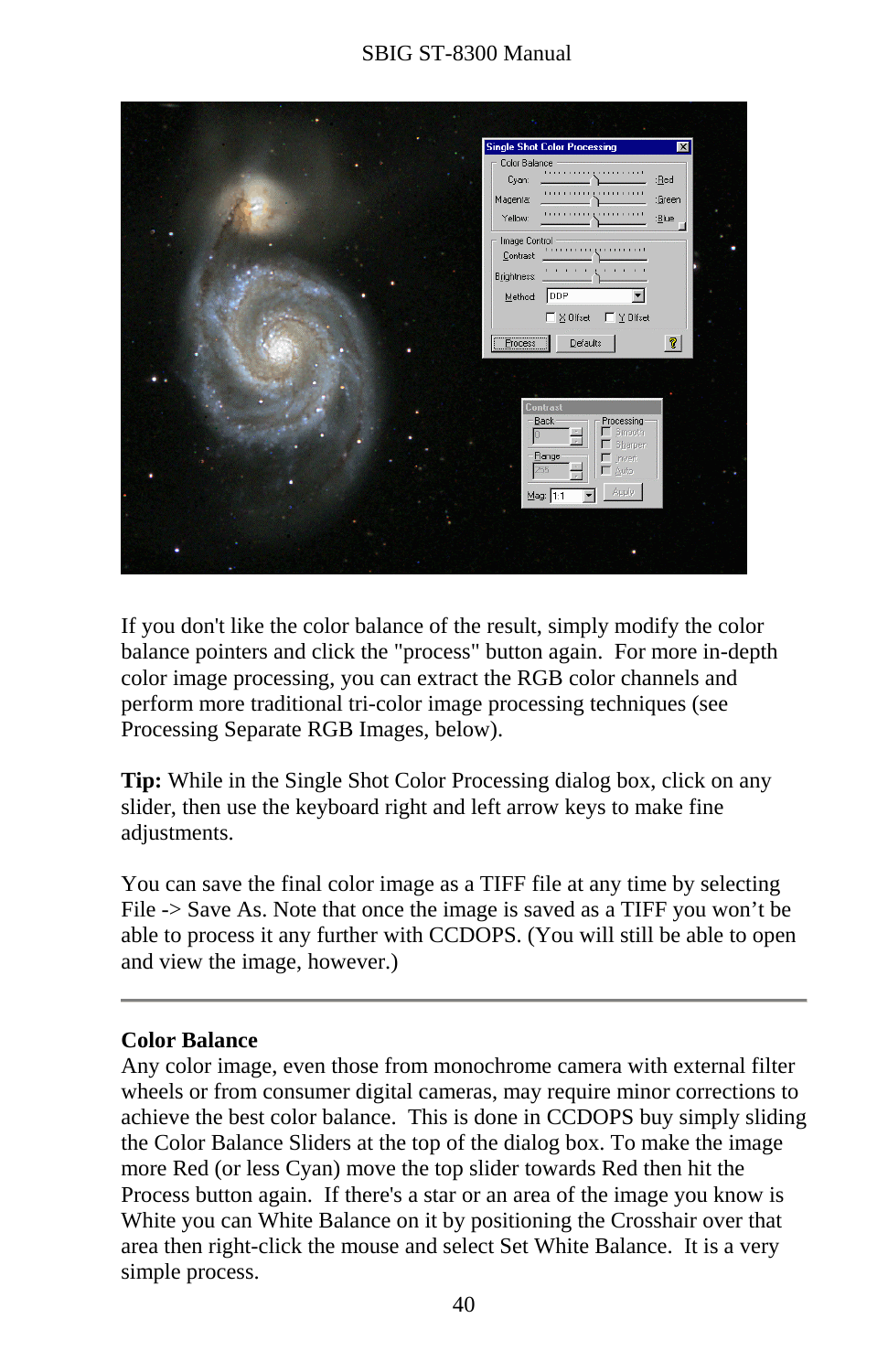# **Brightness and Contrast**

Use the Brightness and Contrast sliders to adjust the image and then hit the Process button to see the results.

#### **Enhancements**

Images of galaxies tend to have a lot of dynamic range and you may find it difficult to reveal the faint details in the arms without causing the core to saturate. Try selecting the DDP instead of RGB in the "Method" drop down box. Hit the Process button. DDP compresses the dynamic range of the image. This may not look natural on all images but don't be afraid to try it. An example is shown below.



RGB Processed DDP Processed

The initial color processing doesn't have to be difficult or complicated. Once you have saved the original B&W image you can experiment over and over with different settings until you achieve the results you like. Of course, if you want more control over the image you may wish to process the R,G and B frames separately and combine them just as you would if the three frames were taken separately though RG and B filters as they are with monochrome cameras. See below for more about extracting, processing and combining RGB frames.

# **Easy Processing of Separate R,G and B Images**

Monochrome cameras with filter wheels are used to make color images by shooting separate red, green and blue frames through color filters. Separate Red, Green and Blue frames may also be extracted from a Single Shot Color Camera image for more control during the processing stages. Advanced users may desire the additional control this gives them over the color processing steps. CCDOPS also offers you the option to extract individual color channels from the raw frame.

If you want follow along with this example, a copy of the M33 raw image is available on the SBIG software CD-ROM in the Images folder.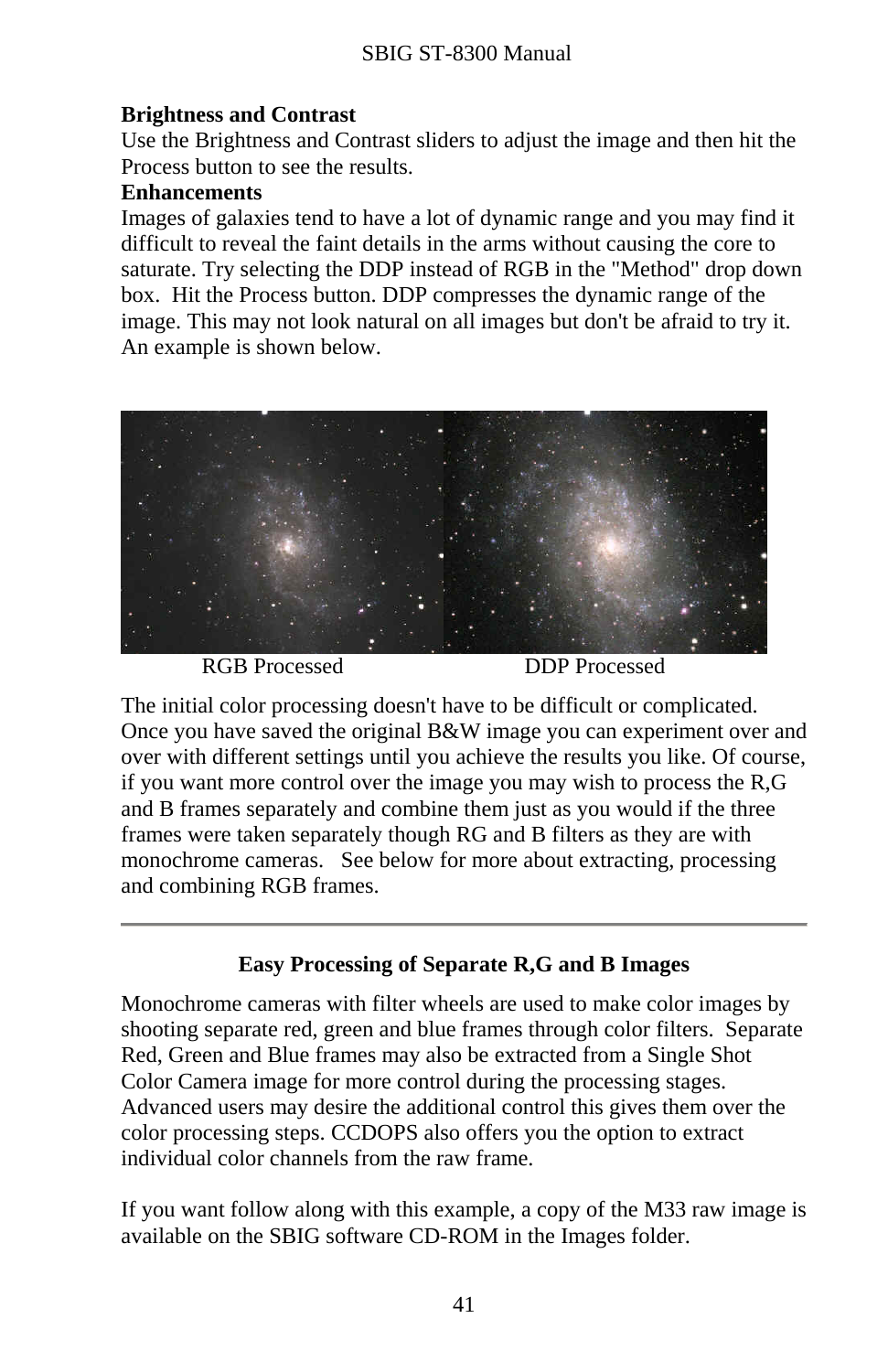# SBIG ST-8300 Manual



To do this using CCDOPS select **Utility --> Single Shot Color --> Extract Color Channel(s)...** The Color Extraction dialog box will open and give you the option to extract any (or all) of the individual color channels (Red, Green, Blue) and a synthesized Luminance (greyscale) channel:

Once extracted, the R,G and B frames from a Single Shot Color Camera are treated the same as RGB frames shot with a monochrome camera and color filter wheel. The individual color channels are extracted at full resolution by interpolating the data from the neighboring pixels. Once the individual color channel images are saved to disk, you can combine them using any image processing software.

The RGB Combine dialog box will still remain open after the color image is displayed, allowing you to adjust the color balance of the final image. Each time you click on "Do It" the image will update and display your changes. Select File -> Save As to save the final color image as a TIFF file.

Processing separate RGB images to create a color image involves the following steps:

- 1. Co-aligning the images
- 2. Normalizing the Sky Background
- 3. Setting the White Balance.

CCDOps makes this relatively easy. Here's a step-by-step procedure for quick and easy RGB Processing:

**1. Co-align the images** - Open the Red, Green and Blue images and then open the Crosshairs.Visually identify a common star or feature in the images to serve as an alignment reference. Starting with the Red image, position the Crosshair on the reference position, using the peak pixel brightness on a star for example, then right-click the mouse. Select the Set RGB Red Position item to mark the reference position. Do the same in the Green and Blue images, selecting the Set RGB Green Position and Set RGB Blue Position respectively. This tells CCDOps how it will co-align the images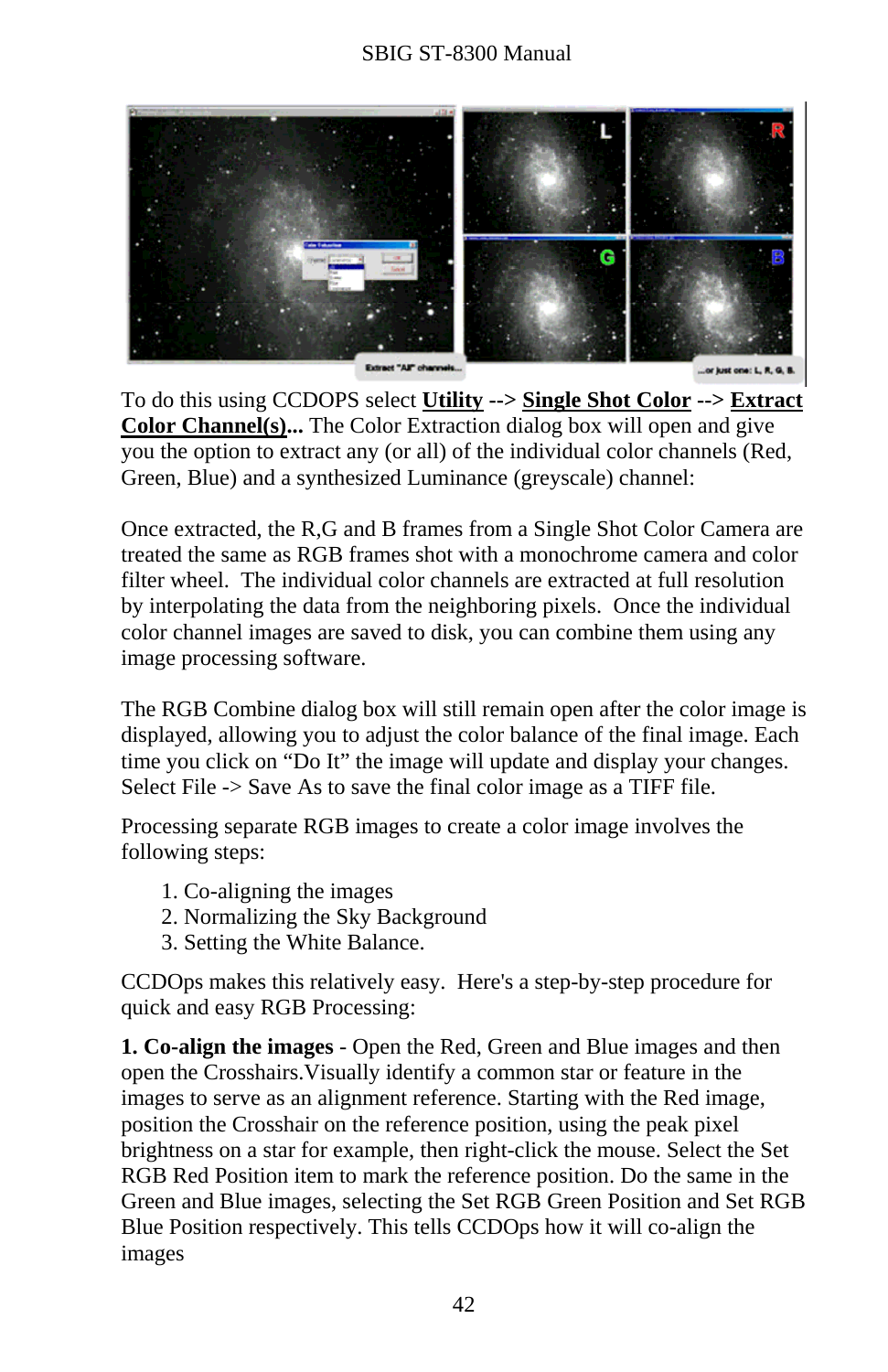**2. Normalize the Sky Background** - Normalizing the Sky Background means making sure it comes out a neutral gray in the final image, not having a subtle color tint. Bring the Red image to the foreground and then position the Crosshair on an area of the image that represents the Sky Background, free of any stars or faint nebulosity. Right-click the mouse and select the Set RGB Black Level. This tells CCDOps how to normalize the sky background.

**3. Set the White Balance** - Again, bring the Red image to the foreground and then position the Crosshair over a star or area of the image that you feel represents the White Balance. If you get it wrong it's easy to adjust so don't worry about it. Once the Crosshair is positioned, right-click and select the Set RGB White Level. This tells CCDOps two things: how to set the color

|                         |          |                                                                                                                    |                        | Factors                  |
|-------------------------|----------|--------------------------------------------------------------------------------------------------------------------|------------------------|--------------------------|
| Red: Bookcase R         | Set Name | n                                                                                                                  | Ū                      | 1.00                     |
| Green: Bookcase.G       | Set Name | 0                                                                                                                  | Ū                      | 1.00                     |
| Blue: Bookcase B        | Set Name | İΟ                                                                                                                 | Ū                      | 1.00                     |
| Contrast Boost:         | 1.00     |                                                                                                                    |                        | Defaults                 |
| Apply Advanced Settings |          |                                                                                                                    |                        | Pixel Coordinates in the |
| Black Level:<br>344     | 400      | Red Image. Set to D to<br>disable these items.<br>An easy way to set<br>these is to open the<br>Red image and then |                        |                          |
| White Level:<br>386     | 282      |                                                                                                                    |                        |                          |
| Grey Level:<br>0        | $-2$     | right-click.                                                                                                       | use the crosshairs and |                          |

balance and how to set the contrast of the RGB image such that the star you identified comes out white (neutral color) and just saturates in the RGB image. Now that the hard work is done you can close the Red, Green and Blue images and then invoke the RGB Combine command in the Utility menu. You'll be shown the dialog at right. If the Advanced Setting section is not visible, click the green triangle to reveal it. To finish the color processing do the following:

**4. Identify the images** - Click the Set Name button to the right of the Red and navigate through your folders on your hard drive to find the Red image. Double-click the Red Image or select it and hit Open.

If you used CCDOps to acquire the images they will be named XXXX.r, XXXX.g and XXXX.b and at this point CCDOps will fill in the names of the Green and Blue images for you. If not then click the Set Name button to the right of the Green and Blue and identify those images.

**5. Initial RGB image** - Click the "Do It" button to see the results of merging the Red, Green and Blue images into a single RGB image. 6. Tweak the parameters – [a] Co-alignment - Modify the Horizontal and Vertical adjustments edit fields to the right of each image to tweak the coalignment. The easiest way to do this is to look at the outer fringes of stars my zooming in on the RGB image. If the stars have a Red tint to the right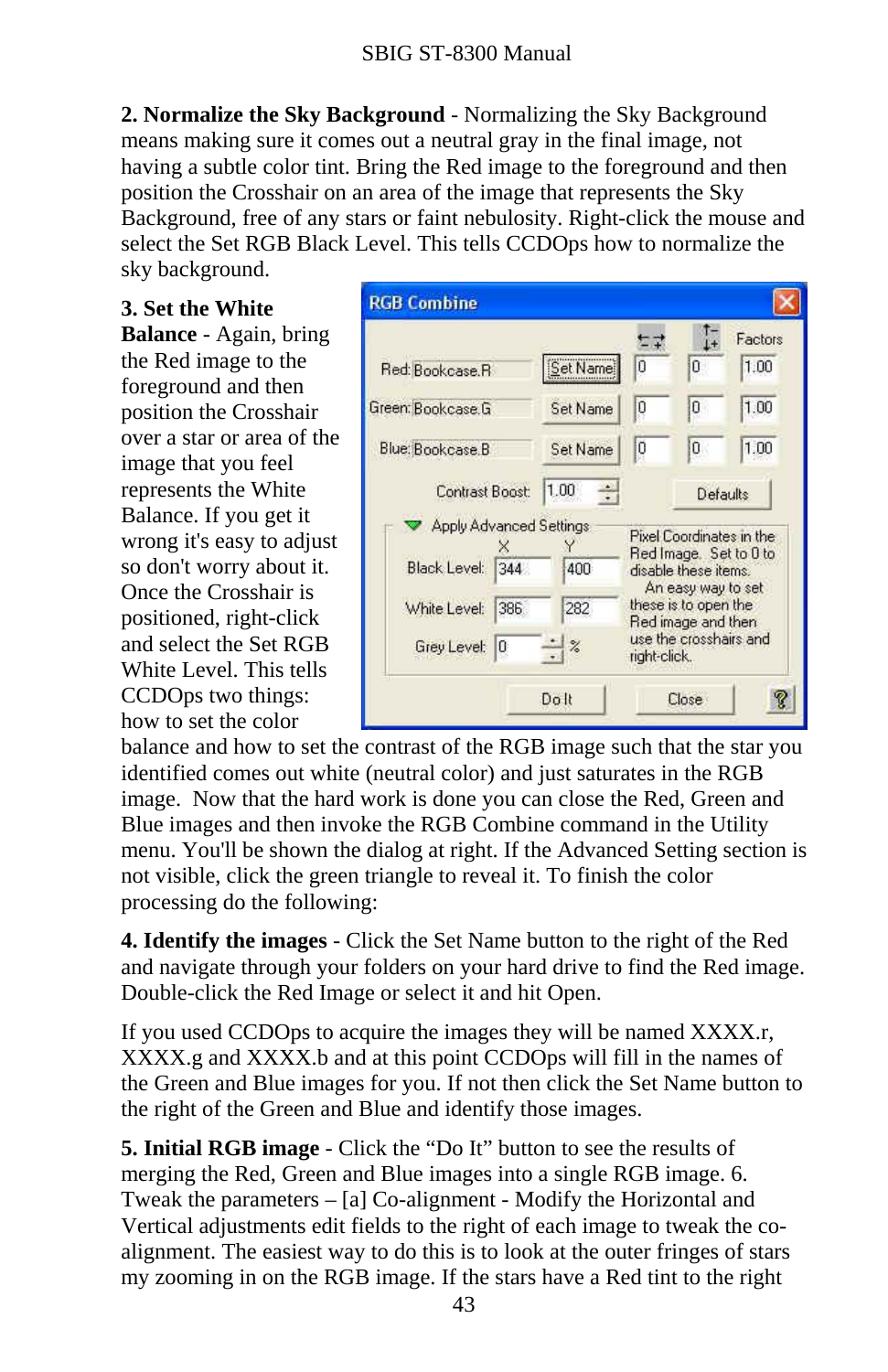then you would reduce the Red Horizontal item by 1. After each adjustment hit the "Do It" button to see the results. [b] Color Balance – Raise or lower the Factors column to adjust the Color Balance. For example, to make the image redder, raise the Red factor. Hit the Do It button to see the results. [c] Brightness and Contrast - Raise or lower Grey Level item to adjust the Brightness and raise or lower the Contrast Boost item to adjust the image contrast. Hit the Do It button to see the results.

**6. Exporting to Other Image Processing Programs -** If you have a favorite image processing program like PhotoShop that you would rather use to process and combine the RGB frames into a color image, then simply save the extracted R,G, and B images in a format of your choice such as TIFF or FITS and use any other image processing program to manipulate and combine the images. It is recommended however that you keep your original data file in SBIG format in the event that some step along the way results in an irreversible change to your image file(s) that is not to your liking. You can always extract the raw RGB channels again from the original.

# **Special CCDOPS Functions for Single Shot Color Cameras**

#### **Filter Routines Specific to Single Shot Color Images**

The raw images (monochrome, prior to conversion to color) from Single Shot Color cameras like the ST-2000XCM require special handling when it

comes to filtering the images so that you don't co-mingle the color data in the filtering process. CCDOps has enhanced filtering routines in the Smooth, Sharpen, Column/Row Repair, Kill Warm Pixels and Remove Cool Pixels commands from

| <b>Filter Strength</b>             |        |
|------------------------------------|--------|
| Soft Filter                        | ПK     |
| Medium Filter<br>G.<br>Hard Filter | Cancel |
| Single Shot Color Image            |        |

the Filter sub-menu of the Utility menu. As shown in the dialog below, these commands allow you to check a Single Shot Color Image checkbox that applies those enhancements to Single Shot Color images.

#### **Track & Accumulate Single Shot Color Cameras**

You didn't used to be able to do this and many people don't realize that now you can use SBIG patented Track and Accumulate with Single Shot Color (SSC) cameras like the ST-8300CM. CCDOps has been updated to recognize SSC cameras and Track and Accumulate will then make sure it co-aligns images correctly, taking into account the Bayer filter arrangement.